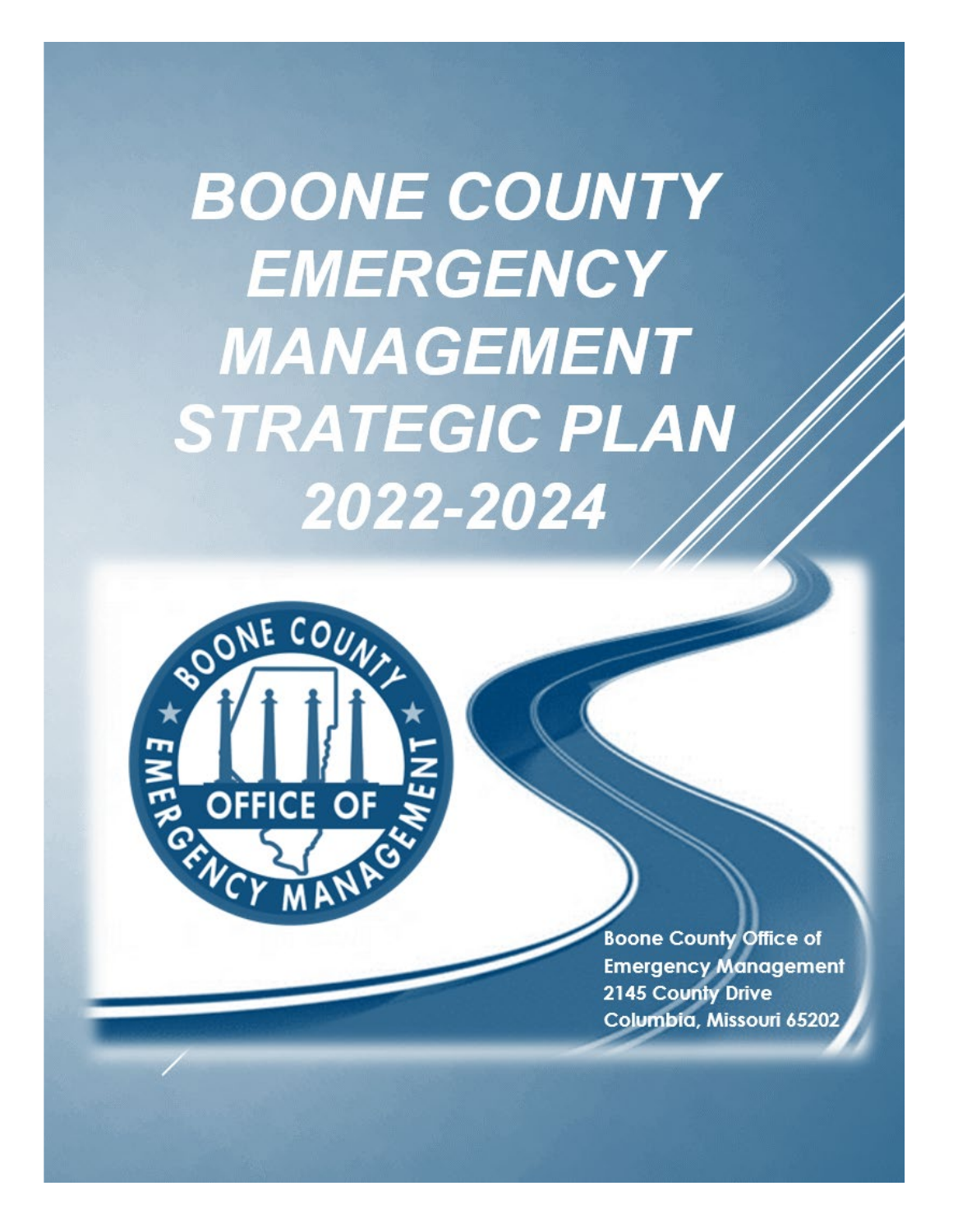**This page intentionally left blank.**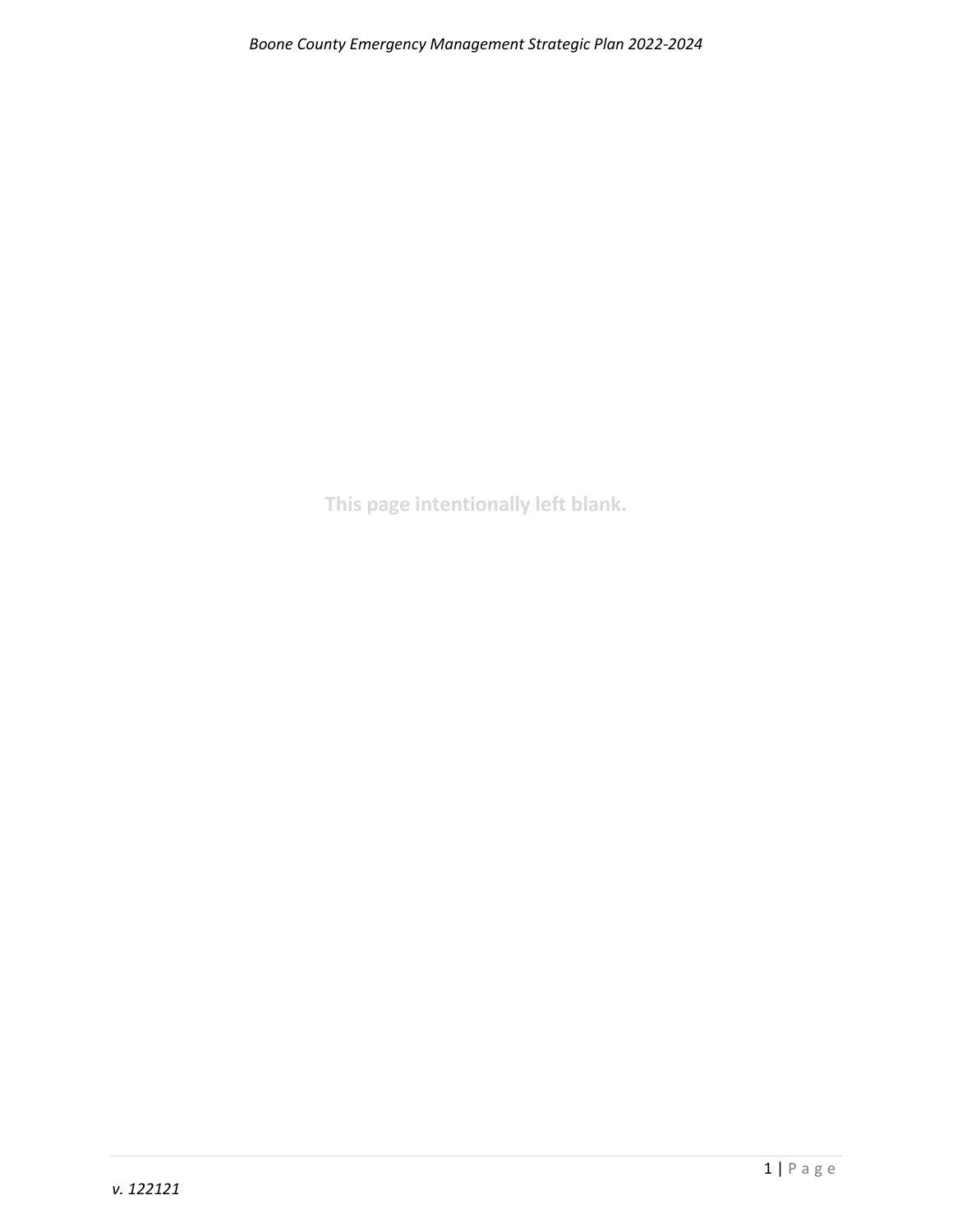### **TABLE OF CONTENTS**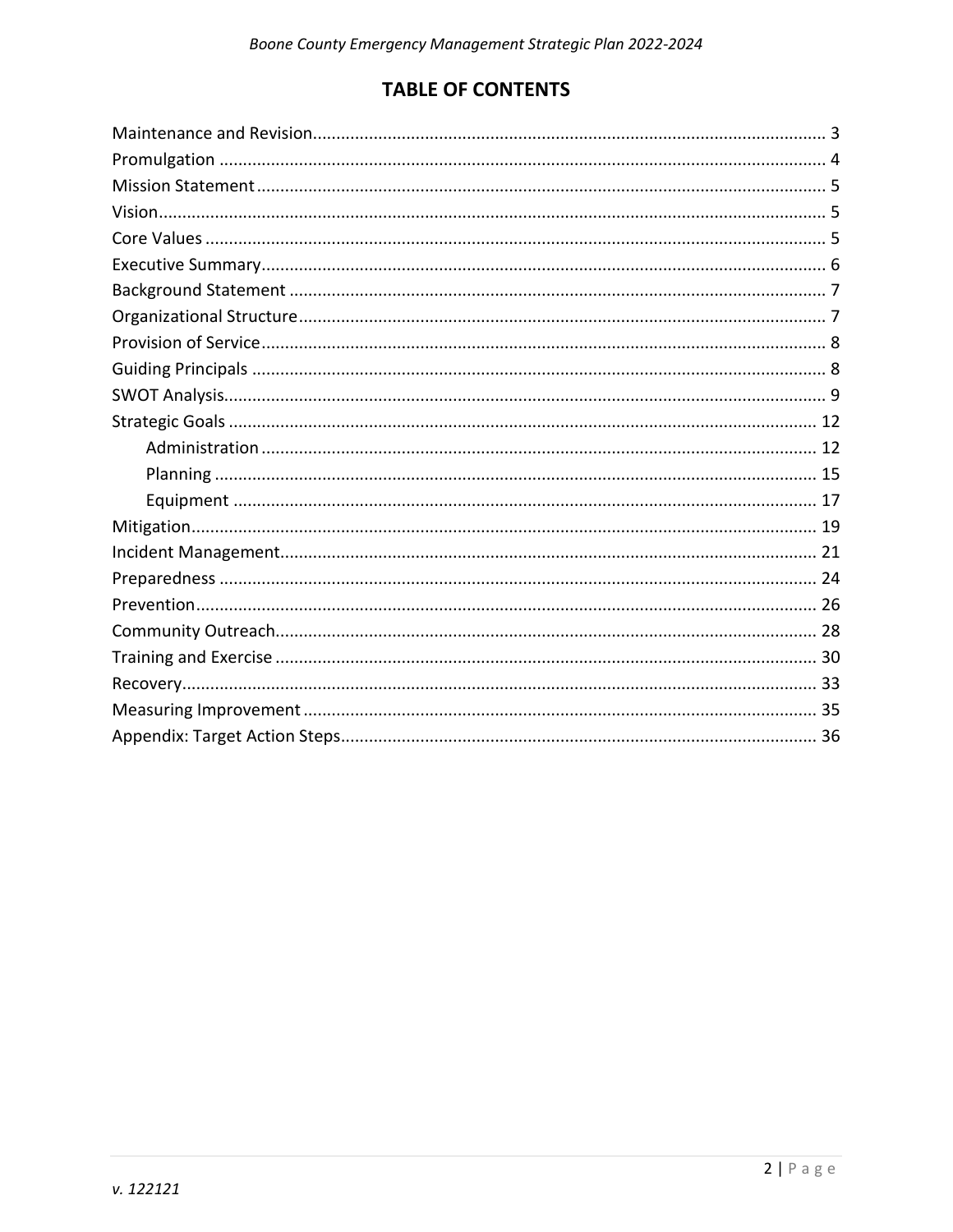#### **MAINTENANCE AND REVISION**

This plan will undergo evaluation and revision during 2024, at which time the Boone County Office of Emergency Management (BCOEM) staff and administration will:

- − Identify current goals and objectives.
- − Create associated tasks to meet current goals and objectives.
- − Submit to internal and external stakeholders for comment.
- − Submit an updated 3-year plan to the Boone County Commission in December of 2024.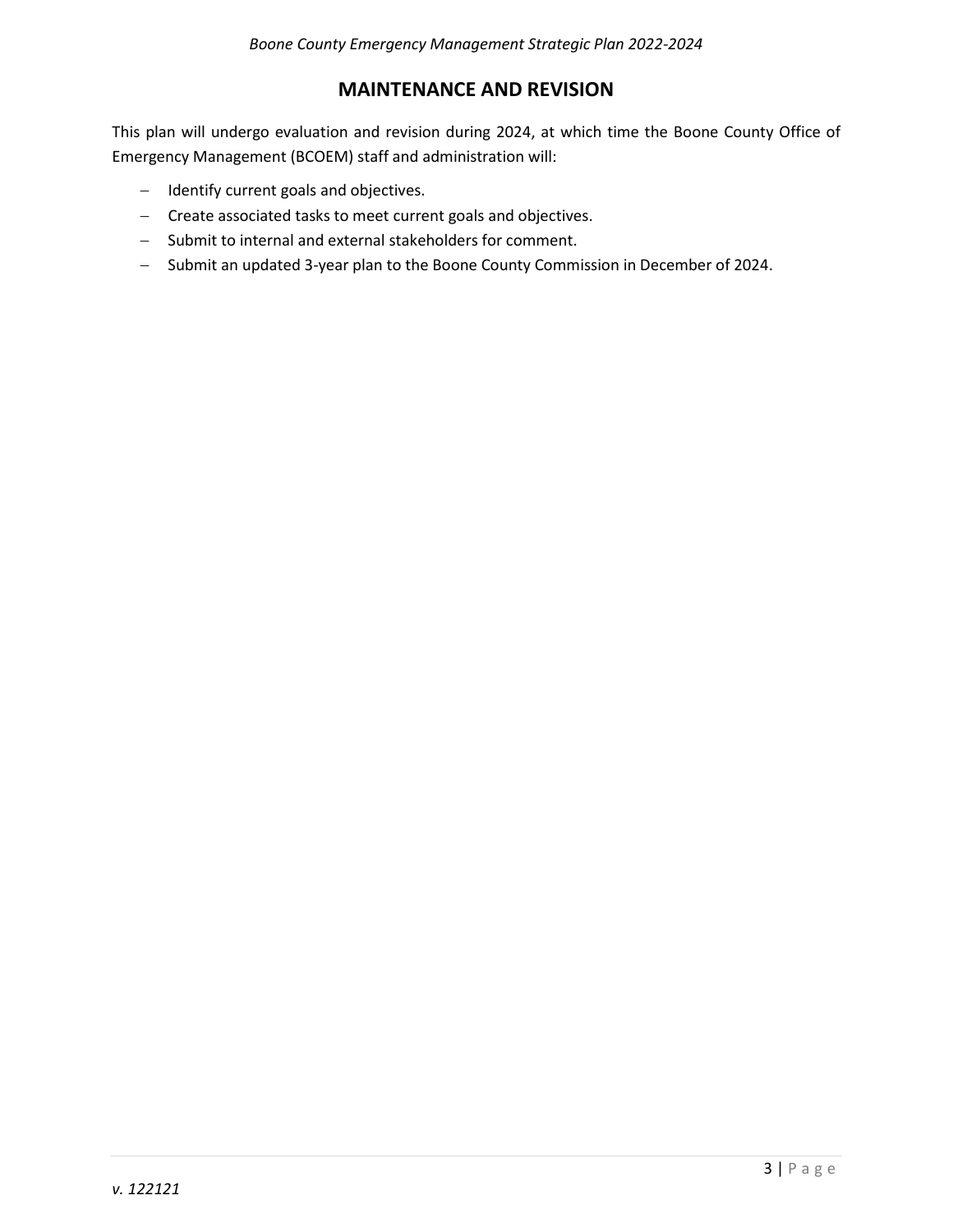#### **PROMULGATION STATEMENT**

The Boone County Office of Emergency Management (BCOEM) has developed this Boone County Emergency Management Strategic Plan to guide the actions of the BCOEM while carrying out the mission of disaster preparedness, mitigation, response and recovery.

The Strategic Plan outlines a 3-year strategy to increase and improve emergency management services, while continuing to provide the already established coordination and support to the Boone County community and stakeholders. This plan, in conjunction with other plans maintained by the Boone County Office of Emergency Management, intends to support Boone County and its municipalities in responding to and recovering from the effects of natural and man-made disasters.

The Boone County Emergency Management Strategic Plan also incorporates the principles and processes of the National Incident Management System (NIMS) and the Incident Command System (ICS) in accordance with Boone County Resolution 406-2005. The Boone County Order of Resolution is legally executed and non-expiring.

This plan and its provisions are official immediately as signed and dated below by the concurring government officials.

Therefore, with the authority vested in this Commission as the executive governing body of Boone County, in agreement with the appointed Emergency Management Director, we hereby promulgate the Boone County Emergency Management Strategic Plan 2022-2024.

Daniel K. Atwill - Presiding Commissioner Channel Communisties and Date Date *Boone County, Missouri*

Justin Aldred - Commissioner, 1<sup>st</sup> District **Date** Date

*Boone County, Missouri*

Janet M. Thompson - Commissioner, 2<sup>nd</sup> District Date Date

*Boone County, Missouri*

Chad Martin - Emergency Management Director **Channel Channel Cate** Date

*Boone County Office of Emergency Management*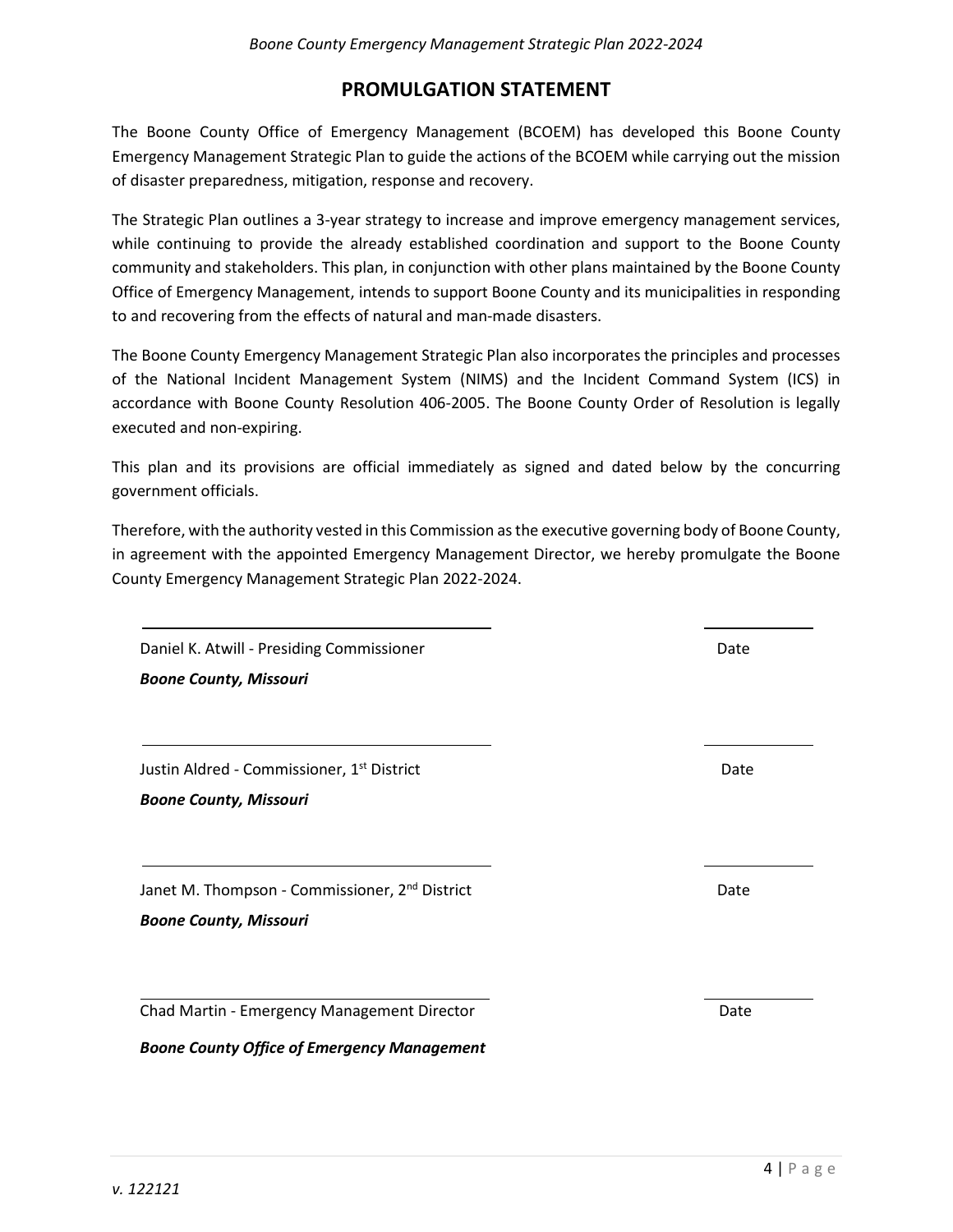#### **MISSION STATEMENT**

The mission of the Boone County Office of Emergency Management is to provide a comprehensive and integrated emergency management system that coordinates community resources to protect lives, property and the environment through mitigation, preparedness, response and recovery from all natural and human-caused hazards that may impact the county.

#### **VISION**

The Boone County Office of Emergency Management will become a nationally accredited emergency management agency providing a framework for a safer, less vulnerable community with the capacity to respond to and recover from all hazards and disasters. By building a culture of preparedness and fostering whole community partnerships, Boone County will increase its resilience to respond to and recover from any disaster, hazard or emergency threatening the community.

### **CORE VALUES**

#### **Our Values Guide Our Decisions and Actions**

#### **Service \* Partnership \* Communication \* Improvement \* Integrity \* Community \* Stewardship**

**Service** – We exist to serve the citizens of Boone County before, during and after disasters.

**Partnership** – We drive the emergency management capabilities of Boone County forward by coordinating stakeholders and partners during all phases of emergency management.

**Communication** – We strive for accurate, timely and pertinent communication with citizens and partner stakeholders.

**Continuous Improvement** – We proactively strive for excellence through planning, professional development, training and innovative practices.

**Integrity** – We value transparency in our workings with all partners and community members, and will be ethical, fair, sincere and accountable.

**Community/Teamwork/Collaboration** – We achieve results by valuing diversity, innovation and partnerships, and by cultivating strong engagement, trust and collaboration within our organization, and with stakeholders and community partners.

**Stewardship** – We are accountable for the resources and responsibilities entrusted to us by the community.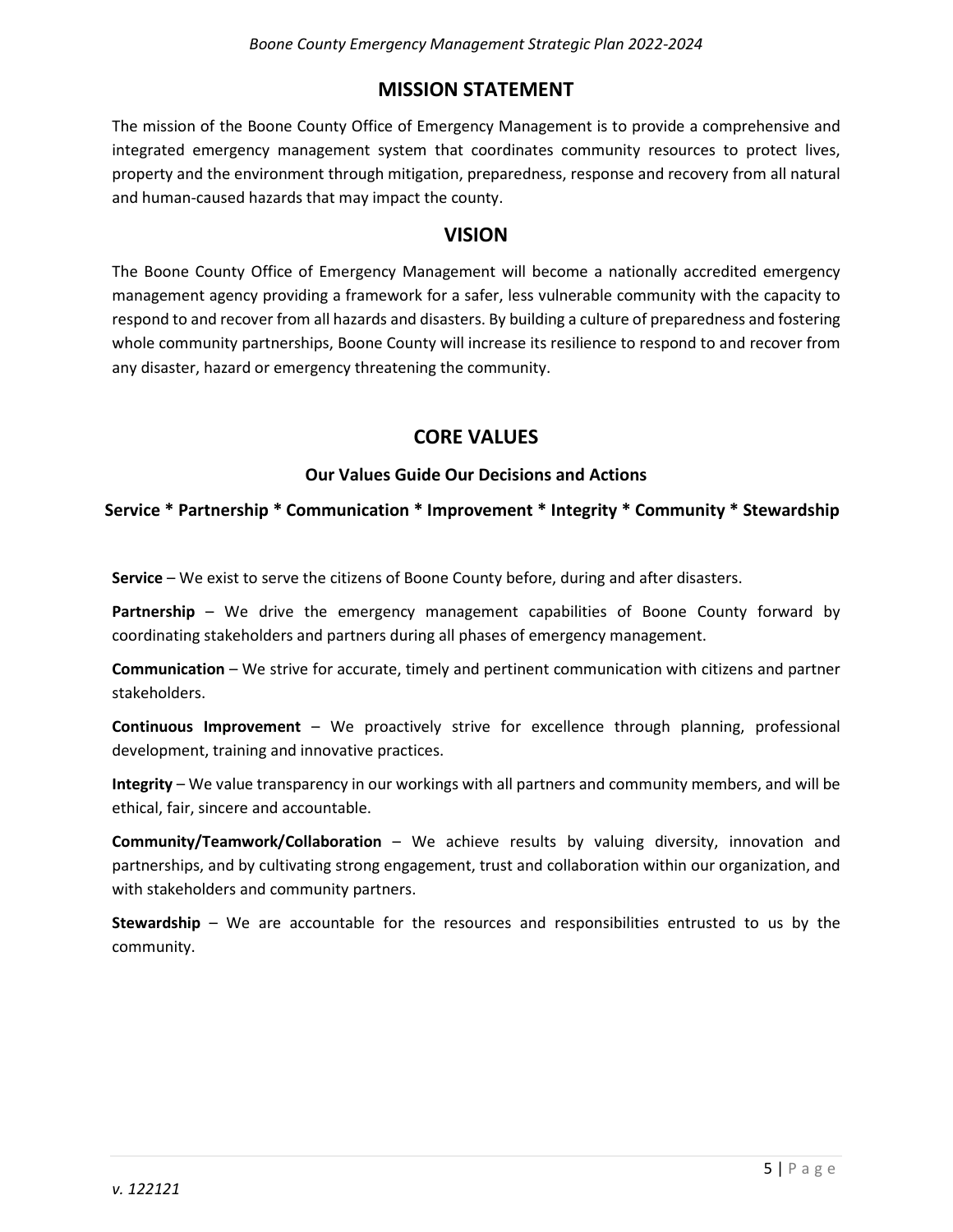#### **EXECUTIVE SUMMARY**

The Boone County Emergency Management Strategic Plan for 2022-2024 is intended to enhance the County's ability to prevent, protect against, mitigate, respond to, and recover from acts of terrorism and natural and human-caused disasters through development of a common vision and strategy. The Strategic Plan is designed to serve as a guide that can direct both short and long-term efforts of BCOEM to accomplish emergency management and homeland security missions. This effort aligns with the National Preparedness Goal to ensure a secure and resilient nation with the capabilities required across the whole community to prevent, protect against, mitigate, respond to, and recover from the threats and hazards that pose the greatest risk to our communities.

This strategic planning effort is designed to assist leadership in directing programmatic efforts and prioritizing decisions, actions and use of resources with the goal of advancing emergency management in the community.

This plan is intended to be a roadmap that addresses internal growth in the Boone County Office of Emergency Management while addressing planning needs at a county-wide level. The Strategic Plan expresses BCOEM's continued commitment to provide the best possible stewardship in making the community better prepared for, and resilient to, all hazards. Communicating these strategic goals and incorporating them into the day-to-day activities of the agency with support from all partnering agencies will undoubtedly strengthen the County's disaster response capability.

Companion planning documents include the Boone County Emergency Operations Plan, Boone County Hazard Mitigation Plan and Boone County Integrated Preparedness Plan.

With the support of talented and dedicated staff, creative partners and committed leadership, we will continue to build on and maintain Boone County's path of increasing resilience and excellence.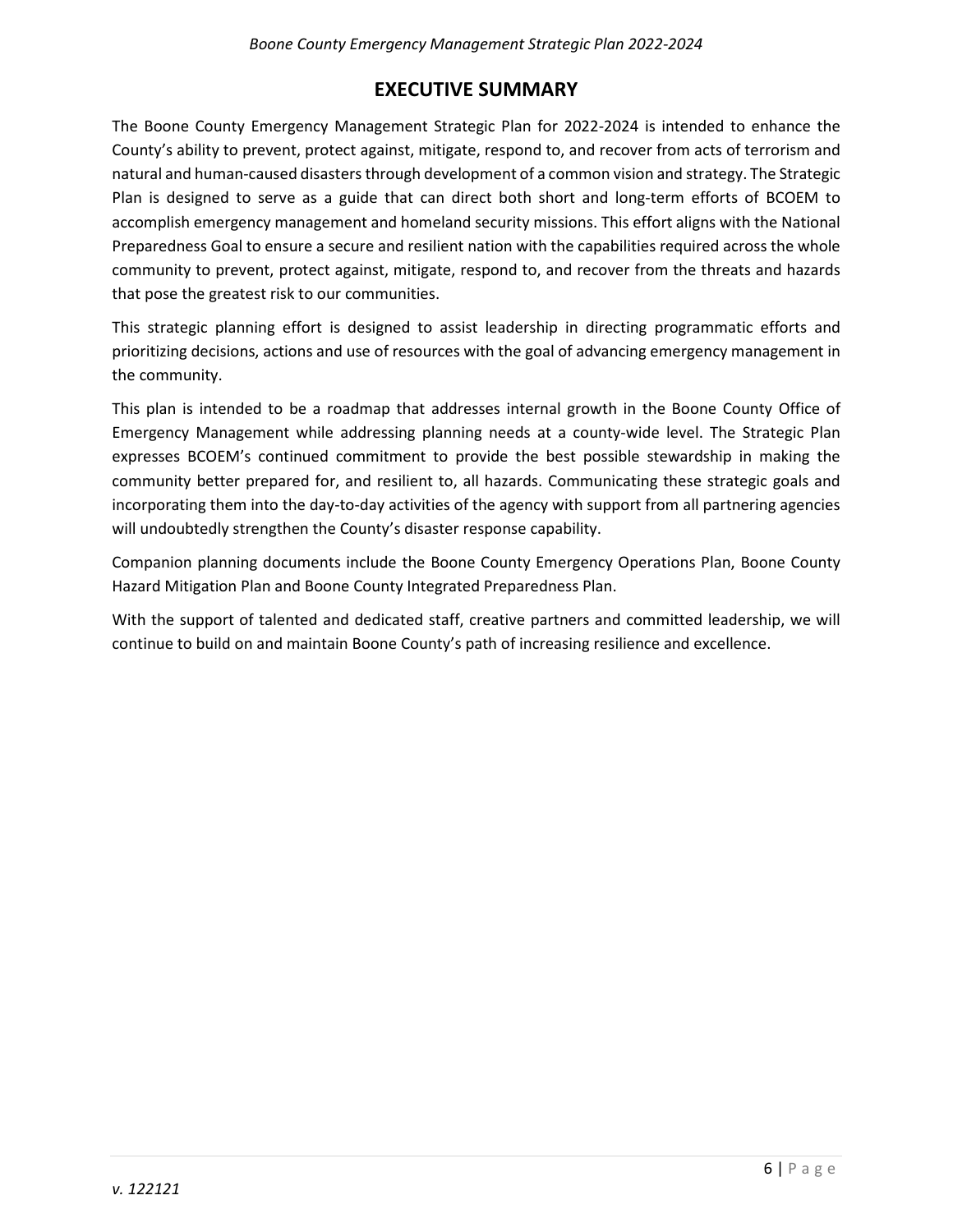### **BACKGROUND STATEMENT**

The Boone County Office of Emergency Management evolved from an emergency management program that was created and overseen by the City of Columbia. The activities of the program were coordinated by the director of Columbia/Boone County Joint Communications as an additional function to managing the 911 and dispatch operations. Emergency management support was provided by 911 dispatchers and administrative staff with an interest in emergency management.

In 2013, the emergency management program was incorporated by the County of Boone. At that time, a three-eighths cent Boone County 911 dispatch and emergency management services sales tax was passed. The revenue from the sales tax supported the construction of a new building to be co-occupied by Boone County Joint Communications and – for the first time in Boone County history - dedicated full-time emergency management staff. The sales tax contained no sunset clause and will continue to support the program as it grows and responds to the needs of Boone County.

### **ORGANIZATIONAL STRUCTURE**

The Boone County Office of Emergency Management is one of 20 Boone County government departments and elected official offices and falls under the governance of the Boone County Commission.





Seven full-time employees and one part-time employee fill the positions depicted in Illustration 2. Each position also fills one or more correlated roles in the Emergency Operations Center when it is activated for an emergency, planned event or disaster.

In addition to the dedicated funding provided by the Boone County sales tax, 50% of salary costs for qualified personnel positions are funded through yearly grant awards from the Emergency Management Performance Grant (EMPG) program.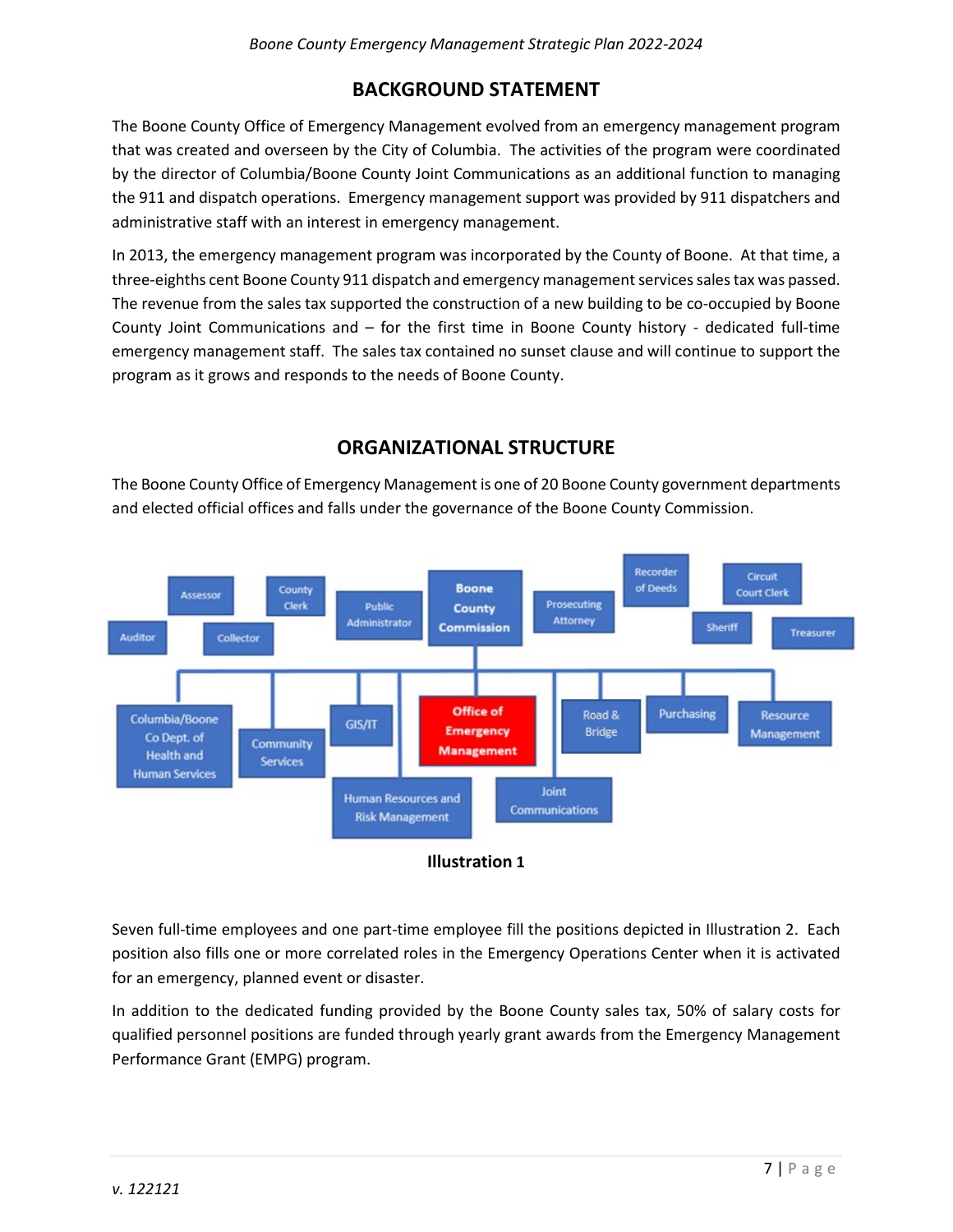# **County of Boone**

# **Office of Emergency Management**

#### **Organizational Chart**



#### **Illustration 2**

#### **PROVISION OF SERVICE**

The Office of Emergency Management provides emergency management services not only to the unincorporated areas of Boone County, but also to the municipalities within the geographic confines of the county who have letters of agreement with BCOEM. These municipalities include: Centralia, Ashland, Sturgeon, Harrisburg, Hallsville and Rocheport.

### **GUIDING PRINCIPLES**

The Boone County Office of Emergency Management strategic planning effort was based on an inclusive "whole community" approach incorporating the organization's core values and the following principles:

- Understand community complexity.
- − Recognize community capabilities and needs.
- − Foster relationships with community leaders.
- Build and maintain diverse partnerships.
- Encourage citizen participation.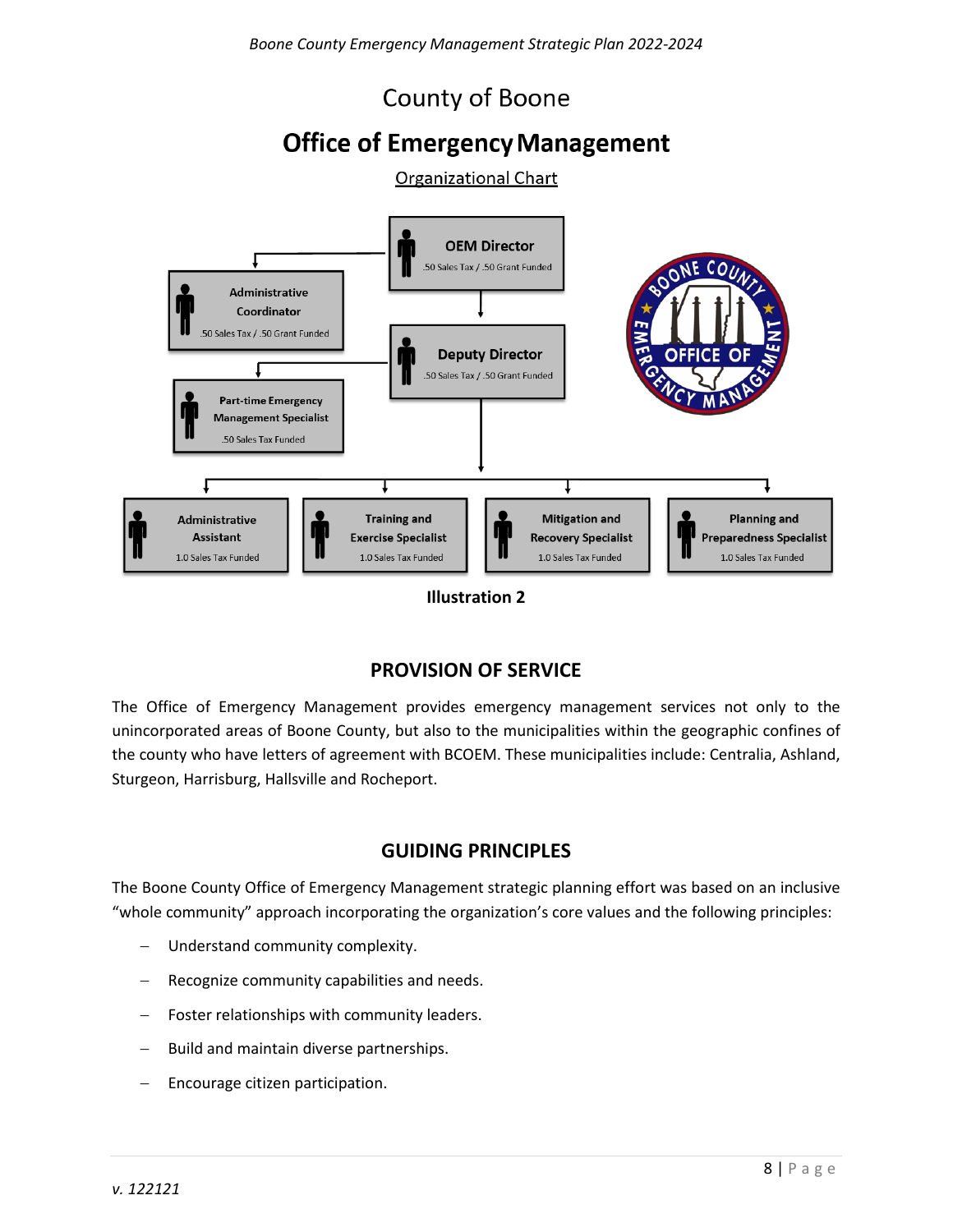#### *Boone County Emergency Management Strategic Plan 2022-2024*

These values and principles guided the development of the strategic goals and objectives included in this plan which:

- − Consider all hazards, all phases, all stakeholders and all impacts relevant to disasters.
- − Are informed by data, evidence and knowledge.
- − Align with the National Incident Management System principals and the National Preparedness Goal.
- − Acknowledge risks, resources and needs.
- − Acknowledge the requirement of unity of effort among government and community partners to achieve the common goals of preparedness, mitigation and response to, and recovery from, emergencies and disasters.
- − Are derived from collaborative partner relationships.
- − Allow creative and innovative approaches to solving emergency management challenges.
- − Have support from governing bodies, partner agencies and emergency/disaster stakeholders who have a role as decision-makers during disaster planning, mitigation, response and recovery.
- − Incorporate the Missouri Homeland Security regionalization<sup>[1](#page-9-0)</sup> concepts, where applicable.

### **STRENGTH, WEAKNESS, OPPORTUNITIES, THREATS/CHALLENGES (SWOT) ANALYSIS**

An analysis of BCOEM mission critical services identified the following strengths, weaknesses, opportunities and challenges which were considered during the Boone County Office of Emergency Management strategic planning effort.

Critical services include:

- − Educating the public on planning and preparing for emergencies.
- − Coordinating and implementing training programs and exercises.
- − Providing emergency notifications and updates.
- − Providing key decision makers and the community with situational awareness and recommendations.
- − Developing and maintaining up-to-date and accurate emergency plans.
- − Coordinating and supporting mitigation and resiliency efforts.
- − Planning and coordinating with local, state and federal agencies.
- − Coordinating interagency communications to share information and to plan response.
- − Managing the Boone County Community Emergency Response Team (CERT).
- − Coordinating logistics support of responses to incidents.
- − Monitoring and supporting response to emergency situations and potential incidents that may impact, or are impacting, the County and/or one or more municipalities located within the county.
- − Operating and maintaining the BCOEM Emergency Operations Center (EOC).

<span id="page-9-0"></span><sup>&</sup>lt;sup>1</sup> Missouri Department of Public Safety Homeland Security Regionalization <https://dps.mo.gov/dir/programs/ohs/regionalization/>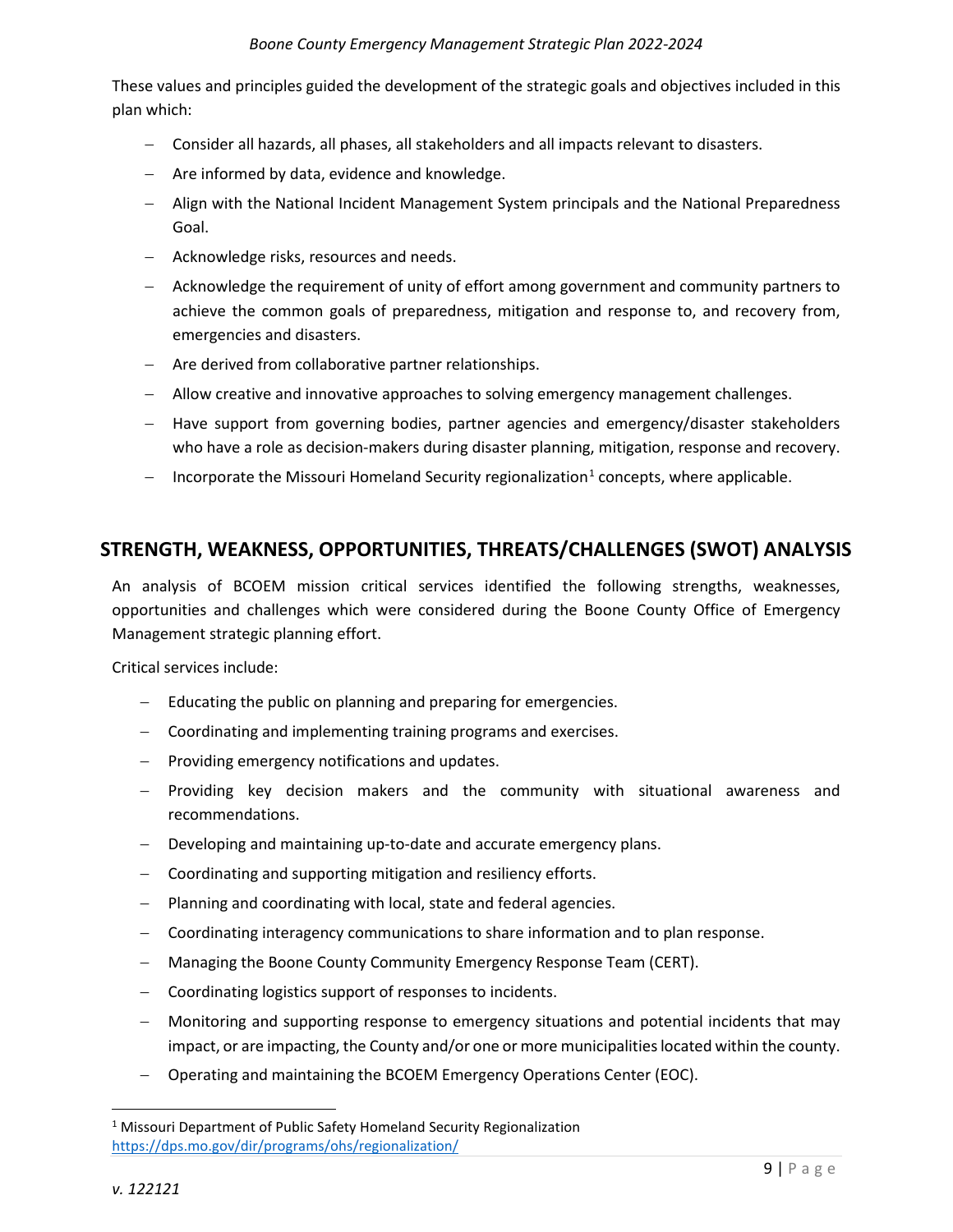| <b>SITUATIONAL ANALYSIS (SWOT)</b>                                                                                           |                                                                                                                                                                                                                      |  |  |  |
|------------------------------------------------------------------------------------------------------------------------------|----------------------------------------------------------------------------------------------------------------------------------------------------------------------------------------------------------------------|--|--|--|
| <b>INTERNAL FACTORS</b>                                                                                                      |                                                                                                                                                                                                                      |  |  |  |
| <b>STRENGTHS (+)</b>                                                                                                         | <b>WEAKNESSES (-)</b>                                                                                                                                                                                                |  |  |  |
| Effective and efficient emergency response plan.                                                                             | Reliant on partner participation.<br>Incomplete recovery plan.                                                                                                                                                       |  |  |  |
| Cohesive idea-driven BCOEM team with good follow<br>through.                                                                 | Incomplete continuity plans.<br>Need alternate site and cross-training of personnel.                                                                                                                                 |  |  |  |
| Consistent and abundant funding source.                                                                                      | Underdeveloped fiscal and commodity donations<br>management plan.<br>Need for a COAD/VOAD type of organization, or better<br>understanding and participation in human services, mass<br>care and long-term recovery. |  |  |  |
| Resource rich community in terms of public safety and<br>emergency/disaster response.                                        | Incomplete processes and procedures to accomplish EOC<br>functions - specifically roles and responsibilities.                                                                                                        |  |  |  |
| Active, effective (though still developing) relationships<br>with governmental and non-governmental partner<br>stakeholders. | Ensuring equitable attention to, and representation of, all<br>municipalities.<br>Continued progress on relationships and participation.                                                                             |  |  |  |
| Strong cooperative relationships with regional<br>surrounding jurisdictions.                                                 | Lack of outreach and partnerships with business<br>community.<br>Lack of visibility/awareness on needed MOUs/MOAs for<br>services and supplies.                                                                      |  |  |  |
| Significant progress made on plans, programs and<br>relationships since 2016.                                                | Internal cohesion - lack of collaboration and group<br>planning; a need for cross capabilities.                                                                                                                      |  |  |  |
|                                                                                                                              | Need for personnel to have a complete knowledge of<br>equipment - what we have, how to use it, how to move<br>it.<br>Need equipment sharing policy finalization and inventory<br>management process.                 |  |  |  |
|                                                                                                                              | Lack of policies: admin/personnel, building, equipment,<br>programs.                                                                                                                                                 |  |  |  |
|                                                                                                                              | Other agencies over-relying on BCOEM for planning<br>processes and to provide all of their exercise needs.                                                                                                           |  |  |  |
|                                                                                                                              | Need to optimize use of personnel and more effectively<br>distribute workload.                                                                                                                                       |  |  |  |
|                                                                                                                              | Need to implement improvement planning.<br>Need to improve follow up and accountability.                                                                                                                             |  |  |  |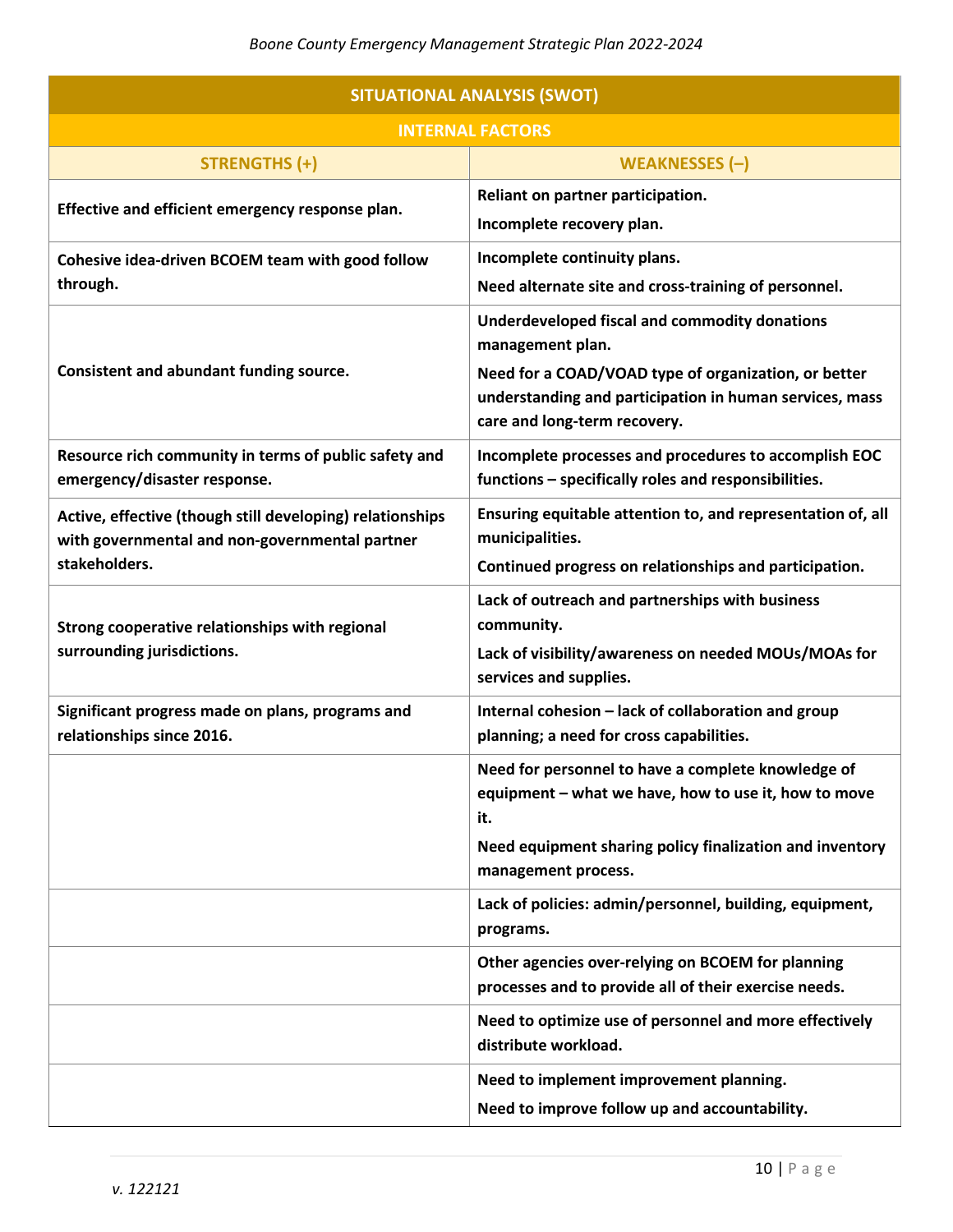| <b>EXTERNAL FACTORS</b>                                                                                                           |                                                                                                 |  |  |
|-----------------------------------------------------------------------------------------------------------------------------------|-------------------------------------------------------------------------------------------------|--|--|
| <b>OPPORTUNITIES (+)</b>                                                                                                          | <b>THREATS (-)/CHALLENGES</b>                                                                   |  |  |
| Many opportunities to further engage partner<br>stakeholders.                                                                     | Boone County is subject to a wide variety of hazards.                                           |  |  |
| Continuing opportunities to plan for, coordinate and<br>manage incidents and disasters as a community and as a<br>region.         | Reaching vulnerable populations.                                                                |  |  |
| Numerous opportunities for public outreach.<br>Increase use of social media; use social media to boost<br>LEPC activity.          | Need to further identify EOC position staffing -<br>stakeholder partnerships for EOC positions. |  |  |
| Increase BCOEM GIS/mapping fluency to include<br>software and app proficiency, and application of data to<br>meet incident needs. | Resistance to change.                                                                           |  |  |
| More participation with schools including school safety<br>and preparedness. Ex. - Safety Coalition/MU/Safe Kids'<br>Day.         | Need for more comprehensive interoperability between<br>agencies' PIOs/JIS.                     |  |  |
| Smart 911, Smart Prepare, Smart Facility - target<br>community groups.                                                            | Need more buy in from local officials, stakeholders and<br>the community.                       |  |  |
| Increasing CERT capacity; facilitate development of<br>other CERTS i.e. high school CERT.                                         | Poor physical layout of the EOC.                                                                |  |  |
| Increase outreach to underserved populations; increase<br>multilingual messaging.                                                 |                                                                                                 |  |  |
| Expanding relationships with external partners.                                                                                   |                                                                                                 |  |  |
| Using resources/knowledge/expertise of partners for<br>training for BCOEM staff, i.e. GIS.                                        |                                                                                                 |  |  |
| Expansion of community training, development of a<br>training group.                                                              |                                                                                                 |  |  |
| Opportunities to develop policies that are a good fit and<br>meet the need of BCOEM.                                              |                                                                                                 |  |  |
| Use AARs to influence development of capabilities -<br>COAD/VOAD/LTRC/BEOC, etc.                                                  |                                                                                                 |  |  |
| LEPC improvements.                                                                                                                |                                                                                                 |  |  |
|                                                                                                                                   | <b>SWOT ANALYSIS</b>                                                                            |  |  |
|                                                                                                                                   | Boone County is prepared for emergency events. There are attainable improvements possible.      |  |  |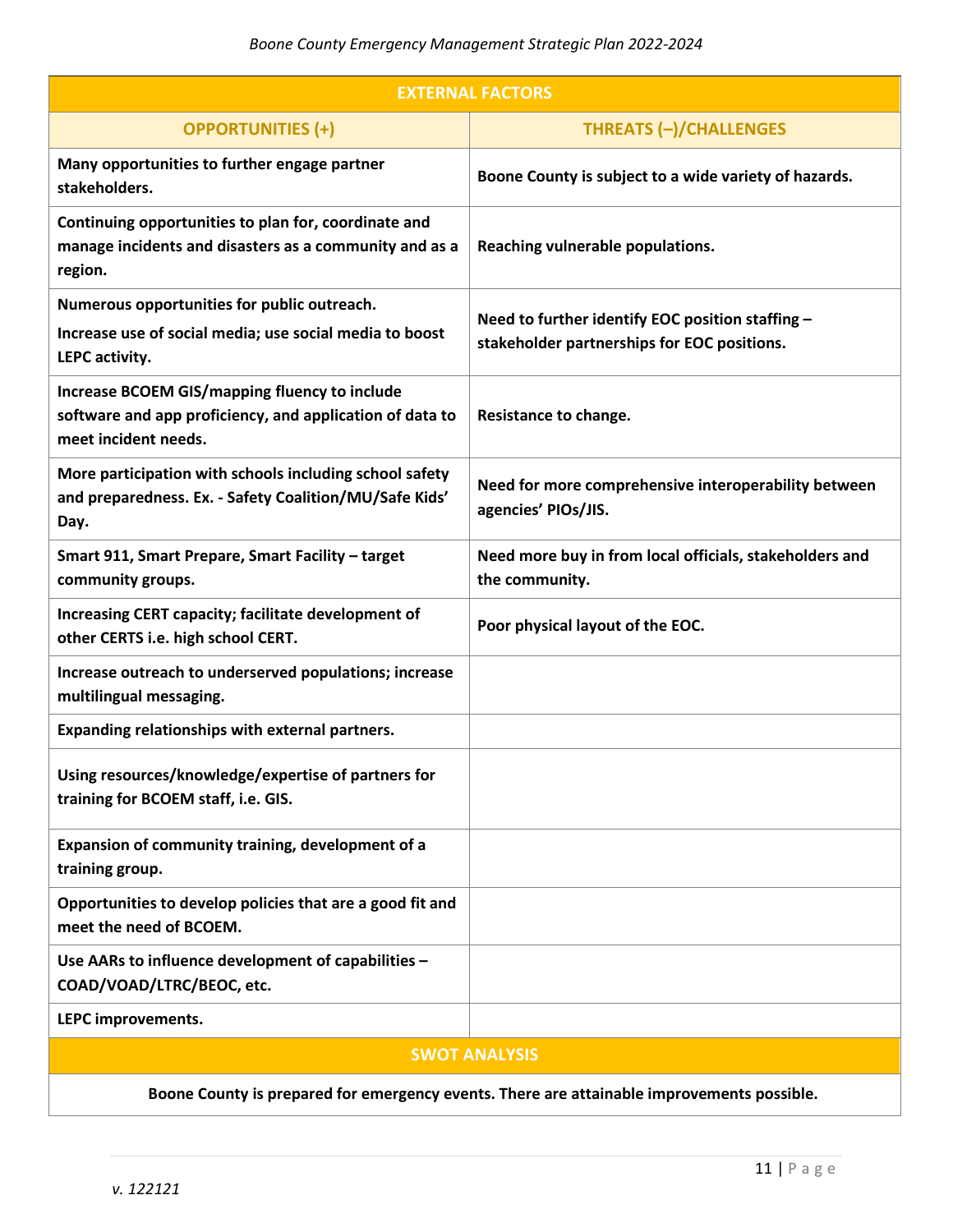# *STRATEGIC GOALS*

In-depth scrutiny and analysis of BCOEM values, critical processes, gaps, strengths and weaknesses resulted in the following strategic goals which outline the forward motion and growth targeted by Boone County BCOEM. Goal and objective development was informed by the 2019 Emergency Management Accreditation Program (EMAP) standards included below, and to which BCOEM strives to meet.

#### **EMAP STANDARD FOR MULTI-YEAR STRATEGIC PLAN:**

The jurisdiction has a multi-year Strategic Plan, developed with input from stakeholders, that includes the following:

- (1) vision statement for emergency management;
- (2) mission, goals, objectives, and milestones for the Emergency Management Program;
- (3) a method for Plan implementation; and
- (4) a maintenance process, which includes a method and schedule for evaluation and revision.

# **ADMINISTRATION**

### **STRATEGIC GOAL - ESTABLISH AND MAINTAIN A ROBUST ADMINISTRATIVE STRUCTURE THAT SUPPORTS ROUTINE NON-DISASTER AND EMERGENCY/DISASTER OPERATIONS.**

#### **Objectives**:

- 1. Develop and maintain a framework of policies and procedures to guide performance during routine non-disaster and emergency/disaster operations to be completed by December 2022.
- 2. Procure and manage annual grant funding.
- 3. Manage federal disaster recovery funding as required due to associated disasters.
- 4. Obtain Emergency Management Accreditation Program (EMAP) accreditation on or before December 31, 2024.
- 5. Continue to execute administrative responsibilities in support of the LEPC.
- 6. Implement a BCOEM branding initiative to be fully implemented by December 2024.

#### **Discussion/Justification:**

- 1. A comprehensive set of policies and procedures for the Office of Emergency Management is under construction but not yet completed.
- 2. Historically and currently, the Office of Emergency Management has supported operations by offsetting personnel costs and specific operating expenses with grant funding from the FEMA Emergency Management Performance Grant (EMPG). 50% of personnel costs for the Director, Deputy Director and Administrative Coordinator are covered through an annual application for EMPG funding which requires a 50% local match and required emergency management training by the funded employees. Additional expenses able to be reimbursed through this grant include essential emergency operations center supplies, equipment and operating expenses, and essential emergency management travel.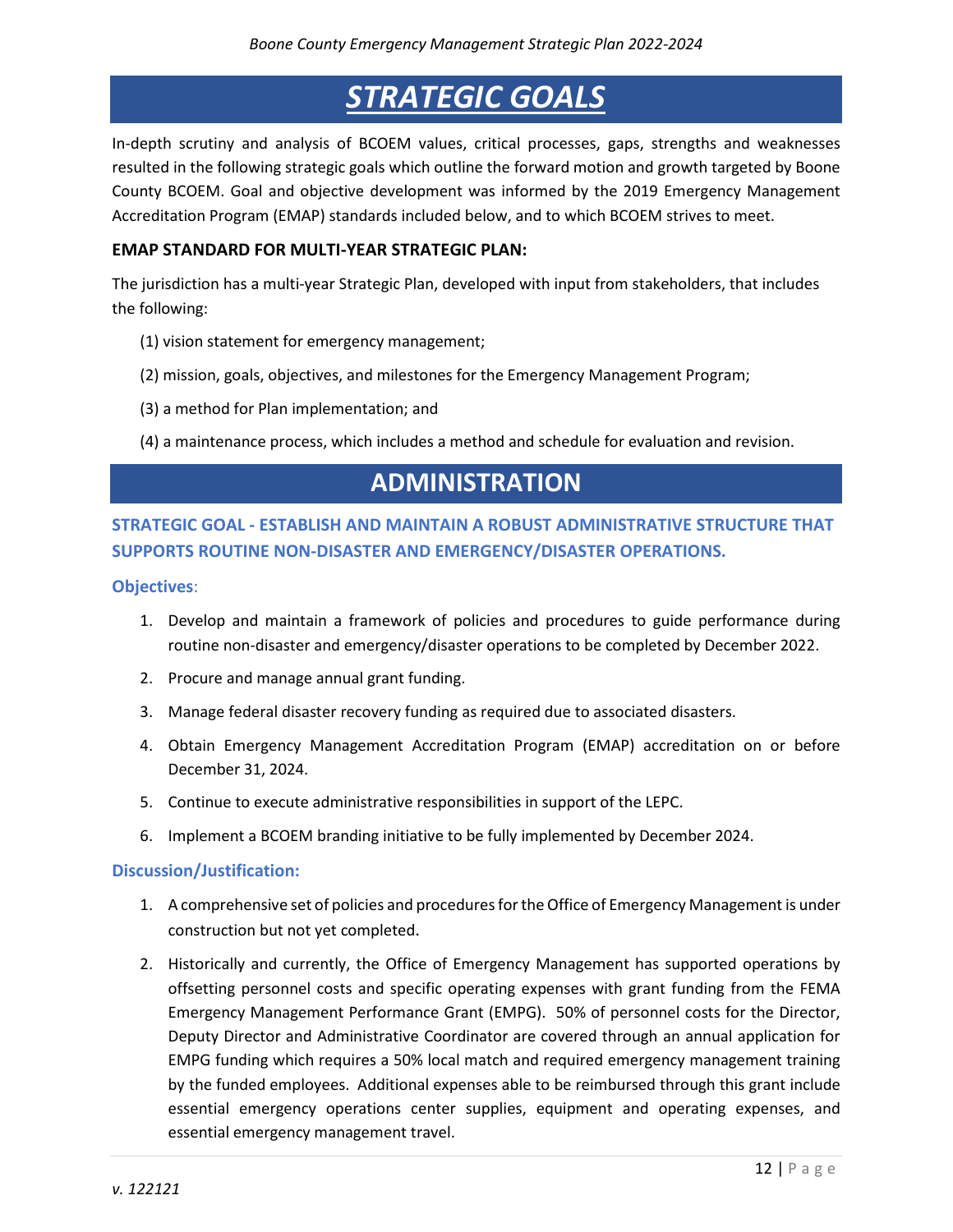#### *Boone County Emergency Management Strategic Plan 2022-2024*

Additional Homeland Security Grant Program (HSGP) funds are available annually in a pass through process managed by the Missouri Office of Homeland Security and the Regional Homeland Security Oversight Committees (RHSOC). Funding provided to local jurisdictions through this process requires the utilization to benefit and be available to the entirety of Region F.

- 3. During the period 1973 to 2020, Boone County has been included in 26 federally declared disasters, 20 of which have occurred within the past 20 years. Federal disaster declarations provide an opportunity for the County and local governments to recover costs associated with responding to the disaster. BCOEM is the facilitator for these FEMA reimbursement grants.
- 4. EMAP is an independent non-profit organization which fosters excellence and accountability in emergency management programs by applying credible standards in a peer review accreditation process. EMAP is currently the internationally recognized gold standard for emergency management accreditation. Boone County BCOEM has the capability to meet EMAP standards and ultimately obtain EMAP accreditation.
- 5. In 2017, administrative coordination of the LEPC was assigned to BCOEM per the Boone County Commission. The roles associated with the assignment were undefined and, in subsequent years, there was confusion within BCOEM and the LEPC as to whom was accountable for completing responsibilities and tasks. In May 2021, the LEPC and Boone County government approved a finalized service agreement outlining the responsibilities of a BCOEM appointed LEPC Coordinator.
- 6. The BCOEM branding initiative reflects the goal to increase public awareness of the BCOEM mission, and boost engagement with our services, website and social media. A brand strategy and initiative were necessary to increase public awareness of what the BCOEM has to offer. Increasing the community's overall exposure to the organization will assist in developing partnerships as well as increasing awareness of local hazards, preparedness opportunities and resources for building personal and community resilience.

#### **EMAP References/Standards:**

"The Emergency Management Accreditation Program (EMAP), as an independent non-profit organization, fosters excellence and accountability in Emergency Management and Homeland Security Programs by establishing credible standards applied in a peer reviewed Assessment and Accreditation Process….The Emergency Management Standard by EMAP and the voluntary accreditation process are intended to promote consistent quality in Emergency Management Programs, thus providing tangible benefits to the community and public infrastructure these Programs serve.…The Emergency Management Standard is a rigorous yet scalable industry standard for Emergency Management Programs. The Standard is flexible in design so that programs of varying sizes, with different populations, risks, and resources, can use it as a blueprint for improvement and can attain compliance with the Standard. The Standard was collaboratively developed through a series of working groups of emergency management stakeholders from government, business, and other sectors, and continues to evolve to represent the best in emergency management." (2019 Emergency Management Accreditation Program, Preface, p.3)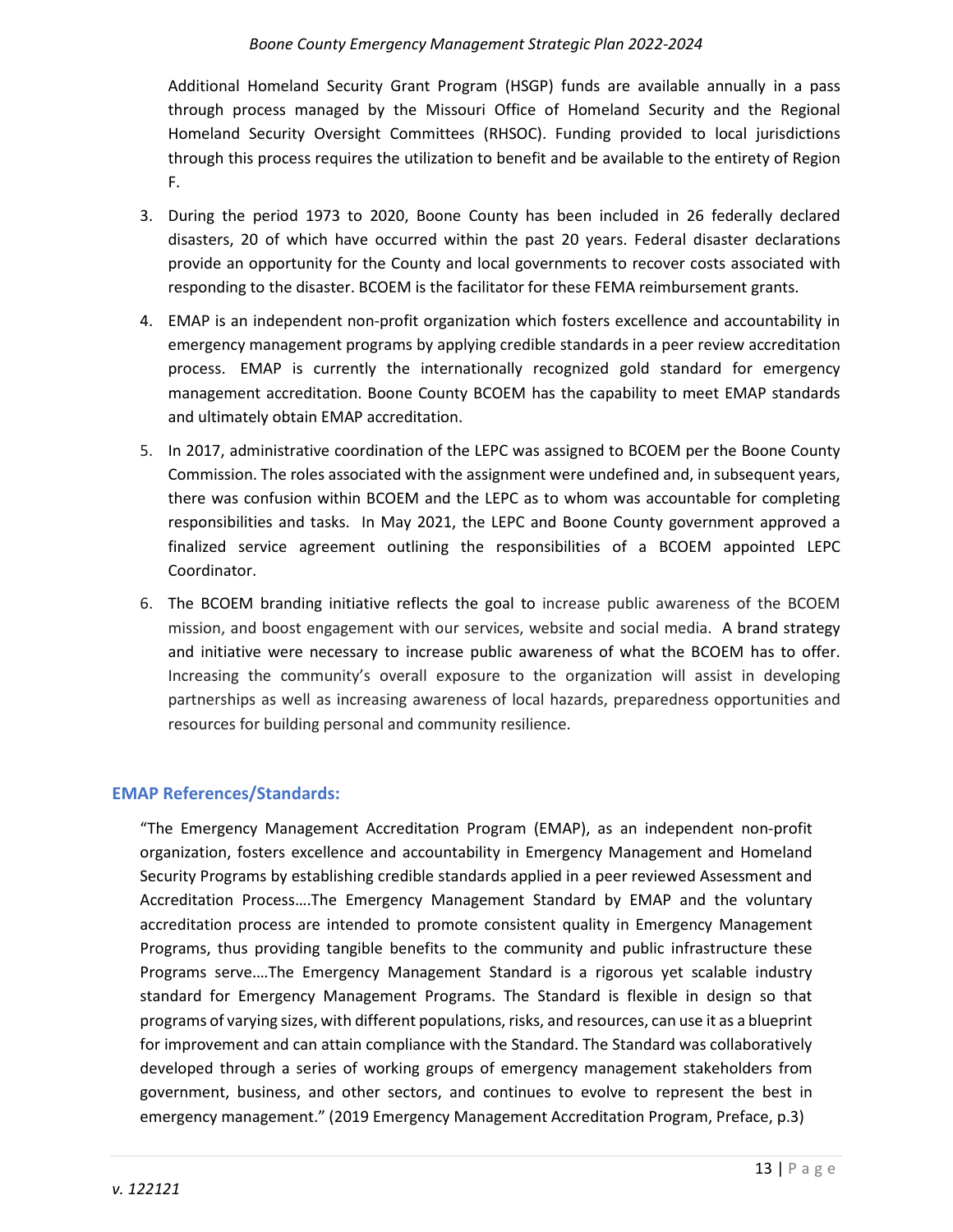#### 1.1 Purpose

The Emergency Management Standard establishes the baseline performance criteria for an Emergency Management Program and intends that the Standard be fair and equitable for all who choose to adopt it.

3.4.1 Administration and Finance

The Emergency Management Program has administrative and financial procedures for use before, during, and after an emergency/disaster.

3.4.2 Administration and Finance

The administrative and financial procedures provide the ability to request, receive, manage, and apply funds in emergency situations for the delivery of assistance and cost recovery.

3.5.1 Laws and Authorities

The Emergency Management Program's authorities and responsibilities are established and executed in accordance with statues, regulations, directives, or policies.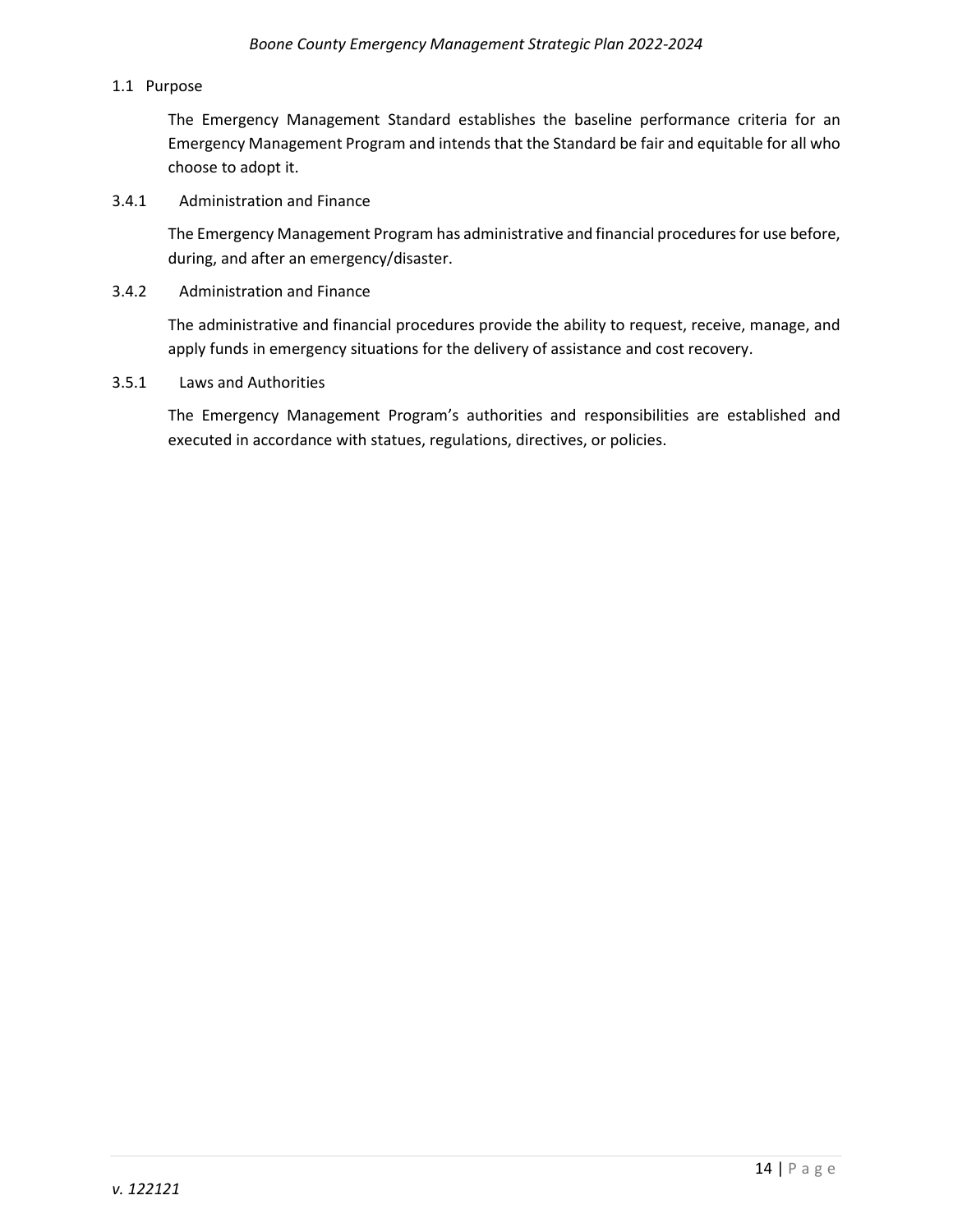### **PLANNING**

**STRATEGIC GOAL– INCREASE RESILIENCE OF BOONE COUNTY AND SUPPORT MITIGATION, PREPAREDNESS, RESPONSE AND RECOVERY BY SUPPORTING ALL-INCLUSIVE PLANNING CAPABILITIES AND PROCESSES.** 

#### **Objectives**

- 1. Develop and maintain Continuity of Operations (COOP) Plans for all Boone County departments and elected officials' offices to be completed by December 2023.
- 2. Ensure stakeholder and partner participation in ongoing plan development, and in annual review and approval processes.
- 3. Complete a data-driven Boone County Threat Hazard Identification and Risk Assessment (THIRA) no later than December 2022 as a basis to support planning, funding requests and asset acquisition.
- 4. Incorporate GIS and technology on an ongoing basis to support planning, preparedness, mitigation, response and recovery.

#### **Discussion/Justification:**

- 1. When the Boone County Office of BCOEM began operations in 2016, existing plans included an EOP that was incomplete and contained outdated information, and a mitigation plan incorporating a hazard assessment which was due for revision in 2020. No COOP, strategic or recovery plans existed in any form. Current standards and accreditation programs require the development, evaluation, and maintenance of these essential emergency management documents. With the inclusion of a planning specialist in the BCOEM cadre of personnel, it was possible in 2016 to begin efforts to update and develop these critical plans.
- 2. Boone County BCOEM embraces the concept of whole community disaster planning, preparedness, response, recovery and mitigation. Plans developed by BCOEM are derived from actual partner and community practices, policies, procedures, capabilities and goals. Visible and documented input and approval are key not only to partner ownership of the plans, but are also a standard for EMAP accreditation.
- 3. Analyzing the realistic hazards that threaten Boone County and its municipalities is key to appropriate and substantive planning and preparedness. Identifying and filling capability gaps relies on a good understanding of potential impacts.
- 4. Standards for disaster management include the use of accessible, interoperable and accurate GIS data collection, analysis and viewing tools.

"GIS integration into disaster management enables higher levels of planning, analysis, situational awareness, and recovery operations." [\[https://www.gislounge.com/how-gis-is-used-in-all](https://www.gislounge.com/how-gis-is-used-in-all-phases-of-emergency-management)[phases-of-emergency-management\]](https://www.gislounge.com/how-gis-is-used-in-all-phases-of-emergency-management). Boone Co BCOEM has the resources and capacity to fully incorporate GIS into all levels of emergency and disaster management in collaboration with Boone County IT.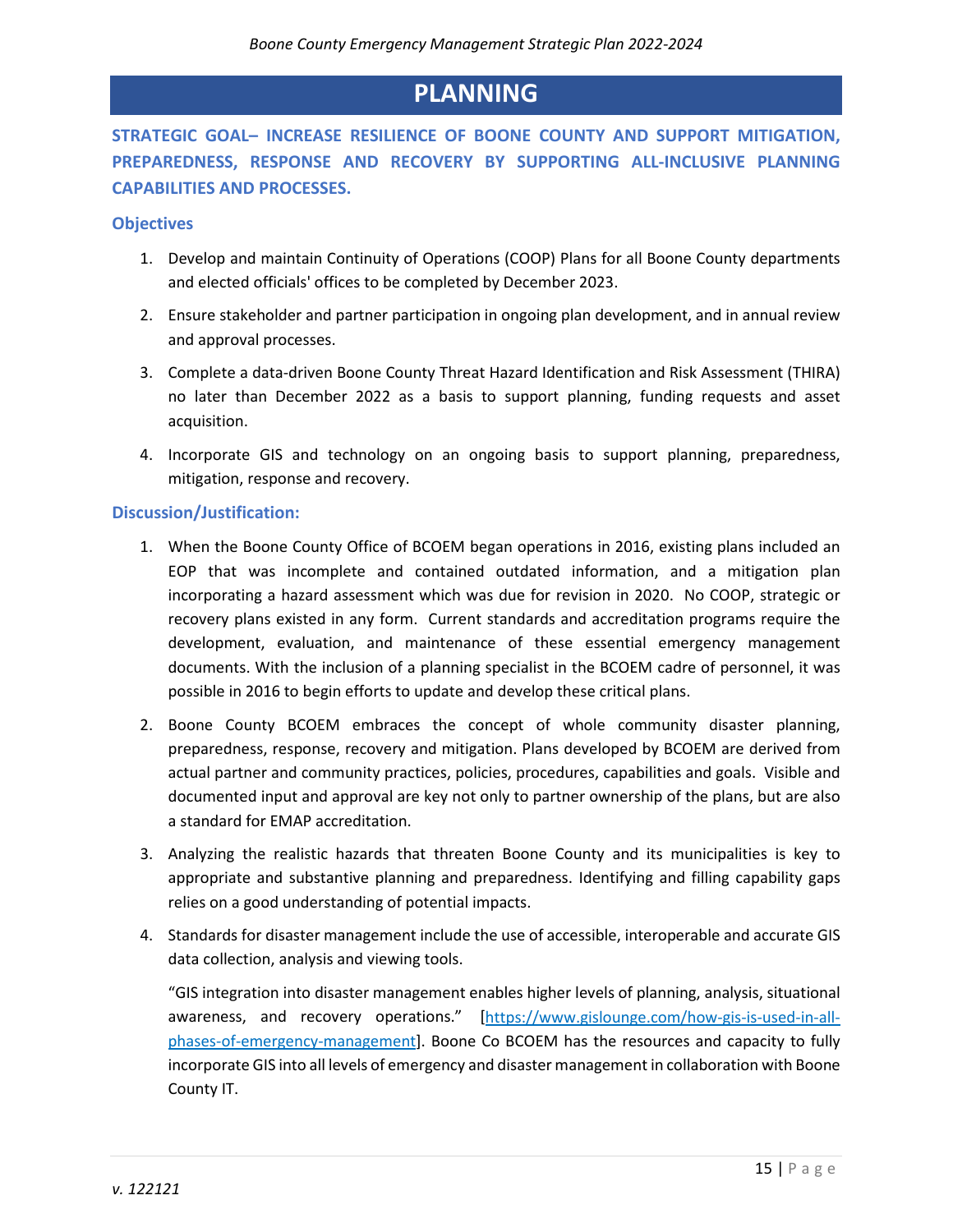#### **EMAP References/Standards:**

4.1 Hazard Identification, Risk Assessment and Consequence Analysis

Overview

An Accredited Emergency Management Program has a Hazard Identification, Risk Assessment (HIRA), and Consequence Analysis.

4.1.1 Hazard Identification, Risk Assessment and Consequence Analysis

The Emergency Management Program identifies the natural and human-caused hazards that potentially impact the jurisdiction using multiple sources. The Emergency Management Program assesses the risk and vulnerability of people, property, the environment, and its own operations from these hazards.

4.4 Operational Planning and Procedures

Overview

An Accredited Emergency Management Program has operational plans and procedures that are developed, coordinated, and implemented among all stakeholders. The plans and procedures describe emergency response, continuity of operations, continuity of government, and recovery from emergencies/disasters.

4.4.1 Operational Planning and Procedures

The Emergency Management Program, through formal planning processes involving stakeholders and by addressing all hazards identified in Standard 4.1.1, has developed the following Plans:

- (1) Emergency Operations;
- (2) Recovery;
- (3) Continuity of Operations; and
- (4) Continuity of Government.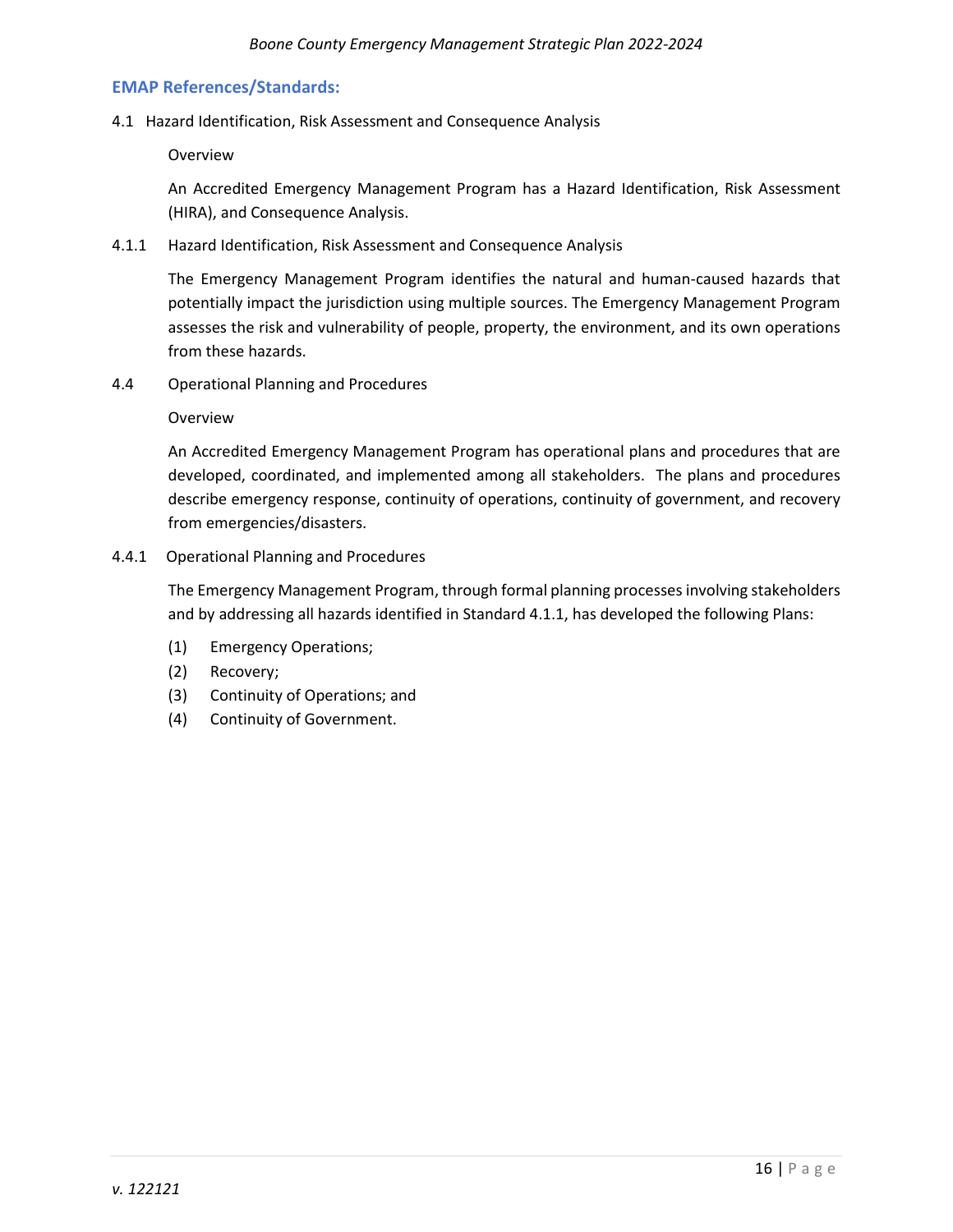# **EQUIPMENT**

**STRATEGIC GOAL - INCREASE RESILIENCE OF BOONE COUNTY AND SUPPORT MITIGATION, PREPAREDNESS, RESPONSE AND RECOVERY THROUGH ACQUISITION AND SUSTAINMENT OF EQUIPMENT.** 

#### **Objectives:**

- 1. Increase Boone County preparedness and effectiveness of warning and response through a comprehensive outdoor warning siren plan and process to be completed by and maintained through December 2024.
- 2. Evaluate needs and identify opportunities to purchase, or otherwise obtain, and sustain equipment on an ongoing basis.
- 3. Maintain and oversee caches of equipment to support preparedness, mitigation, response and recovery throughout the planning period.
- 4. Identify and obtain additional GIS supporting technology and applications.

#### **Discussion/Justification:**

- 1. Outdoor warning sirens are still one of the most effective methods to warn large portions of the population of impending dangerous weather in the shortest amount of time. Ongoing Boone County growth and development is resulting in extension of the population further out into unincorporated and annexed areas of the county. Warning area coverage has to extend as well, requiring continued acquisition, placement and maintenance of sirens.
- 2/3. BCOEM stakeholder partners including local municipalities rely on BCOEM to fill resource needs during times of emergency/disaster. Assessment of resource gaps, and opportunities to fill those gaps, is an ongoing objective. Commonly requested items have been identified as appropriate resources for BCOEM to have cached and available for deployment as needed.
- 6. An objective included in this plan addresses GIS integration into all levels of disaster management, planning, analysis, information sharing and recovery. Collaboration with Boone County IT to ensure access to enabling technology and applications has been identified as a high priority.

#### **EMAP References/Standards:**

4.6 Resource Management, Mutual Aid and Logistics

#### Overview

An Accredited Emergency Management Program includes systematic identification of resource requirements, shortfalls, and inventories consistent with the Hazard Identification and Risk Assessment (HIRA), and agreements needed in preparation for an emergency/disaster and as needed during response and recovery.

4.6.1 Resource Management, Mutual Aid and Logistics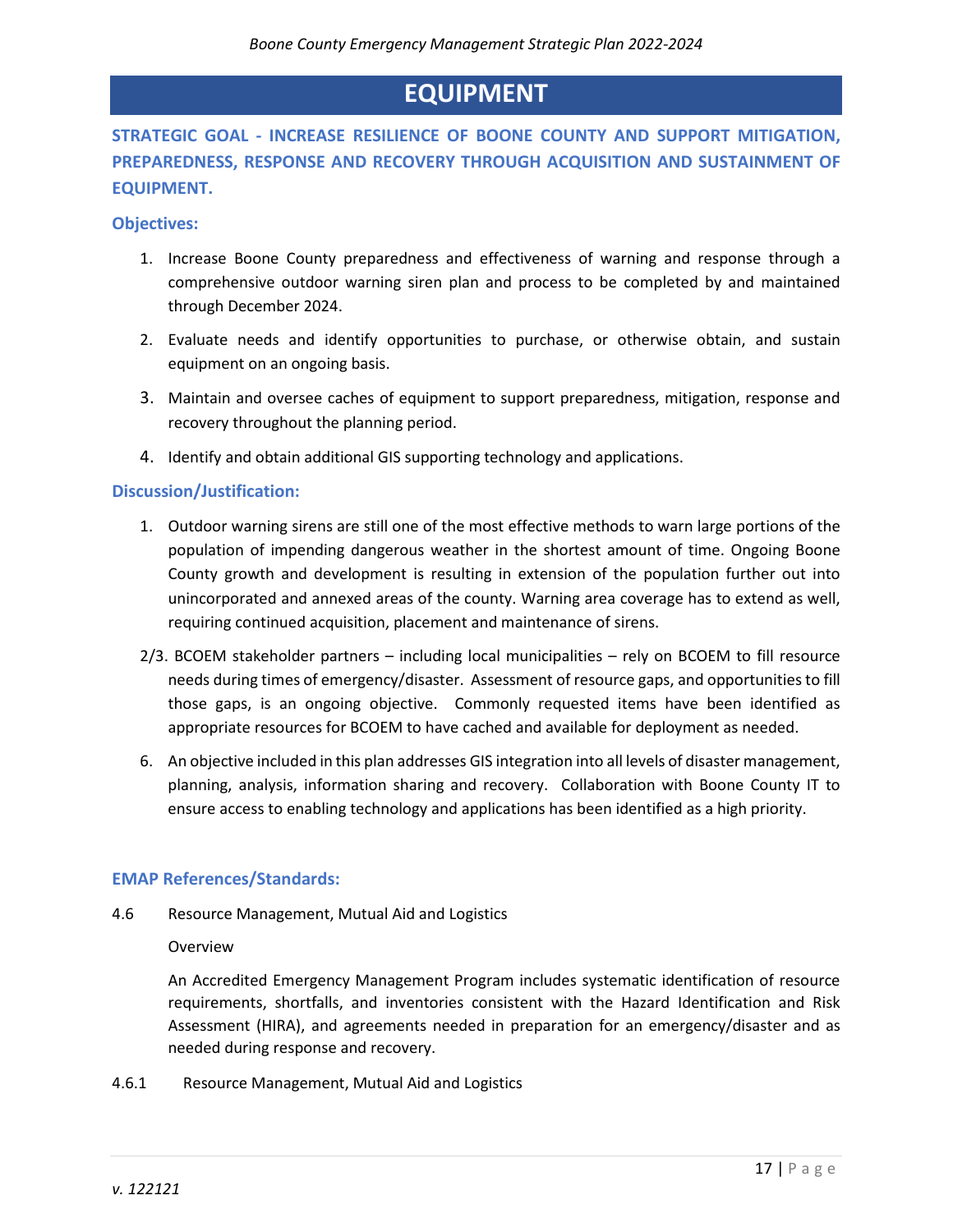#### *Boone County Emergency Management Strategic Plan 2022-2024*

The Emergency Management Program has a resource management system that addresses the hazards identified in Standard 4.1.1. The system includes the following procedures for resources to be used in emergency/disaster operations:

- (1) identification;
- (2) location;
- (3) acquisition;
- (4) storage;
- (5) maintenance;
- (6) testing;
- (7) distribution; and
- (8) tracking.
- 4.7 Communications and Warning

#### Overview

An Accredited Emergency Management Program has communications, alert and notification, and warning plans that provide for using, maintaining, and augmenting the equipment necessary for efficient preparation for, response to, and recovery from emergencies/disasters.

4.7.1 Communications and Warning

The Emergency Management Program has a plan, designed for the hazards identified in Standard 4.4.1, to:

- (1) communicate internally and externally with higher, lateral, and subordinate stakeholders and emergency personnel;
- (2) initiate, receive and relay notifications to alert key decision makers and emergency personnel;
- (3) disseminate emergency alerts and warnings to the public potentially impacted by an actual or impending emergency, and to communicate with the population within its jurisdiction, including vulnerable populations as defined by the Emergency Management Program; and
- (4) address potential operating environments.
- 4.7.2 Communications and Warning

The Emergency Management Program has a communications, notification, and alert and warning system(s) that:

- (1) supports all Plans identified in Standard 4.4.1;
- (2) includes alternative system(s) in case of failure of primary system(s);
- (3) addresses potential operating environments; and
- (4) is tested on an established schedule with results documented and corrective actions addressed.
- 4.7.3 Communications and Warning

The Emergency Management Program has operational procedures for the communications, notification, and alert and warning system(s) that address the following:

- (1) hazards identified in Standard 4.1.1;
- (2) potential operating environments; and
- (3) decision-making processes or pre-determined criteria.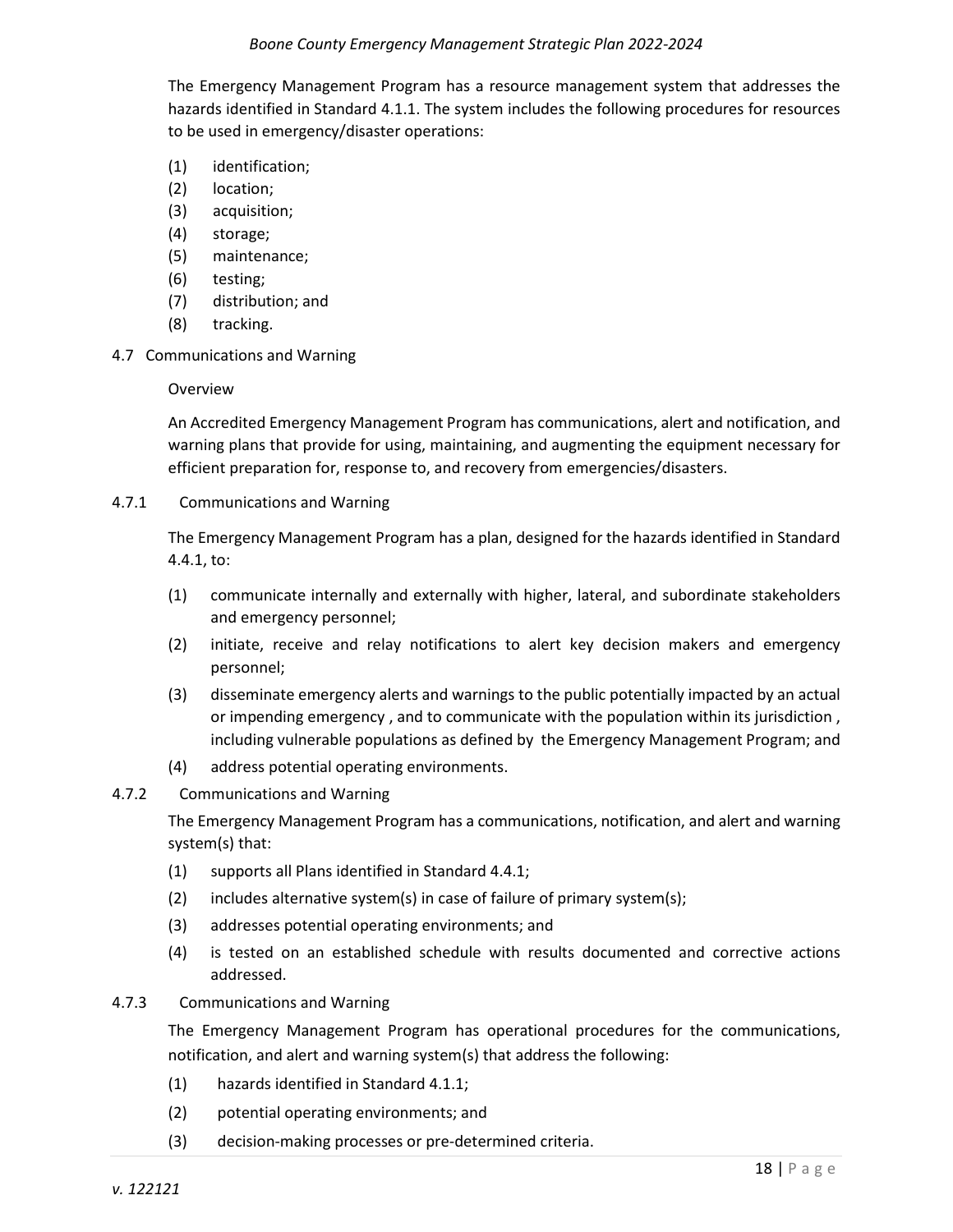# **MITIGATION**

**STRATEGIC GOAL – INCREASE RESILIENCE OF BOONE COUNTY BY PRIORITIZING AND PROMOTING MITIGATION PLANNING, PROJECTS AND STRATEGIES TO REDUCE THE POTENTIAL IMPACTS OF NATURAL, TECHNOLOGICAL AND HUMAN-CAUSED HAZARDS.**

#### **Objectives:**

- 1. Identify community mitigation projects on an as needed basis, and in conjunction with annual mitigation grant funding opportunities.
- 2. Sustain ongoing mitigation planning as a whole community effort with planning components completed in 2023 and 2024.

#### **Discussion/Justification:**

- 1. Hazard mitigation includes planning and actions taken to help reduce or eliminate negative impacts caused by hazards or disasters. Post-disasters repairs and reconstruction often restore damaged property to pre-disaster conditions. While these efforts may get the community back to a functioning normal, the restoration of pre-disaster conditions may result in a recurrence of damage for subsequent disasters. Hazard mitigation breaks this repetitive cycle by taking a longterm view of rebuilding and recovering following disasters which leads to building stronger, safer and more resilient smarter communities that are better able to withstand future hazard occurrences.
- 2. Per a 2018 FEMA Fact Sheet, natural hazard mitigation saves \$6 on average for every \$1 spent on federal mitigation grants, according to an analysis by the National Institute of Building Sciences. [https://www.fema.gov/sites/default/files/2020-07/fema\\_mitsaves-factsheet\\_2018.pdf](https://www.fema.gov/sites/default/files/2020-07/fema_mitsaves-factsheet_2018.pdf)

#### **EMAP References/Standards:**

4.1 Hazard Identification, Risk Assessment and Consequence Analysis

Overview

An Accredited Emergency Management Program has a Hazard Identification, Risk Assessment (HIRA), and Consequence Analysis.

4.1.1 Hazard Identification, Risk Assessment and Consequence Analysis

The Emergency Management Program identifies the natural and human-caused hazards that potentially impact the jurisdiction using multiple sources. The Emergency Management Program assesses the risk and vulnerability of people, property, the environment, and its own operations from these hazards.

4.1.2 Hazard Identification, Risk Assessment and Consequence Analysis

The Emergency Management Program conducts a consequence analysis for the hazards identified in Standard 4.1.1. to consider the impact on the following:

- (1) public;
- (2) responders;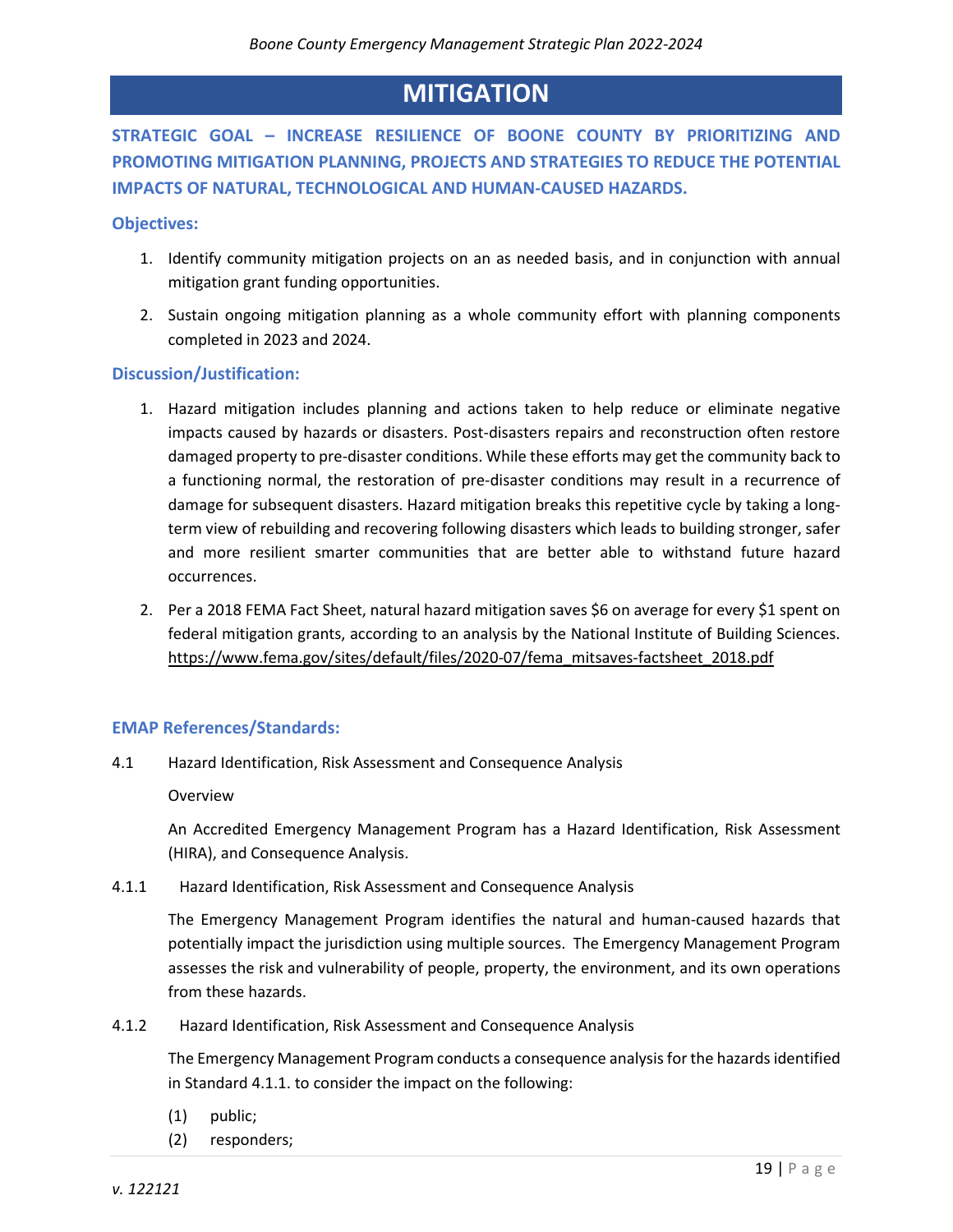#### *Boone County Emergency Management Strategic Plan 2022-2024*

- (3) continuity of operations including continued delivery of service;
- (4) property, facilities, and infrastructure;
- (5) environment;
- (6) economic condition of the jurisdiction; and
- (7) public confidence in the jurisdiction's governance
- 4.2 Hazard Mitigation

#### Overview

An Accredited Emergency Management Program has a mitigation program that regularly and systematically utilizes resources to mitigate the effects of emergencies/disasters associated with the risks identified in the Hazard Identification and Risk Assessment (HIRA).

#### 4.2.1 Hazard Mitigation

The Emergency Management Program has a plan to implement mitigation projects and sets priorities based upon loss reduction. The plan:

- (1) is based on the natural and human-caused hazards identified in Standard 4.1.1. and the risk and consequences of those hazards
- (2) is developed through formal planning processes involving Emergency Management Program stakeholders; and
- (3) establishes interim and long-term strategies, actions, goals, and objectives.

#### 4.2.2 Hazard Mitigation

The Emergency Management Program documents project ranking based upon the greatest opportunity for loss reduction and documents how specific mitigation actions contribute to overall risk reduction.

#### 4.2.3 Hazard Mitigation

The Emergency Management Program has a process to monitor overall progress of the mitigation activities and documents completed initiatives and their resulting reduction or limitation of hazard impact on the jurisdiction.

#### 4.2.4 Hazard Mitigation

The Emergency Management Program, consistent with the scope of the mitigation program, does the following:

- (1) identifies ongoing mitigation opportunities and tracks repetitive loss;
- (2) provides technical assistance in implementing mitigation codes and ordinances; and
- (3) participates in jurisdictional and multi-jurisdictional mitigation efforts.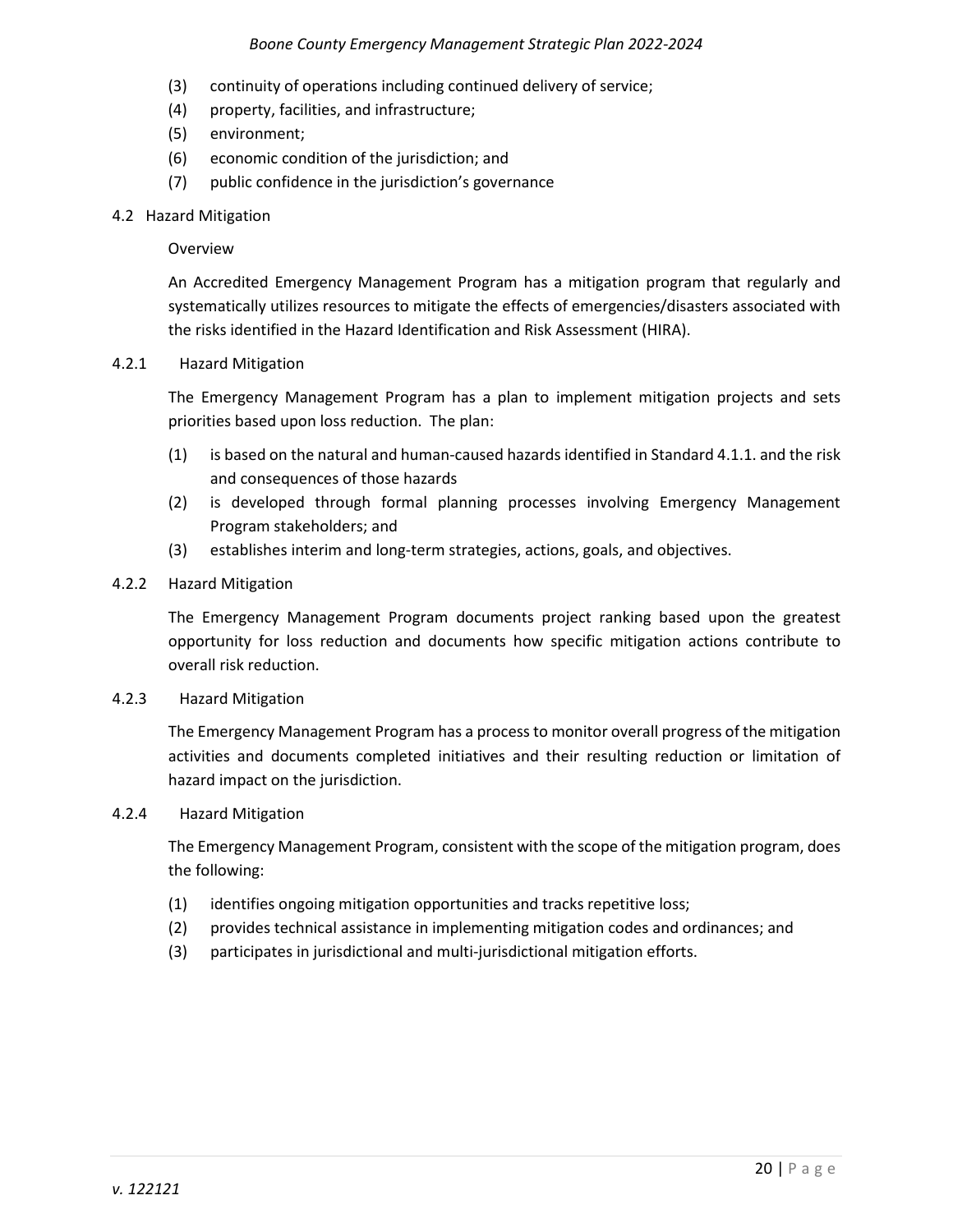### **INCIDENT MANAGEMENT**

### **STRATEGIC GOAL - PROVIDE COORDINATION AND SUPPORT FOR EFFECTIVE AND EFFICIENT INCIDENT MANAGEMENT IN RESPONSE TO EMERGENCIES AND DISASTERS IN BOONE COUNTY.**

#### **Objectives:**

- 1. Ensure effective and efficient management of the EOC to support incident response by identifying roles, responsibilities and supporting tools, and incorporating training and exercise throughout the planning period.
- 2. Ensure the capability to effectively staff and manage an auxiliary call center in support of incident management is in place no later than December 2023.
- 3. Within the timeframe of the planning period, develop a comprehensive resource management strategy identifying how the County will store, maintain, dispatch, mobilize, transport, track, recover, and demobilize human resources, equipment, supplies, and fixed assets throughout all incident management phases.
- 4. Ensure a robust information management capability to inform decision-making at all levels is in place by December 2023 and is incorporated into training and exercises annually.

#### **Discussion/Justification:**

- 1. A primary role of BCOEM is providing and managing the EOC to support our stakeholder partners and community in response to emergencies and disasters in Boone County. To ensure successful operations, staff and partners need to have common understanding and training regarding EOC functions and processes.
- 2. As a vital adjunct to the EOC, viable staffing avenues for an auxiliary call center must be identified to ensure this capability can be made operable in a suitable time frame to support the incident.
- 3/4. An effective EOC supports incident management with processes for information collection, analyzing and sharing; prioritization of incident objectives; and obtaining and allocation of resources. Information sharing is most effective when there is are common operating platforms and processes accessible and familiar to the staff and partners involved in incident management. Pre-planned identification of potential resources and resource management methods also enhance the likelihood of successful incident support.

#### **EMAP References/Standards:**

4.4.8 Operational Planning and Procedures

The Emergency Management Program has procedures to guide situation analysis, damage assessment, situation reporting, and incident action planning.

4.5 Incident Management

Overview

An Accredited Emergency Management Program has an incident management system in place to analyze emergency situations and provide for clear and effective response and recovery.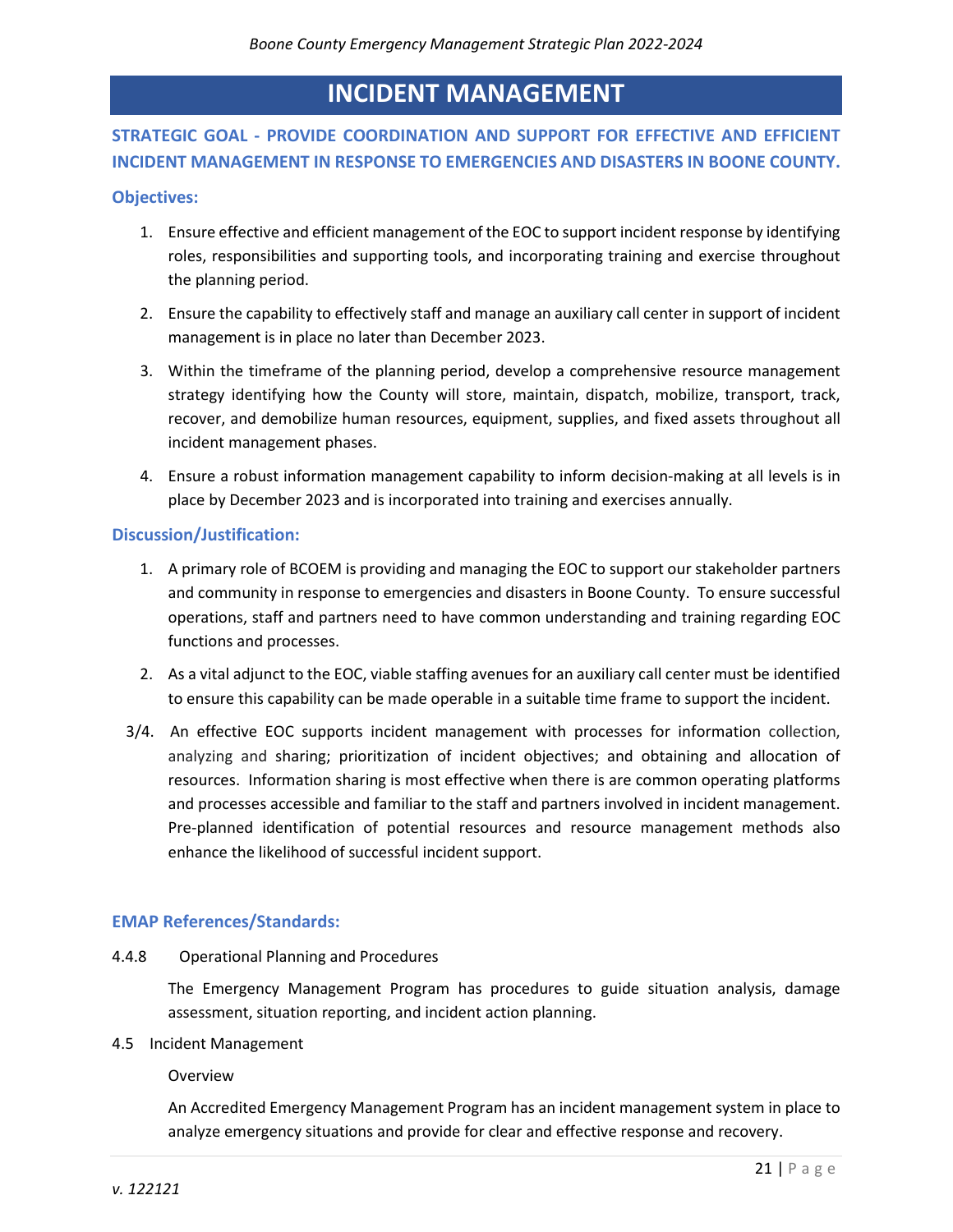#### 4.5.1 Incident Management

The Emergency Management Program has formally adopted an incident management system. The system includes, but is not limited to, the following concepts:

- (1) modular organization;
- (2) unified command;
- (3) multi-agency coordination;
- (4) span of control;
- (5) common terminology;
- (6) action planning process;
- (7) comprehensive resource management;
- (8) integrated communications; and
- (9) pre-designated facilities.

#### 4.5.2 Incident Management

The Emergency Management Program has procedures that address coordination activities among all personnel with emergency response roles including higher, lateral, and subordinate elements, as well as neighboring jurisdictions.

#### 4.5.3 Incident Management

The Emergency Management Program's incident management system identifies specific organizational roles and responsibilities for each incident management function.

#### 4.5.4 Incident Management

The Emergency Management Program identifies personnel eligible to fill specific incident management system roles.

#### 4.5.5 Incident Management

The Emergency Management Program personnel receive training on its incident management system.

#### 4.6 Resource Management, Mutual Aid, and Logistics

Overview

An Accredited Emergency Management Program includes systematic identification or resource requirements, shortfalls, and inventories consistent with the Hazard Identification and Risk Assessment (HIRA), and agreements needed in preparation for an emergency/disaster and as needed during response and recovery.

4.6.1 Resource Management, Mutual Aid, and Logistics

The Emergency Management Program has a resource management system that addresses the hazards identified in Standard 4.1.1. The system includes the following procedures for resources to be used in emergency/disaster operations:

- (1) identification;
- (2) location;
- (3) acquisition;
- (4) storage;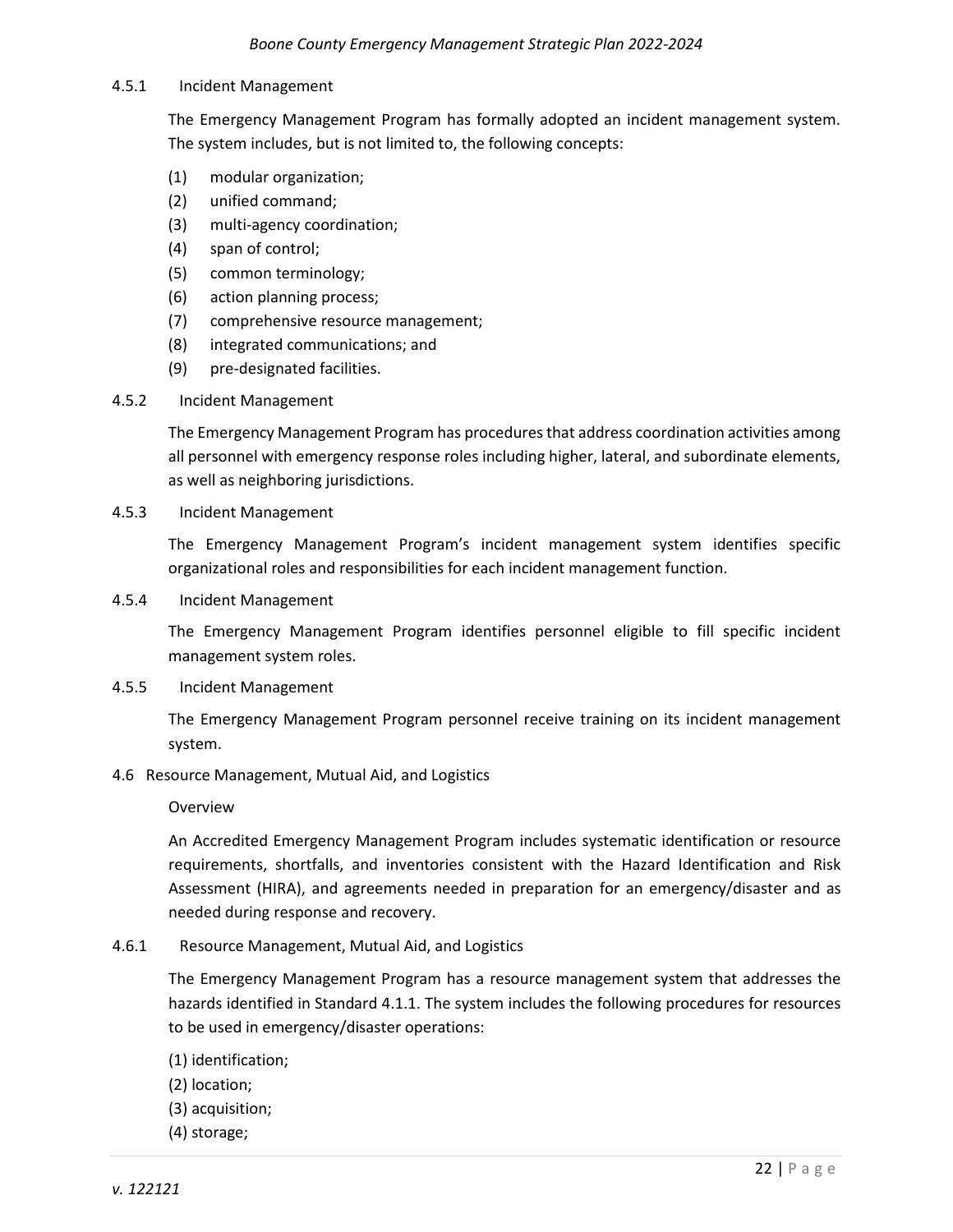- (5) maintenance;
- (6) testing;
- (7) distribution; and
- (8) tracking.
- 4.6.2 Resource Management, Mutual Aid, and Logistics

The resource management system procedures further address the following:

- (1) mobilizing resources prior to and during an emergency;
- (2) dispatching resources prior to and during an emergency; and
- (3) demobilizing or recalling resources during or after an emergency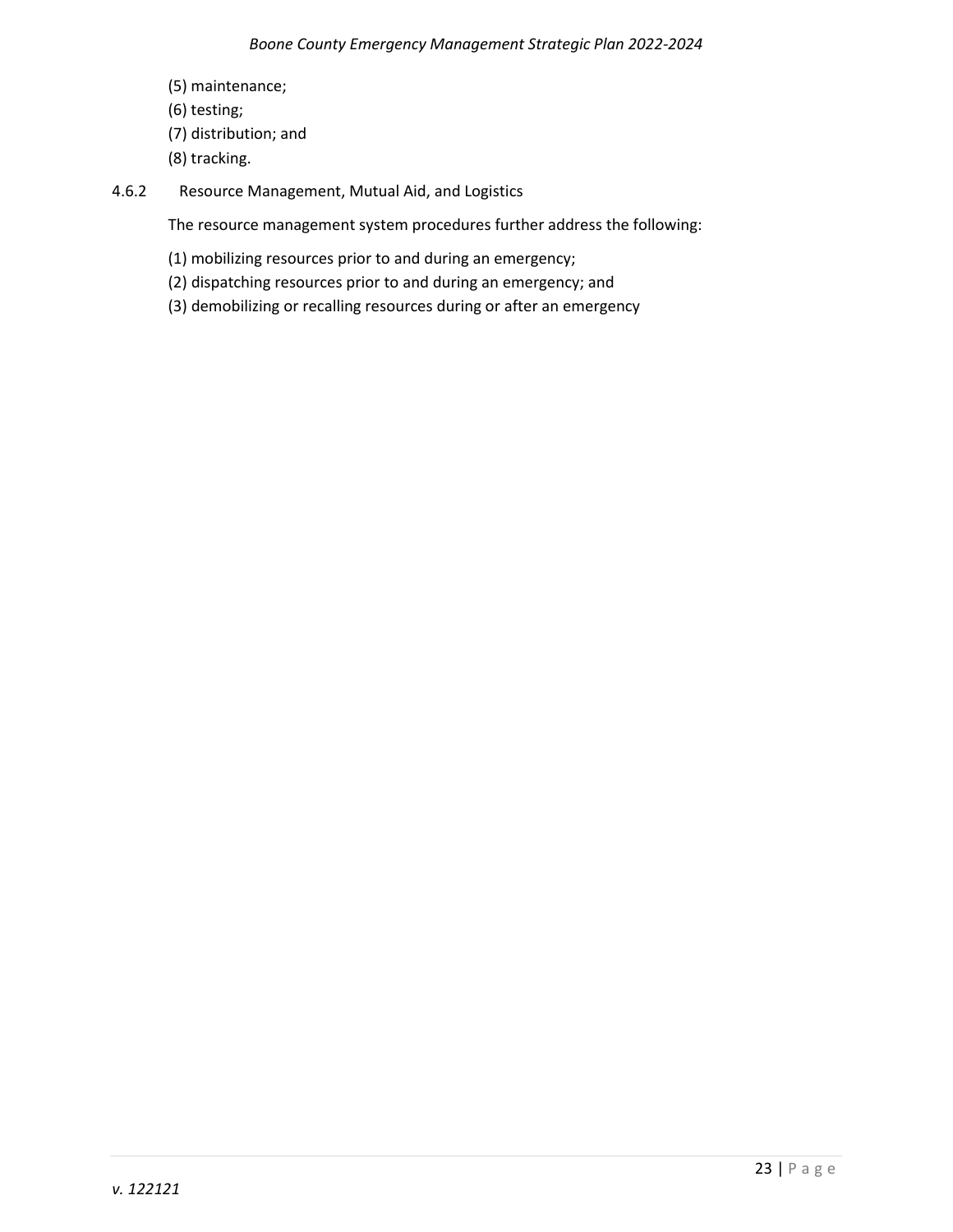### **PREPAREDNESS**

### **STRATEGIC GOAL – PROMOTE COMMUNITY READINESS AND RESILIENCE BY FOSTERING A WHOLE COMMUNITY APPROACH TO PREVENTION AND PREPAREDNESS FOR DISASTERS AND EMERGENCIES.**

#### **Objectives**

- 1. Identify opportunities and methods for increasing community awareness and participation in preparedness activities throughout the planning period.
- 2. Assess needs and increase service to underserved and vulnerable populations on an ongoing basis.
- 3. Continue to increase capacity and capability of Boone County CERT through ongoing monthly and annual training, exercise, qualification and credentialing.
- 4. Promote regional readiness and resilience as needed and on an ongoing basis.

#### **Discussion/Justification**

- 1. Community resilience in the face of disaster relies heavily on individual, family and business preparedness in conjunction with government planning and response. Engaging citizens at all levels and in all phases of emergency management can only strengthen Boone County's overall resilience and ability to recover from the impacts of disaster.
- 2. The National and local preparedness doctrines and statutes include the acknowledgement of, and responsibility to, the diverse needs of citizens to include those with access and functional needs. Ongoing assessment of, and strategies to address, these needs must be incorporated into all BCOEM planning, preparedness and response activities.
- 3. The Community Emergency Response Team (CERT) has had a presence in Boone County for many years but was comprised of two separate groups without common coordination. When oversight of CERT transitioned to BCOEM, the program achieved a consistency in standards, training and coordination. BCOEM wants to continue fostering the program's development to achieve the team's highest capacity in serving the community. BCOEM recognizes CERT is an underutilized resource that can fill many gaps during planned events and disasters. With continued training and integration into current response plans, CERT can act as a force-multiplier to the county's first responders and in turn, increase the community's preparedness and resiliency.
- 4. The State of Missouri has created a model for emergency management and homeland security based on subdividing the state into nine regions which correspond to the established boundaries of the Missouri State Highway Patrol troops. Grant funding, reporting, resource allocation, and cooperative regional disaster planning is managed based on this regional approach. Boone County falls within Region F which encompasses 13 total counties, of which Boone County is one of the most resource and capability rich.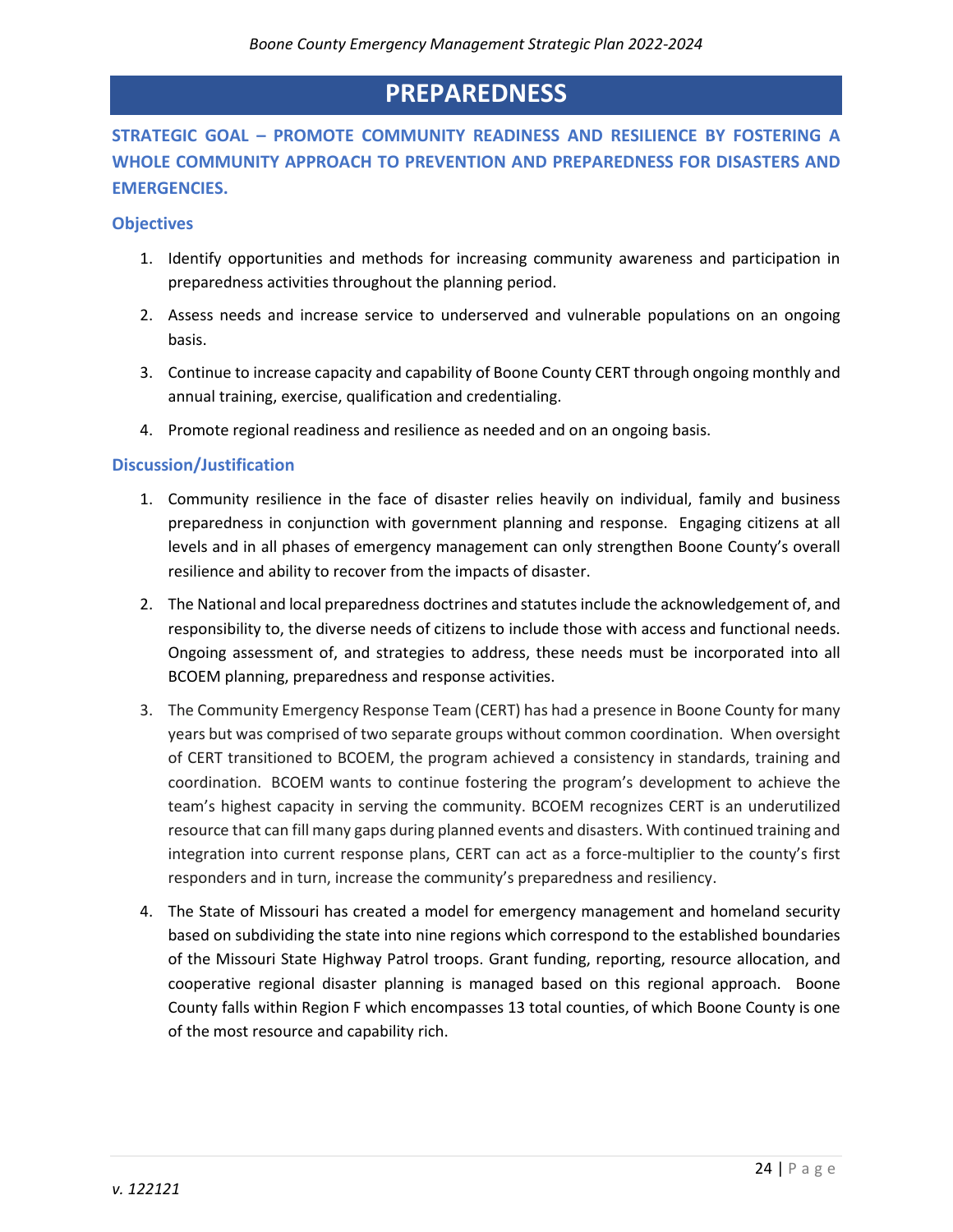#### **EMAP References/Standards:**

4.11 Emergency Public Information and Education

Overview

An Accredited Emergency Management Program has a Public Information and Education function that outlines public education and information activities for the different hazards to which the Program responds.

4.11.1 Emergency Public Information and Education

The Emergency Management Program has a plan for its crisis communications, public information, and education functions. The plan is designed to inform and educate the public through various media about the hazards identified in Standard 4.1.1, threats to public safety, and risk reduction. The plan provides for dissemination of information to protect public health and safety, including response to public inquiries and rumors.

4.11.3 Emergency Public Information and Education

The Emergency Management Program conducts outreach activities that address the hazards identified in Standard 4.1.1., for the public, including at-risk populations.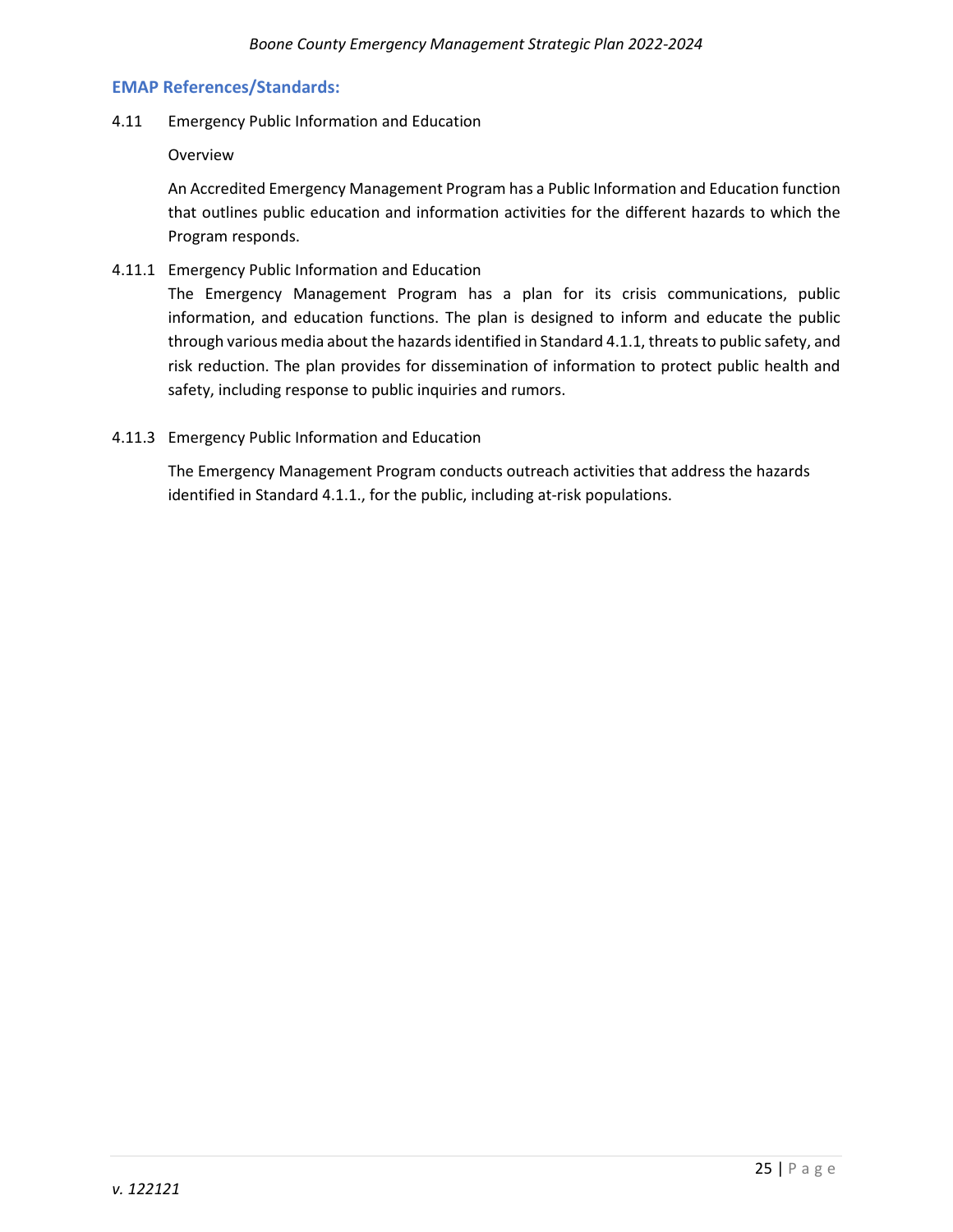### **PREVENTION**

### **STRATEGIC GOAL - PROMOTE COMMUNITY READINESS AND RESILIENCE BY FOSTERING A WHOLE COMMUNITY APPROACH TO PREVENTION.**

#### **Objectives:**

- 1. Identify opportunities and methods for increasing community awareness and participation on an ongoing basis.
- 2. Encourage and coordinate situation information and intelligence sharing among partner stakeholders as needed throughout the planning period.
- 3. Identify and participate in regional prevention strategies and initiatives as opportunities arise during the planning period.
- 4. Increase prevention activities regarding critical infrastructure and key resources (CIKR) throughout the 2022-2024 planning period.

#### **Discussion/Justification:**

- 1/2. The environment in which the nation operates grows ever more complex and unpredictable. The National Preparedness Goal includes Prevention as one of its five preparedness mission areas to achieve the goal of a secure and resilient nation, and to prevent an imminent terrorist attack within the United States. A well-established capability to quickly collect, analyze and further disseminate intelligence is critical. The responsibility for prevention is shared, from the individual and the community to local jurisdictions, region, state and federal agencies.
- 3. Division of the state into nine homeland security planning regions encourages joint planning and preparedness between neighboring jurisdictions in order to enhance capabilities and strengthen resilience. As a part of Region F, Boone County benefits from strong partnerships with the other counties in the region to build capabilities, share resources and knowledge, and work cooperatively throughout all phases of planning, preparedness, mitigation, response and recovery.
- 4. Potential for impact to CIKR from intended or unintended causes requires very intentional mitigation and protection strategies. BCOEM and stakeholder partners must continue to identify and incorporate these strategies to ensure the safety and operations of those resources.

#### **EMAP References/Standards:**

4.3 Prevention

#### Overview

An Accredited Emergency Management Program encompasses prevention responsibilities, strategies and procedures.

#### 4.3.1 Prevention

The Emergency Management Program has a process(s) to coordinate prevention activities, to monitor the identified threats and hazards, and to adjust the level of prevention activity commensurate with the risk. Prevention processes are based on the following: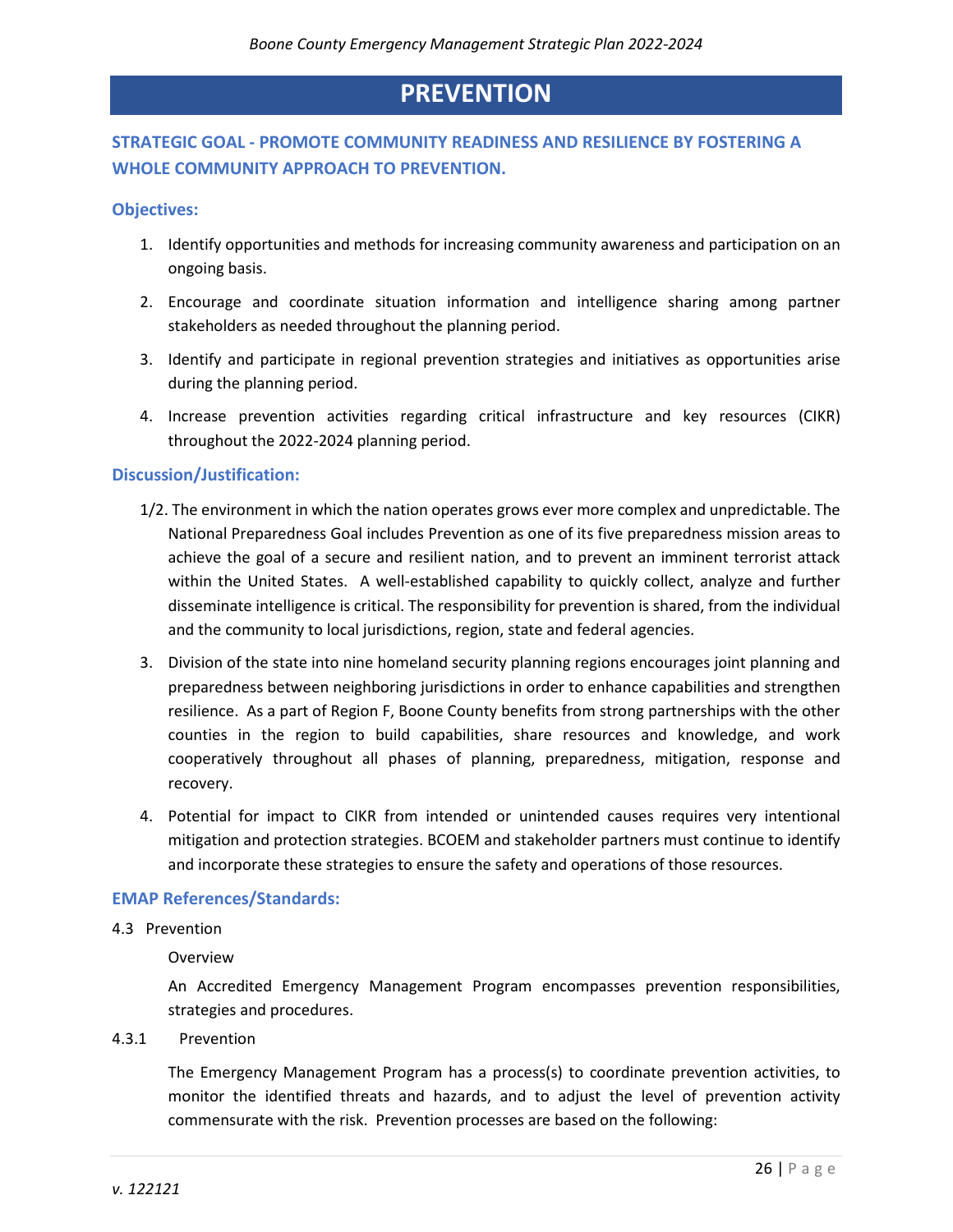(1) the hazards identified in Standard 4.1.1;

- (2) intelligence activities;
- (3) threat assessments;
- (4) alert networks;
- (5) surveillance programs; and
- (6) information obtained from internal and external stakeholders

#### 4.3.2 Prevention

The Emergency Management Program has procedures to implement the prevention processes identified in Standard 4.3.1 and to exchange information among internal and external Emergency Management Program stakeholders.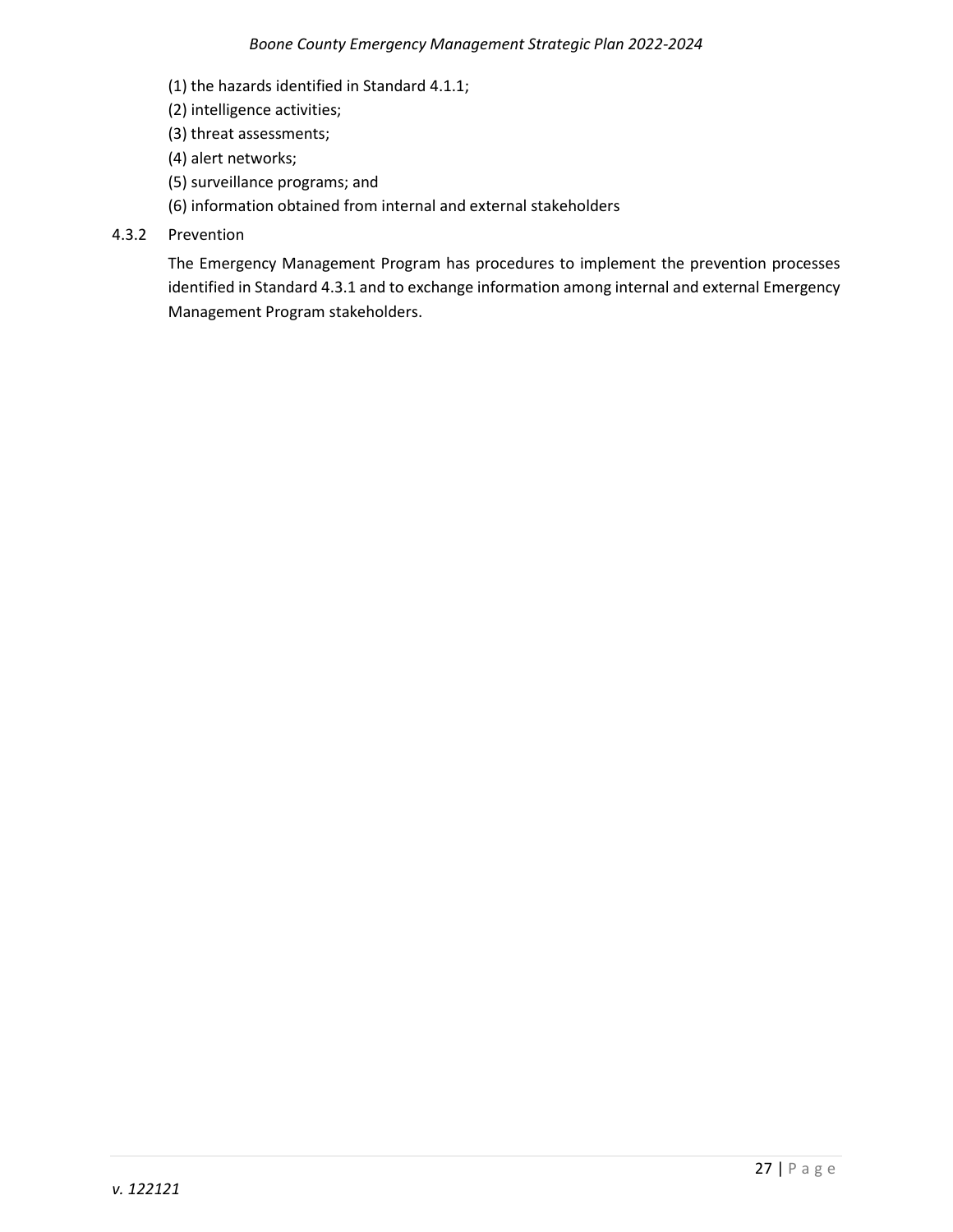# **COMMUNITY OUTREACH**

**STRATEGIC GOAL - UTILIZE OUTREACH AND EDUCATION TO INCREASE PUBLIC AWARENESS OF NATURAL, TECHNOLOGICAL AND HUMAN-CAUSED HAZARDS AND MITIGATION STRATEGIES, AND TO ENGAGE THE WHOLE COMMUNITY TO MORE EFFECTIVELY RESPOND TO AND RECOVER FROM DISASTERS.**

#### **Objectives**

- 1. Create and implement preparedness outreach campaigns annually for Severe Weather Week, Earthquake Awareness Month, The Great ShakeOut, Fire Prevention Week, etc.
- 2. Continue to provide public education and outreach for Smart911 and Rave Alert as opportunities arise throughout the planning period.
- 3. Foster a comprehensive preparedness partnership with schools and existing school outreach programs to be implemented annually**.**
- 4. Sustain an ongoing strategy to maintain a comprehensive social media presence with maximum engagement for information sharing.
- 5. Optimize relationships with media outlets to reach broadest audience by engaging at least once a quarter.

#### **Discussion/Justification:**

- 1. Community outreach is vital to support the mission of emergency management. Engaging the community increases the potential for successful partnerships and provides an avenue to educate and provide the community with life-saving tools, services and information.
- 2. Partnering with Boone County Joint Communications (BCJC) to educate Boone County citizens about Smart911 and Rave Alert has a direct positive impact on community preparedness and resilience.
- 3. While a partnership exists between the school districts of Boone County and BCOEM, there is greater opportunity for direct impact through increased ongoing educational and planning activities with administration, teachers and students.
- 4. The current information sharing environment is heavily dependent on media and social media. In order to maximize reach to as much of our customer base as possible, BCOEM must fully utilize all appropriate media and social media avenues as a means of communication.

#### **EMAP References/Standards:**

4.11 Emergency Public Information and Education

Overview

An Accredited Emergency Management Program has a Public Information and Education function that outlines public education and information activities for the different hazards to which the Program responds.

4.11.1 Emergency Public Information and Education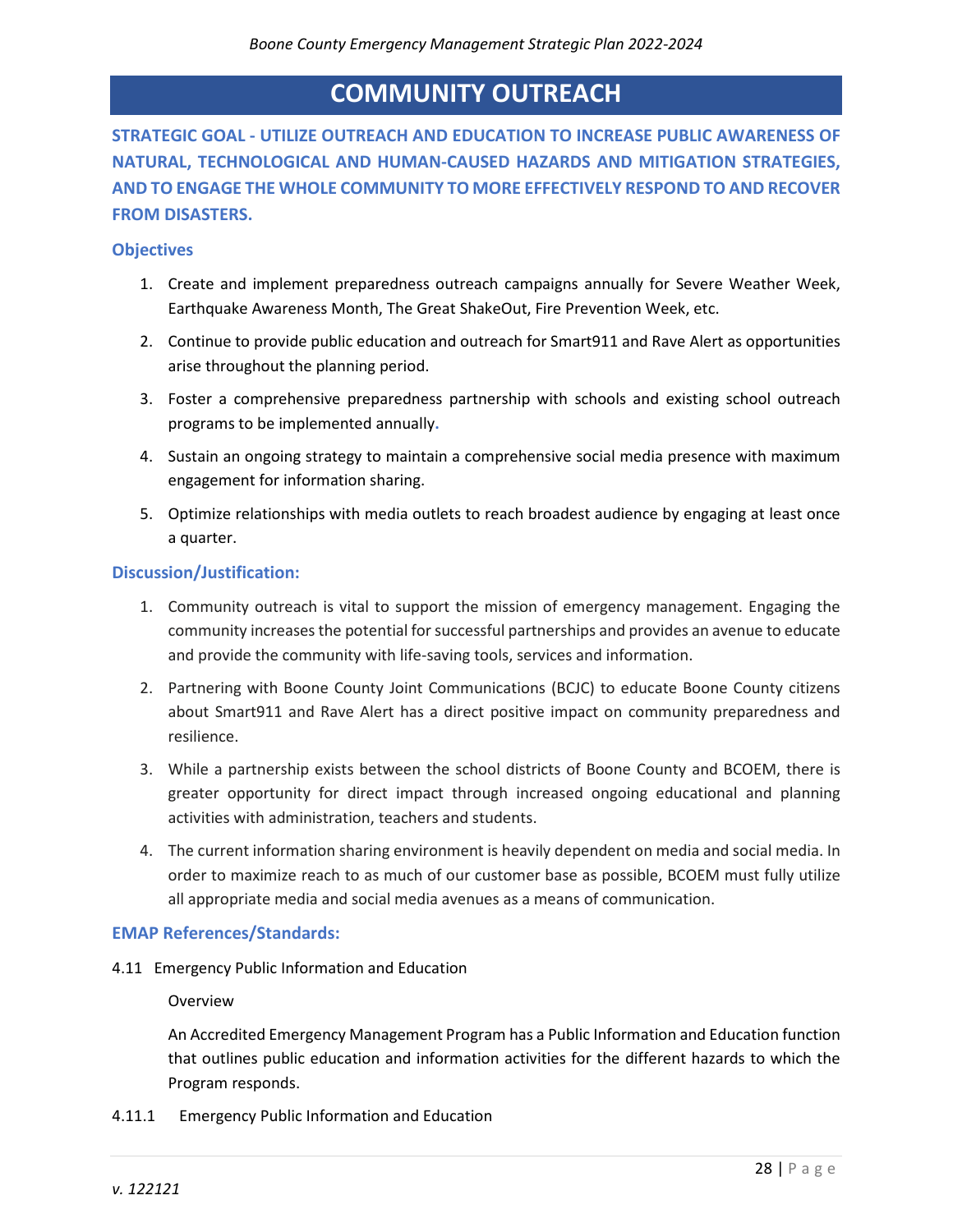#### *Boone County Emergency Management Strategic Plan 2022-2024*

The Emergency Management Program has a plan for its crisis communications, public information, and education functions. The plan is designed to inform and educate the public through various media about the hazards identified in Standard 4.1.1, threats to public safety, and risk reduction. The plan provides for dissemination of information to protect public health and safety, including response to public inquiries and rumors.

4.11.2 Emergency Public Information and Education

The Emergency Management Program has the following:

- (1) a central contact for the media;
- (2) trained spokespersons designated to deliver the Emergency Management Program's message, appropriate to hazard and audience; and
- (3) pre-scripted information bulletins about hazards, preparedness measures, and protective actions.
- 4.11.3 Emergency Public Information and Education

The Emergency Management Program conducts outreach activities that address the hazards identified in Standard 4.1.1., for the public, including at-risk populations.

4.11.4 Emergency Public Information and Education

The Emergency Management Program has joint information system procedures to:

- (1) coordinate and authorize information for release;
- 2) communicate with at-risk populations;
- (3) interface with public officials/VIPs; and
- (4) respond to public inquiries and provide rumor control.
- 4.11.5 Emergency Public Information and Education

The Emergency Management Program has procedures to:

- (1) activate;
- (2) operate; and
- (3) deactivate a joint information center.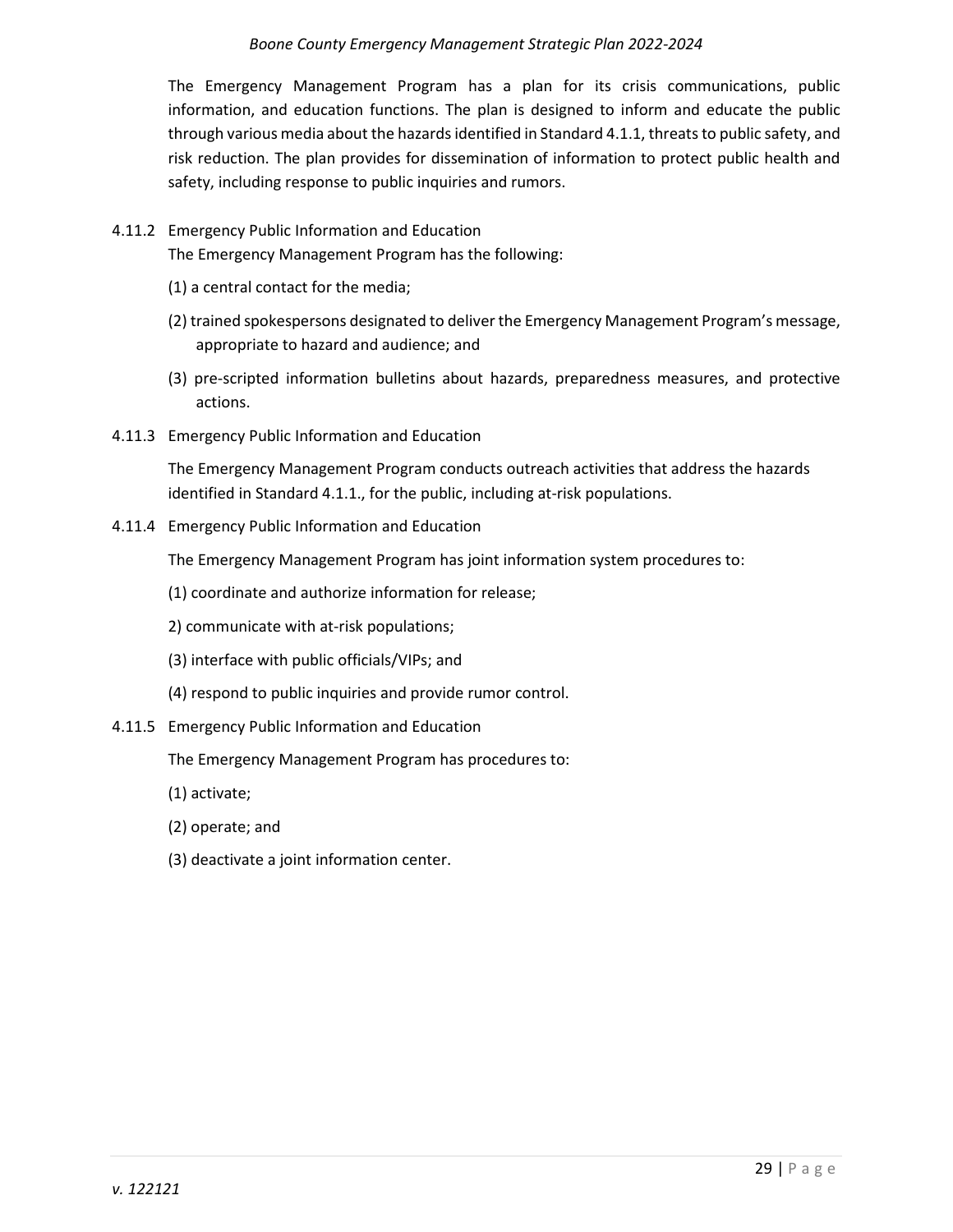# **TRAINING AND EXERCISE**

**STRATEGIC GOAL - ENSURE BOONE COUNTY'S PREPAREDNESS AND RESILIENCE THROUGH A COMPREHENSIVE WHOLE COMMUNITY TRAINING AND EXERCISE PROGRAM BASED ON CURRENT STANDARDS AND BEST PRACTICES, AND INCLUSIVE OF ALL PARTNER STAKEHOLDERS.** 

#### **Objectives**

- 1. Complete annual assessments of whole community training and exercise needs.
- 2. Provide annual and as needed training to partners, stakeholders and the community.
- 3. Ensure opportunities for BCOEM staff for annual and ongoing training to support position responsibilities and remain current on emergency management performance standards.
- 4. Coordinate exercises to support ongoing learning, improvement and readiness annually and as appropriate opportunities are identified.

#### **Discussion/Justification:**

- 1. Procuring and providing training to the whole community is vital to ensuring the County's overall preparedness and resiliency to respond to, and recover from, disasters and emergencies. To identify the training needs of the community, Boone County BCOEM will host at least one annual workshop to provide a forum for partner agencies to voice their priorities and identified gaps. BCOEM leverages the identified priorities of Boone County with those of regional, state and federal partners to secure training opportunities.
- 2. Trainings include, but are not limited to, public education offerings such as severe weather awareness and emergency preparedness, as well as advanced training for elected officials, agency and department executives, first responders and other community response partners. Engaging a spectrum of diverse stakeholders in the training and exercise process will support buy-in for the overall strategy.
- 3. BCOEM values and supports the professional development of its team members, and strives to ensure opportunities to gain industry knowledge and information on best practices through the attendance of conferences, classes, workshops, seminars, etc.
- 4. Reinforcing training and validating planning through regular exercising is another vital function to support BCOEM's mission to build a culture of preparedness and community resiliency. BCOEM believes in the Homeland Security Exercise and Evaluation Process (HSEEP) methodology which follows a progressive approach of tabletop discussions through functional and inclusive full-scale exercises. Included in this methodology are guidelines to retain records and capture lessons learned through after-action reports (AAR) and improvement planning.

#### **EMAP References/Standards**

4.9 Training

Overview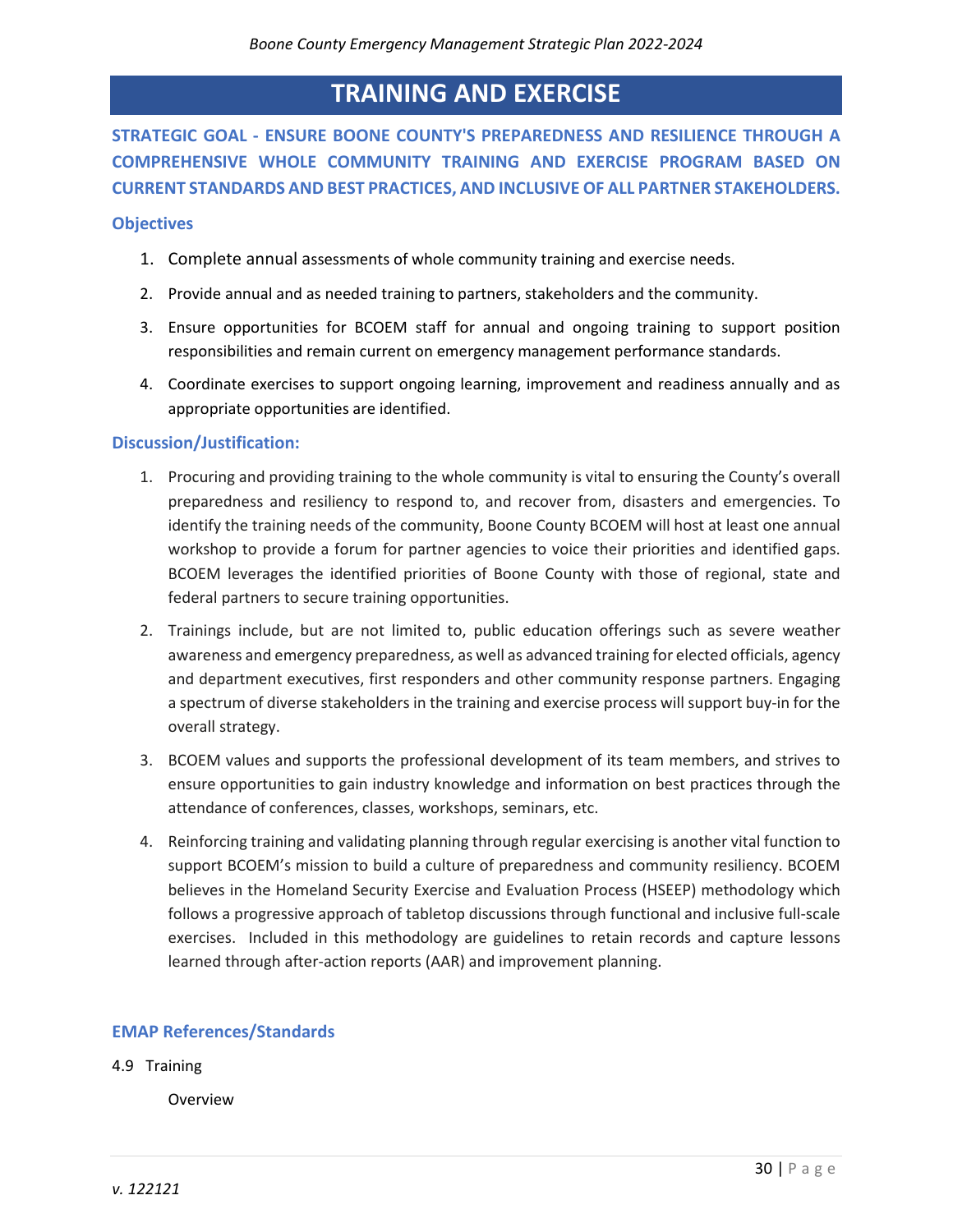#### *Boone County Emergency Management Strategic Plan 2022-2024*

An Accredited Emergency Management Program has a training program that includes the assessment, development, and implementation of training for Program officials, emergency management response personnel, and the public.

#### 4.9.1 Training

The Emergency Management Program has a training program that addresses the hazards identified in Standard 4.1.1 and includes the following:

- (1) goals and objectives;
- (2) training needs assessment;
- (3) curriculum;
- (4) course evaluations;
- (5) training records; and
- (6) a records retention schedule.

#### 4.9.2 Training

The training needs assessment addresses the following:

(1) all personnel with responsibilities in the Emergency Management Program;

- (2) key public officials; and
- (3) internal and external requirements.
- 4.9.3 Training

The Emergency Management Program training is regularly scheduled and is based on the following:

- (1) training needs assessment;
- (2) internal and external requirements; and
- (3) goals and objectives of the training program.
- 4.9.4 Training

Personnel receive and maintain training consistent with their current and potential responsibilities.

4.10 Exercises, Evaluations, and Corrective Actions

Overview

An Accredited Emergency Management Program has an exercise, evaluation, and corrective action process that regularly tests the knowledge, skills and abilities, and experience of emergency personnel as well as the plans, policies, procedures, equipment, and facilities.

4.10.1 Exercises, Evaluations, and Corrective Actions

The Emergency Management Program has an exercise, evaluation, and corrective action program based on the hazards identified in Standard 4.1.1.

4.10.2 Exercises, Evaluations, and Corrective Actions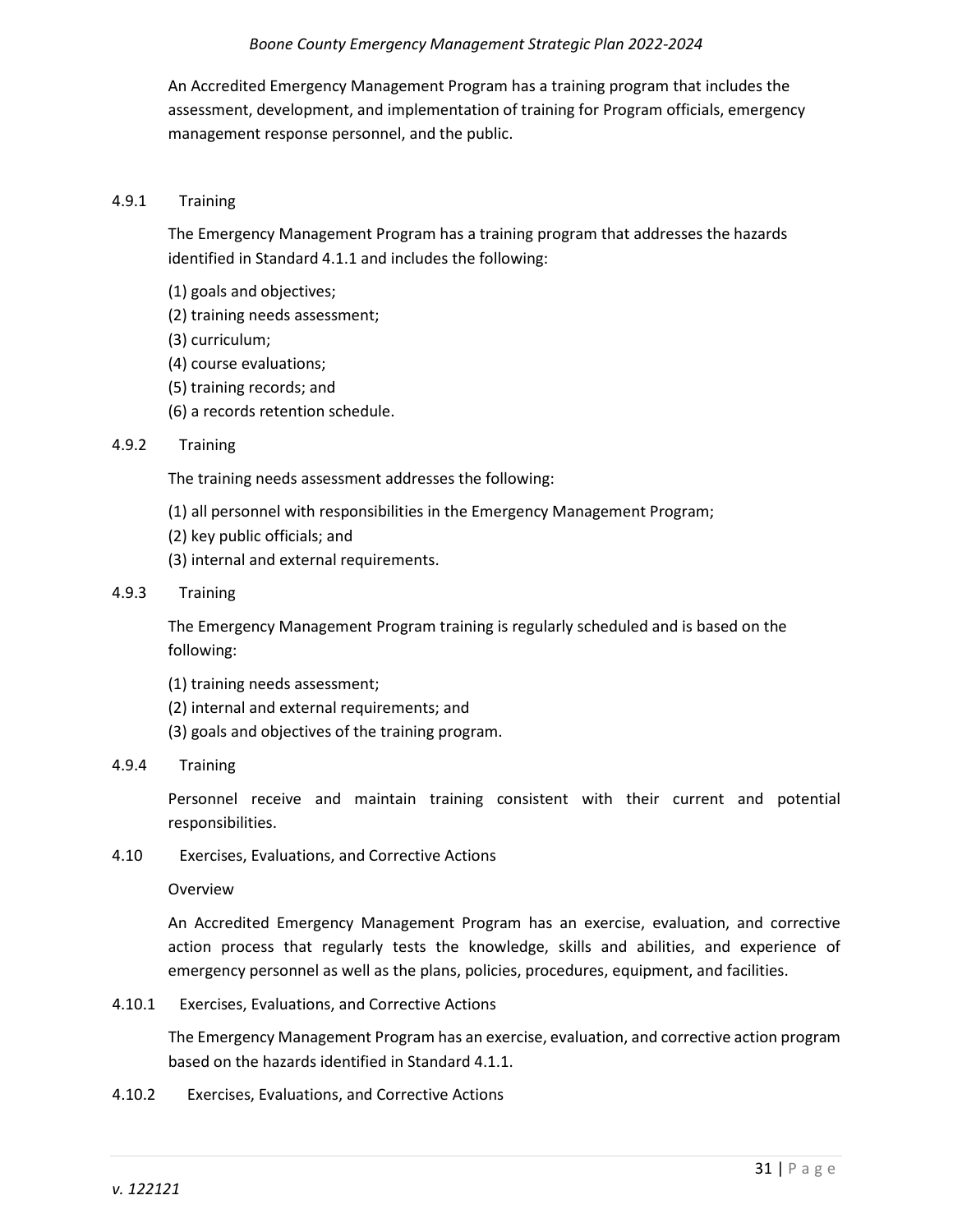#### *Boone County Emergency Management Strategic Plan 2022-2024*

The Emergency Management Program evaluates personnel, plans, procedures, equipment, and facilities through a variety of initiatives, which can include:

- (1) periodic reviews;
- (2) testing;
- (3) post-incident reports;
- (4) lessons learned;
- (5) performance evaluations;
- (6) exercises; and
- (7) real-world events.

Products of these evaluations are documented and disseminated within the Emergency Management Program, including to stakeholders and selected partners

#### 4.10.3 Exercises, Evaluations, and Corrective Actions

The Emergency Management Program has a process for corrective actions that prioritizes and tracks the resolution of deficiencies.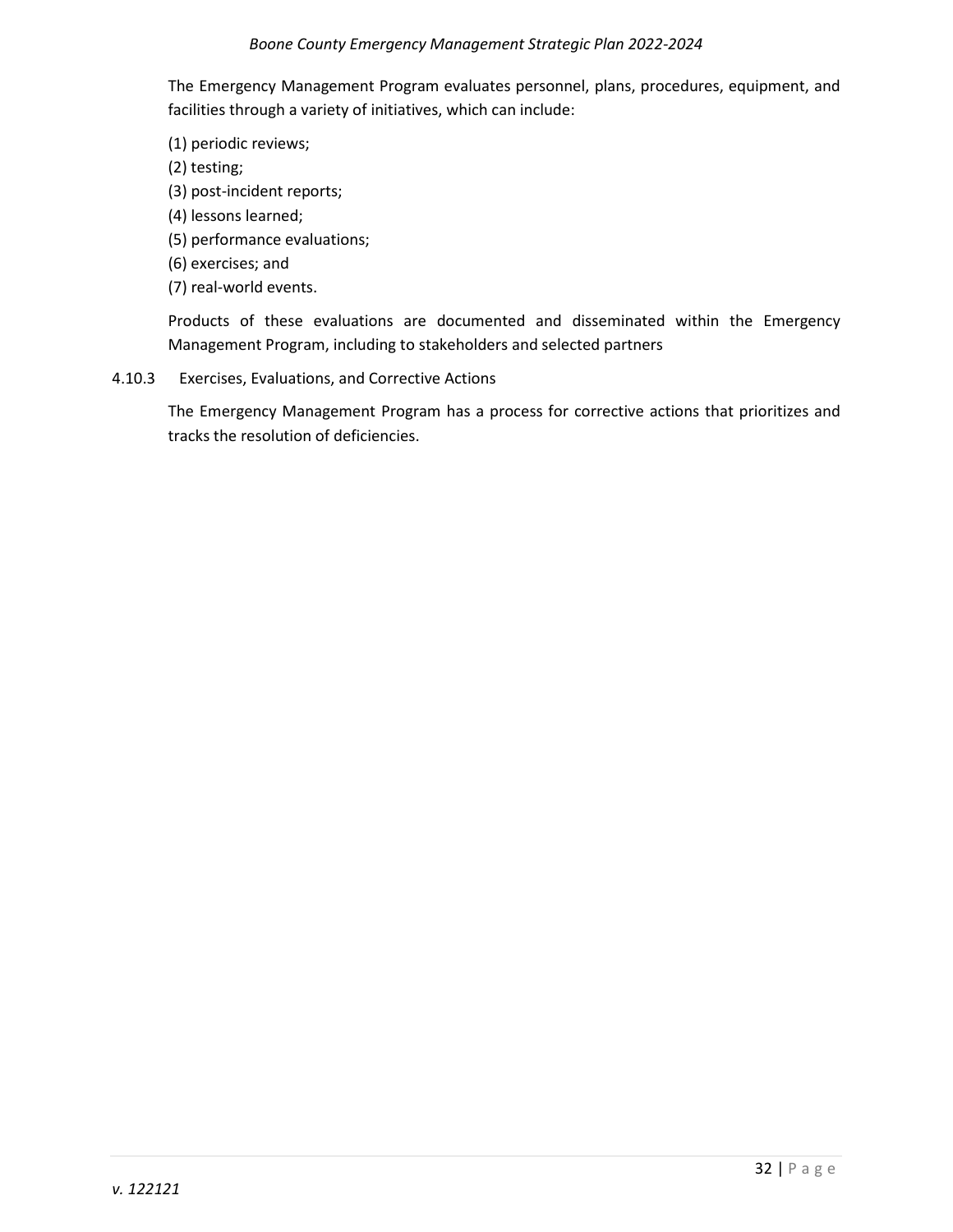### **RECOVERY**

### **STRATEGIC GOAL – INCREASE BOONE COUNTY'S CAPACITY FOR RECOVERY AND RELIEF EFFORTS FOLLOWING A DISASTER OR EMERGENCY.**

#### **Objectives**

- 1. Ensure capacity to manage influx of requested and spontaneous volunteers into Boone County in response to a disaster by identifying partners, facilities and strategies by December of 2023.
- 2. Ensure capacity to manage requested and spontaneous monetary and commodity donations during, and in response to, disasters in Boone County by identifying partners, facilities and strategies by December of 2023.
- 3. Increase disaster sheltering capacity in Boone County to 20% of the population by December 2023 through relationship building and additional MOUs.
- 4. Prepare and finalize a pre-disaster Boone County Recovery Plan by the end of 2022.
- 5. Develop an BCOEM damage assessment capability no later than December 2023, with ongoing annual refresher training.

#### **Discussion/Justification:**

- 1. Boone County is subject to frequent destructive events requiring comprehensive plans and capabilities to provide for recovery and relief efforts. Gaps identified by BCOEM in this mission area include comprehensive processes and adequate partnership for donations and volunteer management. Influx of donations and volunteers during a disaster, while vital to the recovery process, must be managed appropriately to prevent overwhelming a community already taxed and creating a "disaster within a disaster".
- 2. In order to meet a target capability to shelter 20% of the population of Boone County during a disaster, BCOEM must be vigilant in identifying and partnering with as many potential shelter providers as possible. As most shelter providers are volunteer and have no statutory basis for offering their services, it is vital to pre-plan for additional depth of resource availability in this capability area.
- 3. While ESF-14 of the Boone County Emergency Operations Plan has historically addressed some recovery activities, the current national standard is for local jurisdictions to have a stand-alone plan that specifically outlines recovery missions and responsibilities under six defined Recovery Support Functions (RSFs).
- 4. While BCOEM has managed relatively minor damage assessments in response to flooding and severe weather events, the team must be prepared to address much larger-scale disasters. Effective processes must be developed that incorporate the most current GIS tools that are now the standard for supporting damage assessment.

#### **EMAP References/Standards**

4.4 Operational Planning and Procedures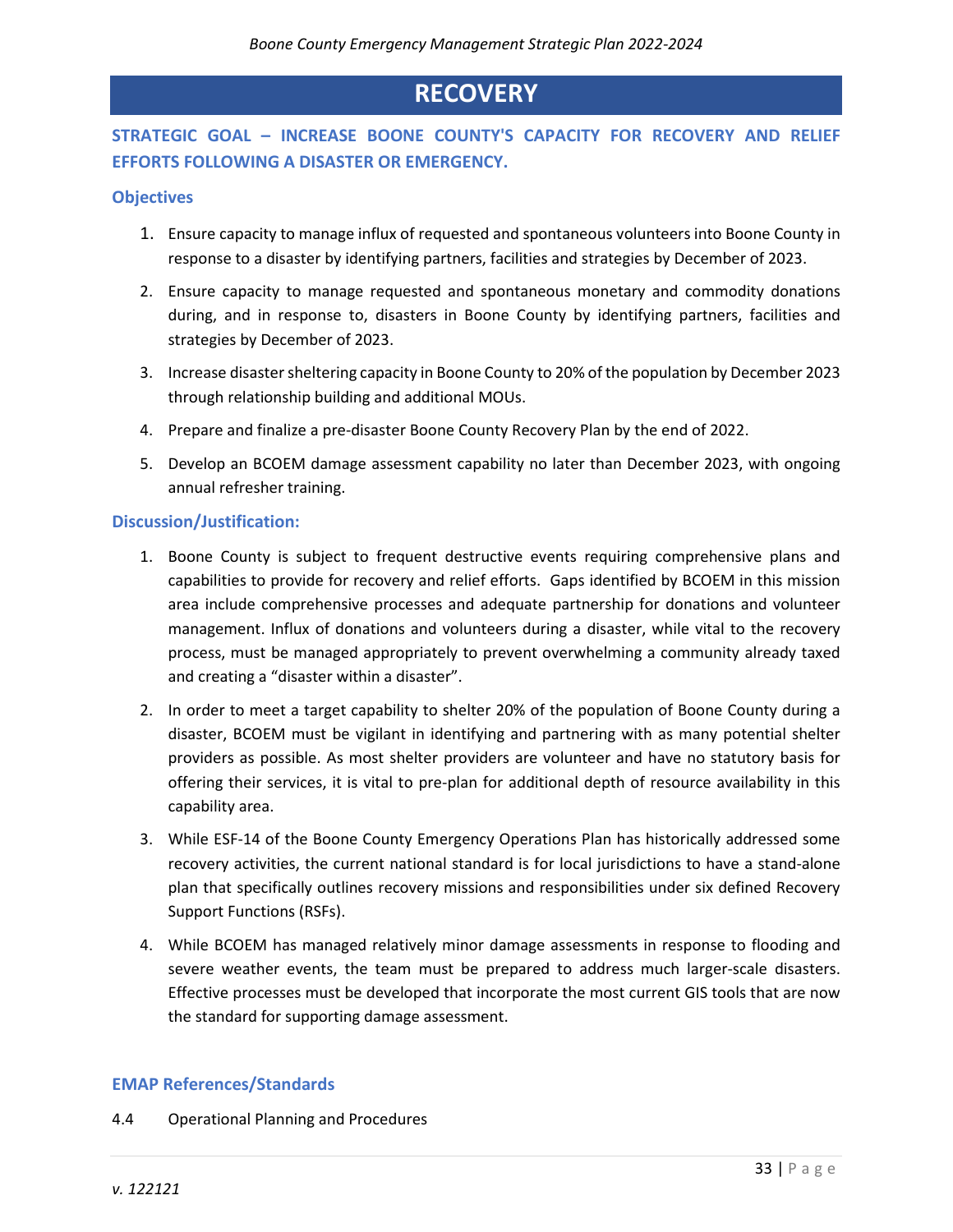#### Overview

An Accredited Emergency Management Program has operational plans and procedures that are developed, coordinated, and implemented among all stakeholders. The plans and procedures describe emergency response, continuity of operations, continuity of government, and recovery from emergencies/disasters.

#### 4.4.1 Operational Planning and Procedures

The Emergency Management Program, through formal planning processes involving stakeholders and by addressing all hazards identified in Standard 4.1.1, has developed the following Plans:

- (1) Emergency Operations;
- (2) Recovery;
- (3) Continuity of Operations; and
- (4) Continuity of Government.
- 4.4.4 Operational Planning and Procedures

The Recovery Plan establishes short and long-term recovery priorities. The Plan identifies and assigns the following:

- (1) critical functions;
- (2) services/programs;
- (3) vital resources;
- (4) facilities; and
- (5) infrastructure.
- 4.4.8 Operational Planning and Procedures

The Emergency Management Program has procedures to guide situation analysis, damage assessment, situation reporting, and incident action planning.

4.6.4 Resource Management, Mutual Aid, and Logistics

The resource management system addresses acceptance and management of donated goods, materials, services, personnel, financial resources, and facilities, whether solicited or unsolicited.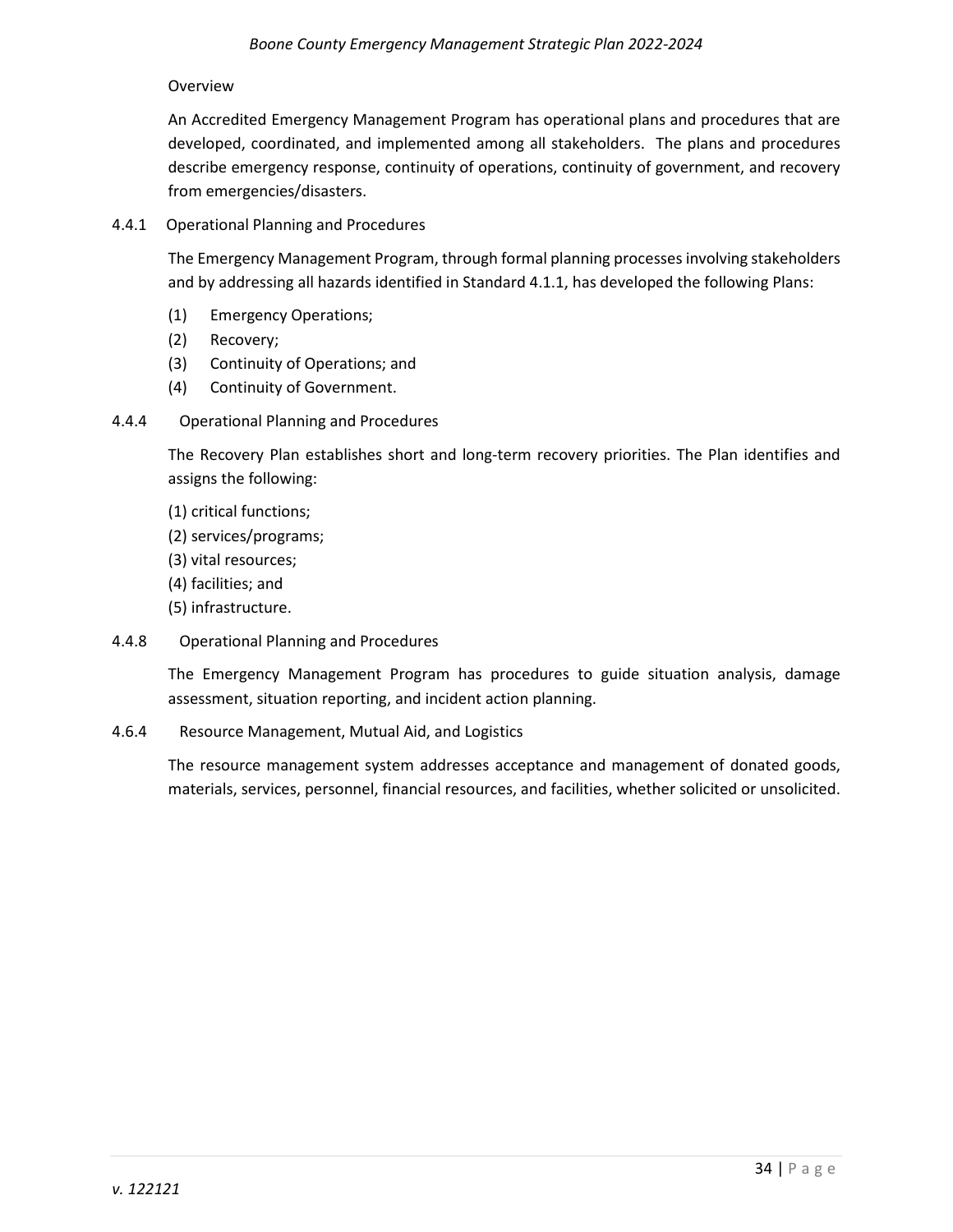# **MEASURING IMPROVEMENT**

As BCOEM addresses each of the goals in this strategic plan, methods for measuring improvement and meeting objectives include ongoing tracking and documentation of the progress of target action steps. The target action steps are included in the appendix below along with start and projected completion dates.

Internal evaluation tracking the progress of the target action steps will be completed quarterly. Documentation to support these evaluations is as follows, and is required for, and will be used to support, EMAP accreditation audits.

- − Completed checklists.
- − Plan drafts and/or final signed plans.
- − Spreadsheets of community outreach events, trainings and exercises.
- − After-action reports.
- − Certificates of completed training.

An annual report summarizing the progress of the plan will be made to the Boone County Commission during the first quarter of the year following the year which the report covers.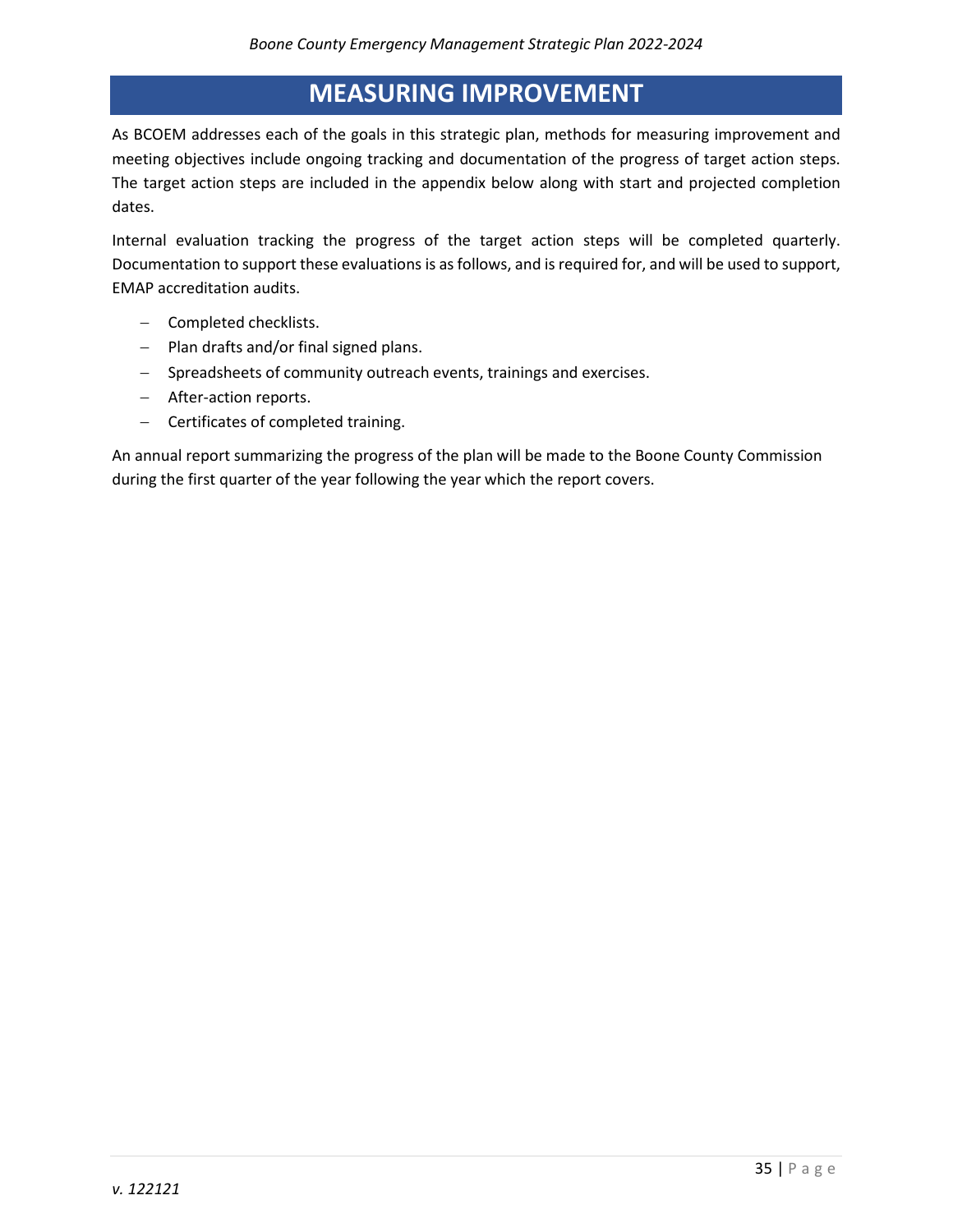# **Appendix: Target Action Steps**

# *ADMINISTRATION*

| Strategic Goal - Establish and maintain a robust administrative structure that supports routine non-disaster and                                                                                                                                                                                     |                   |                        |                 |  |  |
|------------------------------------------------------------------------------------------------------------------------------------------------------------------------------------------------------------------------------------------------------------------------------------------------------|-------------------|------------------------|-----------------|--|--|
| emergency/disaster operations.                                                                                                                                                                                                                                                                       |                   |                        |                 |  |  |
| Objective 1 - Develop and maintain a framework of policies and procedures to guide performance during<br>routine non-disaster and emergency/disaster operations.                                                                                                                                     | <b>Start Date</b> | <b>Completion Date</b> | Owner(s)        |  |  |
| 1.1 Draft, get approval for and implement policies and procedures utilizing PowerDMS for policy<br>development, maintenance and record management. Include policies for building and equipment use,<br>program management, personnel, resource management and incident response/incident management. | 2021              | 12/22                  | <b>CK</b>       |  |  |
| Objective 2 - Procure and manage grant funding.                                                                                                                                                                                                                                                      | <b>Start Date</b> | <b>Completion Date</b> | Owner(s)        |  |  |
| 2.1 Complete application to, and meet requirements for, the Emergency Management Performance Grant<br>(EMPG) each fiscal year to support personnel costs.                                                                                                                                            |                   | by annual deadline     | CK, DL          |  |  |
| 2.2 Apply annually for and - upon award - manage Homeland Security Grant Program (HSGP) funding for<br>identified projects and resources.                                                                                                                                                            |                   | by annual deadline     | CK, DL          |  |  |
| Objective 3 - Manage federal disaster recovery funding.                                                                                                                                                                                                                                              | <b>Start Date</b> | <b>Completion Date</b> | Owner(s)        |  |  |
| 3.1 Act as County applicant for recovery funds associated with disasters.                                                                                                                                                                                                                            |                   |                        | HW, CM, CK      |  |  |
| 3.2 Manage awarded recovery funds throughout the lifecycle of the project.                                                                                                                                                                                                                           |                   | As needed              |                 |  |  |
| Objective 4 - Obtain Emergency Management Accreditation Program (EMAP) accreditation on or before<br>December 31, 2024.                                                                                                                                                                              | <b>Start Date</b> | <b>Completion Date</b> | Owner(s)        |  |  |
| 4.1 Maintain currency of EMAP subscription.                                                                                                                                                                                                                                                          | 2021              | annually               | DL              |  |  |
| 4.2 Obtain program manager certification for BCOEM deputy director.                                                                                                                                                                                                                                  | 2023              | 2023                   | <b>CK</b>       |  |  |
| 4.3 Compile documentation to evaluate for and demonstrate compliance for each of 64 EMAP standards.                                                                                                                                                                                                  | 2021              | 2024                   | All BCOEM staff |  |  |
| 4.4 Record progress and compliance in online program assessment tool.                                                                                                                                                                                                                                |                   | at least quarterly     | SG              |  |  |
| Objective 5 - Continue to execute administrative responsibilities in support of the LEPC.                                                                                                                                                                                                            | <b>Start Date</b> | <b>Completion Date</b> | Owner(s)        |  |  |
| 5.1 Ongoing LEPC budget and expense management in conjunction with the LEPC and the Boone County<br>Treasurer.                                                                                                                                                                                       | 1/22              | 12/24                  | HW, DL          |  |  |
| 5.2 Ongoing administrative support for LEPC activities as outlined in the service level agreement.                                                                                                                                                                                                   | 1/22              | 12/24                  | <b>HW</b>       |  |  |
| Objective 6 - Implement a BCOEM branding initiative.                                                                                                                                                                                                                                                 | <b>Start Date</b> | <b>Completion Date</b> | Owner(s)        |  |  |
| 6.1 Increase community-wide distribution of BCOEM information.                                                                                                                                                                                                                                       | 6/21              | 12/24                  | <b>HW</b>       |  |  |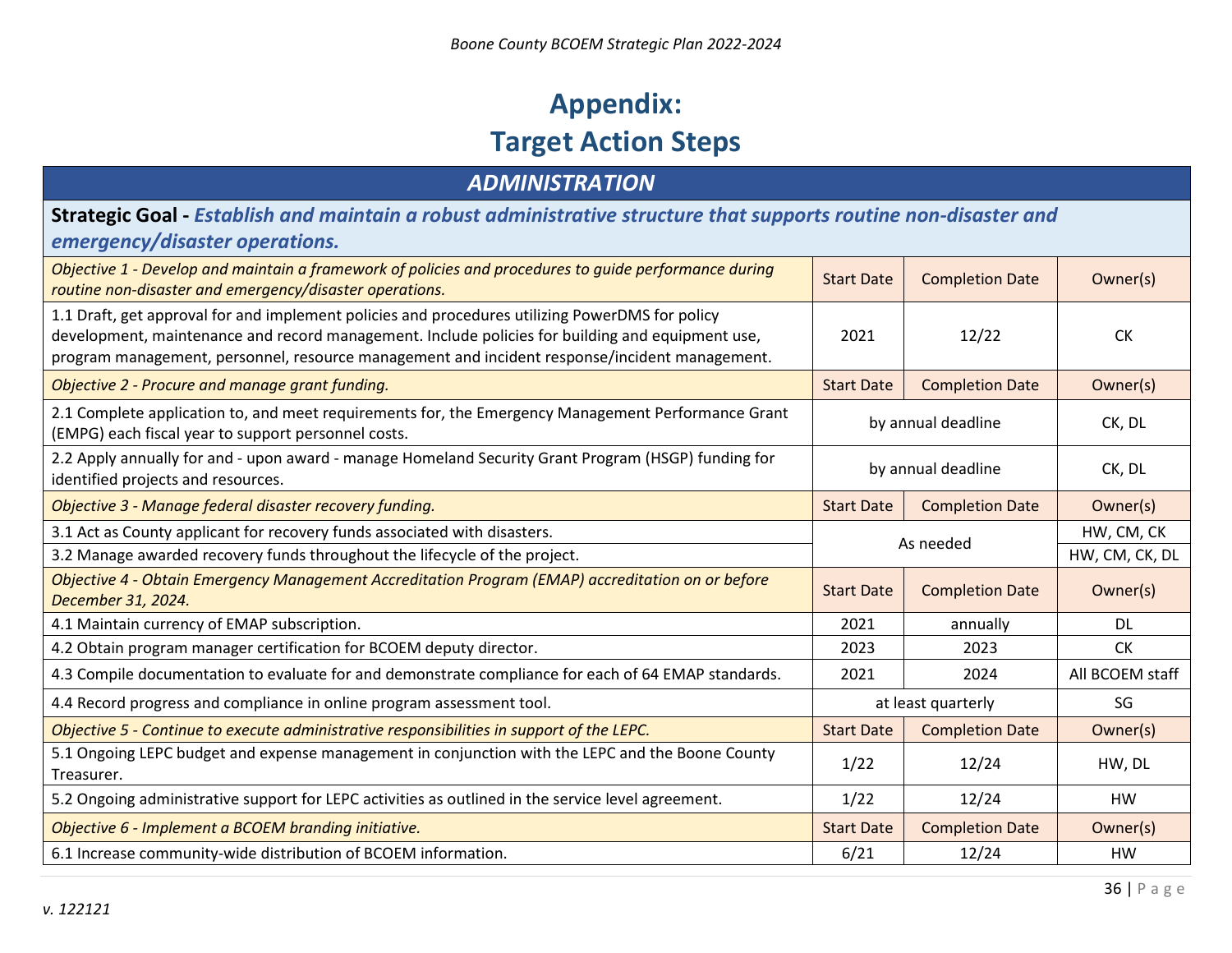# *PLANNING*

### **Strategic Goal -** *Increase resilience of Boone County and support mitigation, preparedness, response and recovery by supporting all-inclusive planning capabilities and processes.*

| Objective 1 - Complete and maintain Continuity of Operations (COOP) Plans for all Boone County departments<br>and elected officials' offices.                             | <b>Start Date</b> | <b>Completion Date</b> | Owner(s)     |
|---------------------------------------------------------------------------------------------------------------------------------------------------------------------------|-------------------|------------------------|--------------|
| 1.1 Develop and maintain a BCOEM Continuity of Operations (COOP) Plan.                                                                                                    | in progress       | 1/22                   | SG           |
| 1.2 Develop template for basic plan and department/office specific annexes.                                                                                               | 1/22              | 4/22                   | SG           |
| 1.3 Develop and implement a document review and revision process and schedule.                                                                                            | 1/22              | 4/22                   | SG           |
| 1.4 Develop and schedule a series of workshops to work with departments and offices to support plan<br>development.                                                       | 1/22              | 12/23                  | SG           |
| Objective 2- Ensure stakeholder and partner participation in plan development, review and approval processes.                                                             | <b>Start Date</b> | <b>Completion Date</b> | Owner(s)     |
| 2.1 Create a plan review schedule and signatory process to be implemented annually.                                                                                       | 1/22              | Annually               | ET           |
| Objective 3 - Complete data-driven Boone County Threat Hazard Identification and Risk Assessments (THIRA) to<br>support planning, funding requests and asset acquisition. | <b>Start Date</b> | <b>Completion Date</b> | Owner(s)     |
| 3.1 Participate in Region F THIRA development.                                                                                                                            |                   | Annually as required   |              |
| 3.2 Develop Boone County specific THIRA.                                                                                                                                  | 1/22              | 12/22                  | ET, SG       |
| Objective 4 - Incorporate GIS and technology to support planning, preparedness, mitigation, response and<br>recovery.                                                     | <b>Start Date</b> | <b>Completion Date</b> | Owner(s)     |
| 4.1 Engage County GIS to develop usable GIS tools to support data collection and facilitate information sharing.                                                          | Current           | Ongoing                | <b>BCOEM</b> |
| 4.2 Increase BCOEM knowledge and skills in usable GIS platforms; incorporate consistent and ongoing<br>quarterly training with County GIS.                                | Current           | Ongoing<br>quarterly   | <b>BCOEM</b> |
| 4.3 Include map product updates in annual plan reviews.                                                                                                                   | Current           | Annually               | EТ           |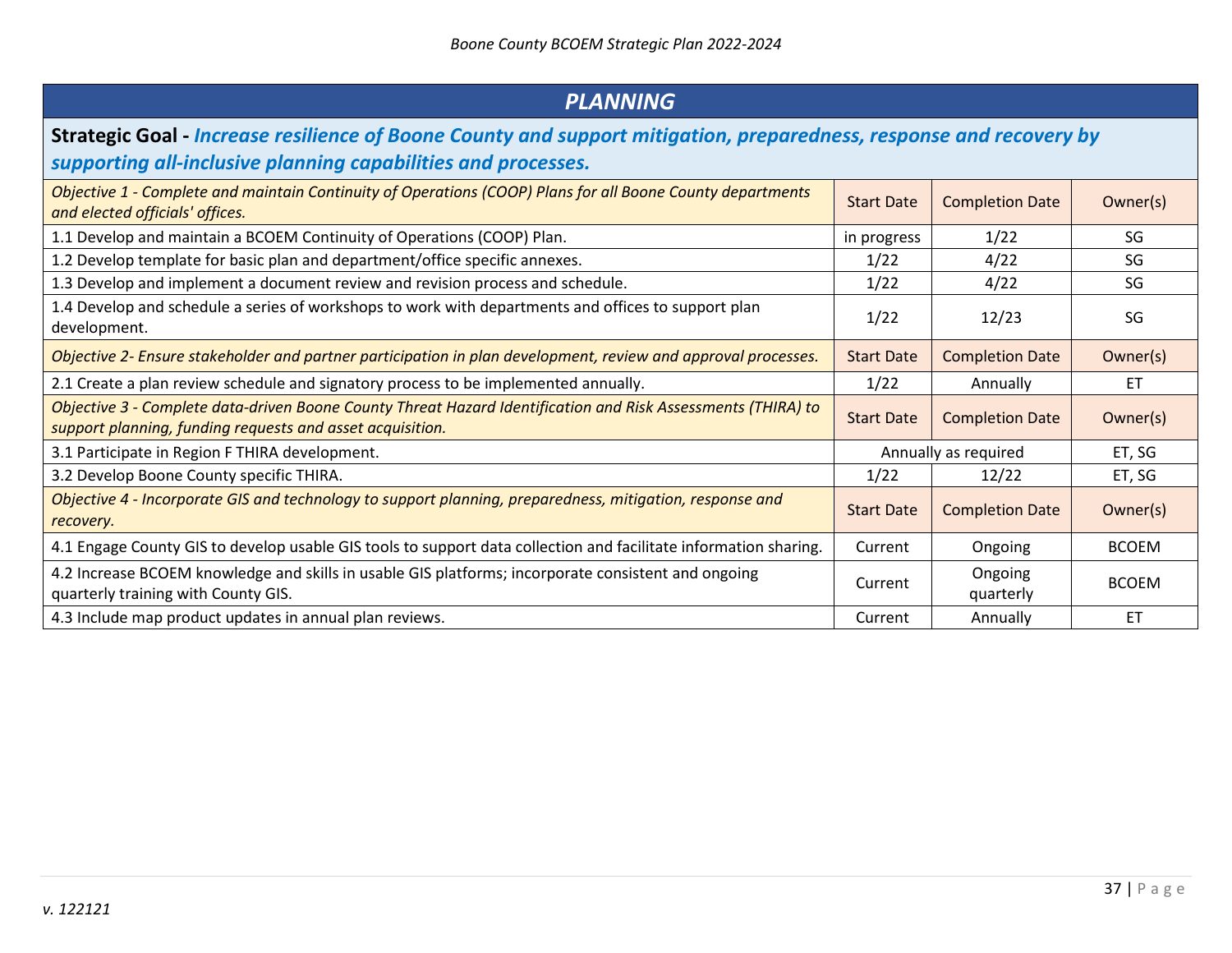# *EQUIPMENT*

| Strategic Goal - Increase resilience of Boone County and support mitigation, preparedness, response and recovery through<br>acquisition and sustainment of equipment. |                   |                        |                      |  |
|-----------------------------------------------------------------------------------------------------------------------------------------------------------------------|-------------------|------------------------|----------------------|--|
| Objective 1 - Increase Boone Co preparedness and effectiveness of warning and response through a comprehensive<br>outdoor warning siren plan/process.                 | <b>Start Date</b> | <b>Completion Date</b> | Owner(s)             |  |
| 1.1 Identify additional locations for siren placement.                                                                                                                | 1/22              | 12/24                  | DL, CK,<br><b>CM</b> |  |
| 1.2 Purchase and place 5 new sirens each year for a total of 15 over a 3-year period contingent on commission<br>approval.                                            | 1/22              | 12/23                  | DL, CK,<br><b>CM</b> |  |
| 1.3 Plan, budget for, and complete siren maintenance and part replacement as required.                                                                                | 1/22              | As needed              | DL, CK,<br><b>CM</b> |  |
| Objective 2 - Evaluate needs and identify opportunities to purchase/obtain and sustain equipment.                                                                     | <b>Start Date</b> | <b>Completion Date</b> | Owner(s)             |  |
| 2.1 Identify and utilize funding sources to obtain and sustain equipment including RHSOC, EMPG and newly sourced<br>grant opportunities.                              | 1/22              | Ongoing/Annual         | DL, CK               |  |
| Objective 3 - Maintain and oversee caches of equipment to support preparedness, mitigation, response and<br>recovery.                                                 | <b>Start Date</b> | <b>Completion Date</b> | Owner(s)             |  |
| 3.1 Maintain and oversee disposition of a cache of active shooter supplies to be used to replenish used and expired<br>items from kits assigned to first responders.  | 1/22              | Ongoing/<br>As needed  | DL, BF               |  |
| 3.2 Obtain and maintain a cache of flood mitigation equipment and supplies.                                                                                           | 1/22              | 12/24                  | DL, BF,<br><b>HW</b> |  |
| 3.3 Continue to implement policies and procedures to support inventory management, including a maintenance and<br>replacement schedule.                               | 1/22              | 12/24                  | <b>CK</b>            |  |
| 3.4 Ensure capability of BCOEM personnel to support equipment use and deployment through an ongoing training<br>strategy.                                             | 1/22              | 12/24                  | CK, CM               |  |
| Objective 4 - Identify and obtain additional GIS supporting technology and applications.                                                                              | <b>Start Date</b> | <b>Completion Date</b> | Owner(s)             |  |
| 4.1 Work with IT and GIS to meet hardware and software needs to address emerging and best practice emergency<br>management technological support.                     | 1/22              | 12/24                  | <b>BCOEM</b>         |  |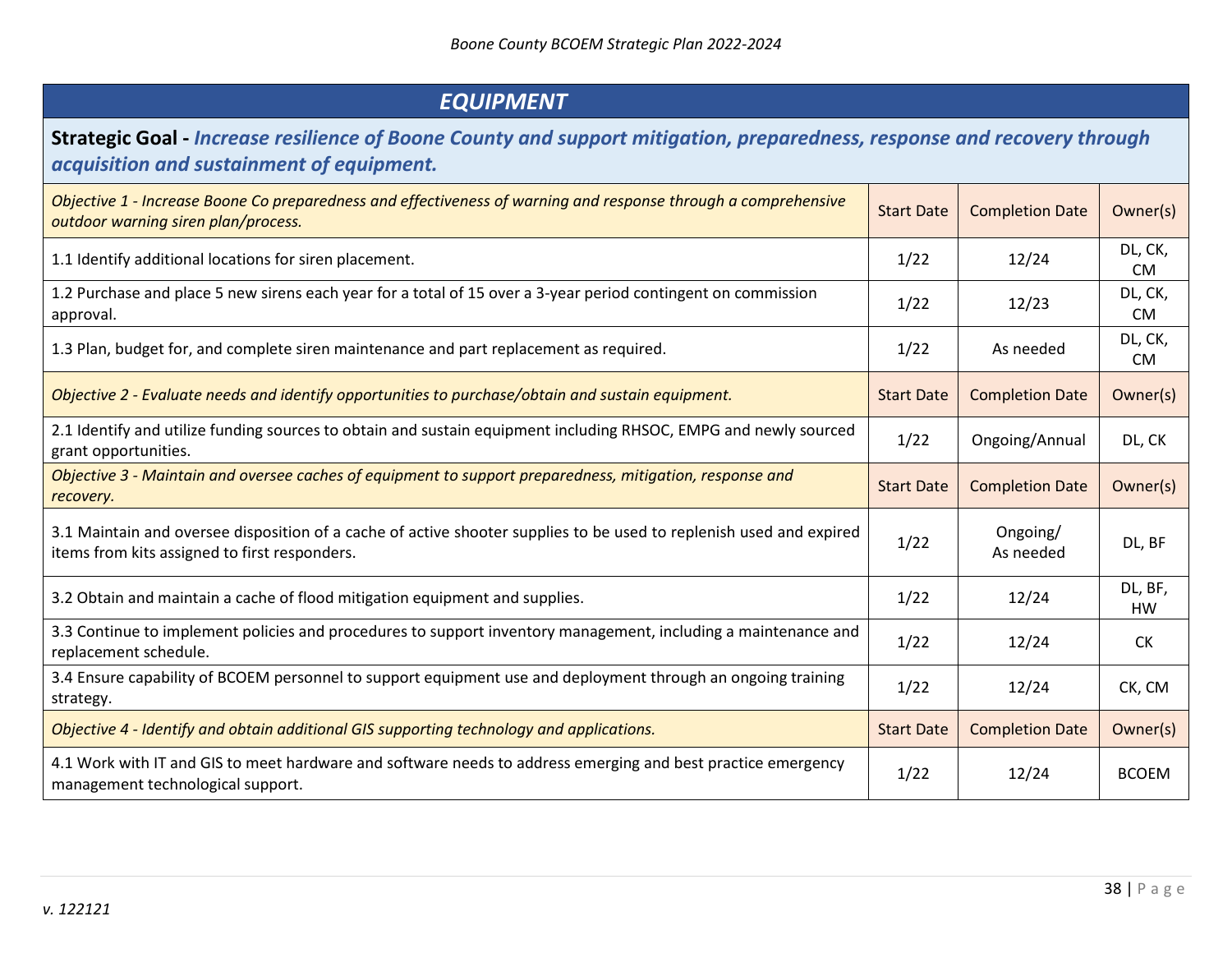### *MITIGATION*

### **Strategic Goal -** *Increase resilience of Boone County by prioritizing and promoting mitigation planning, projects and strategies to reduce the potential impacts of natural, technological and human-caused hazards.*

| Objective 1 - Identify community mitigation projects.                                                                                                                          | <b>Start Date</b> | <b>Completion Date</b> | Owner(s)   |
|--------------------------------------------------------------------------------------------------------------------------------------------------------------------------------|-------------------|------------------------|------------|
| 1.1 Identify repetitive loss properties and areas for potential mitigation projects                                                                                            | 1/23              | 12/23                  | <b>HW</b>  |
| 1.2 Identify mitigation funding sources.                                                                                                                                       | 1/23              | Annual                 | <b>HW</b>  |
| 1.3 Identify studies that need to be done to support mitigation project requests.                                                                                              | 1/22              | 12/24                  | HW.        |
| 1.4 Foster buy-in for mitigation projects from jurisdictional and community partners.                                                                                          | 1/22              | 12/24                  | CM, CK, HW |
| Objectives 2 - Sustain ongoing mitigation planning as a whole community effort.                                                                                                | <b>Start Date</b> | <b>Completion Date</b> | Owner(s)   |
| 2.1 Transition maintenance of the Boone County Hazard Mitigation Plan back to BCOEM.                                                                                           | 8/21              | 12/23                  | HW.        |
| 2.2 Continue ongoing review and updates to the HMP in preparation for 5-year review.                                                                                           |                   | 12/24                  | <b>HW</b>  |
| 2.3 Incorporate hazardous materials flow study information for I70, Highway 63, railroads and navigable<br>waterways into ESF-10 by the end of 2023 and every 2 years ongoing. | 1/23              | 12/23                  | HW, ET     |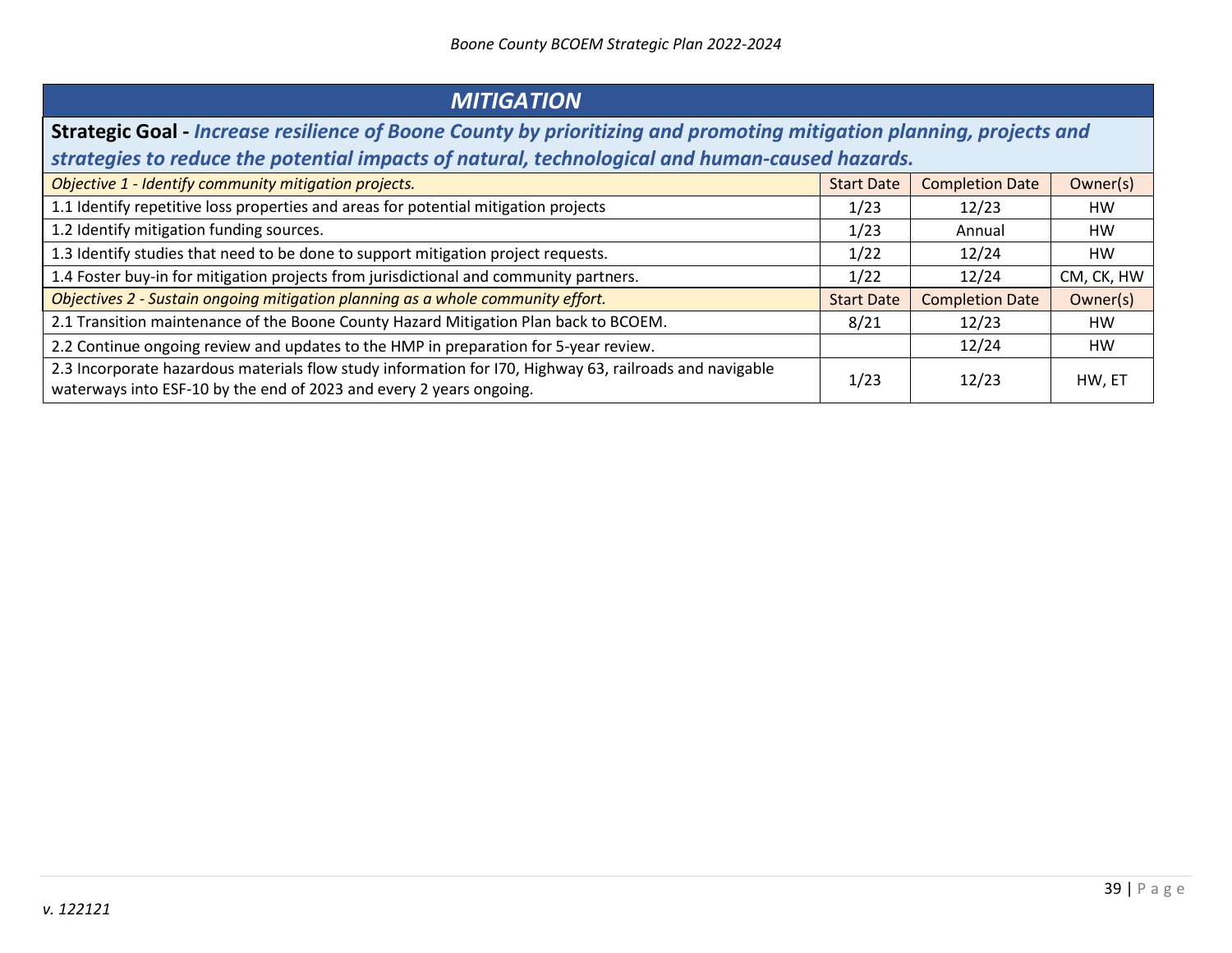# *INCIDENT MANAGEMENT*

| Strategic Goal - Provide coordination and support for effective and efficient incident management in response to |                   |                        |                  |  |  |
|------------------------------------------------------------------------------------------------------------------|-------------------|------------------------|------------------|--|--|
| emergencies and disasters in Boone County.                                                                       |                   |                        |                  |  |  |
| Objective 1 - Ensure effective and efficient management of the EOC to support incident response.                 | <b>Start Date</b> | <b>Completion Date</b> | Owner(s)         |  |  |
| 1.1 Identify and define responsibilities and processes for BCOEM and ESF liaison personnel.                      | 1/22              | 12/22                  | ET, CK, CM       |  |  |
| 1.2 Train and cross train BCOEM personnel to function in multiple EOC roles.                                     | 1/22              | 12/24                  | MB, CK, BCOEM    |  |  |
| 1.3 Offer training opportunities for ESF liaisons in expected EOC functions.                                     | 1/22              | 12/24                  | MB               |  |  |
| 1.4 Create job aids to support processes for BCOEM and ESF liaison personnel.                                    | 1/22              | 12/22                  | ET               |  |  |
| 1.5 Ensure all specialists, director and deputy director are proficient in IAP/EAP development.                  | 1/22              | 12/22                  | ET, SG, MB       |  |  |
| 1.6 Initiate and sustain quarterly training program for EOC processes and technology use.                        | 1/22              | 12/24                  | MB, ET           |  |  |
| 1.7 Ensure the appropriate tools are available to support EOC functions.                                         | 1/22              | 12/24                  | <b>ECC</b>       |  |  |
| 1.8 Exercise EOC activation annually.                                                                            | 1/22              | 12/24                  | MB, CK, ET       |  |  |
| Objective 2 - Ensure ability to effectively staff and manage an auxiliary call center in support of              | <b>Start Date</b> | <b>Completion Date</b> | Owner(s)         |  |  |
| incident management.                                                                                             |                   |                        |                  |  |  |
| 2.1 Identify call center staffing sources.                                                                       | 1/22              | 12/23                  | ET, CK           |  |  |
| 2.1.a. Create MOUs with agencies/organizations which can be a source of staffing.                                | 1/22              | 12/23                  | ET, CK, BC Legal |  |  |
| 2.2 Create job aides to support call center activities.                                                          | 1/22              | 12/23                  | ET               |  |  |
| Objective 3 - Develop a comprehensive resource management strategy identifying how the County                    | <b>Start Date</b> | <b>Completion Date</b> | Owner(s)         |  |  |
| will store, maintain, dispatch, mobilize, transport, track, recover, and demobilize human resources,             |                   |                        |                  |  |  |
| equipment, supplies, and fixed assets throughout all incident management phases.                                 |                   |                        |                  |  |  |
| 3.1 Identify and type commonly utilized disaster resources.                                                      | 1/22              | 12/24                  | ET, DL           |  |  |
| 3.2 Perform ongoing gap analysis of potential needs versus available resources.                                  | 1/22              | 12/24                  | <b>BCOEM</b>     |  |  |
| 3.3 Identify protocols for acquisition of additional resources needed during a major disaster from               | 1/22              | 12/24                  | ET, CK, CM       |  |  |
| other government entities, NGOs and the private sector.                                                          |                   |                        |                  |  |  |
| 3.3.a. Ensure MOUs and MOAs exist for needed resource acquisition.                                               | 1/22              | 12/24                  | CK, CM, BC Legal |  |  |
| Objective 4 - Ensure a robust information management capability to inform decision making.                       | <b>Start Date</b> | <b>Completion Date</b> | Owner(s)         |  |  |
| 4.1 Define processes and procedures for the collection, analysis and dissemination of information in             | 1/22              | 12/23                  | ET, BCOEM        |  |  |
| support of incident management.                                                                                  |                   |                        |                  |  |  |
| 4.2 Incorporate information management processes and procedures into training and exercises.                     | 1/22              | 12/24                  | ET, MB           |  |  |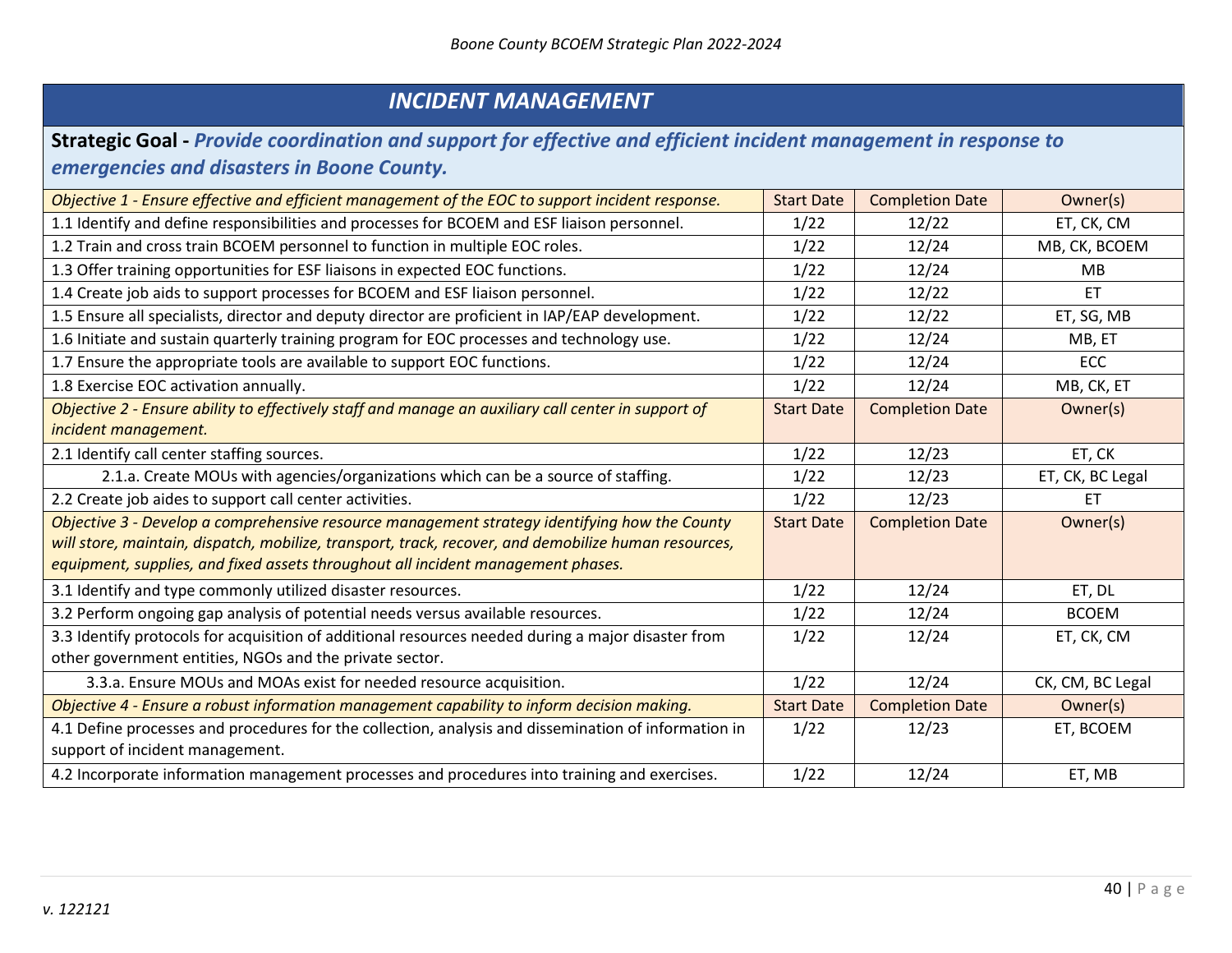# *PREPAREDNESS*

| Strategic Goal – Promote community readiness and resilience by fostering a whole community approach to preparedness for                                |                   |                        |              |  |
|--------------------------------------------------------------------------------------------------------------------------------------------------------|-------------------|------------------------|--------------|--|
| disasters and emergencies.                                                                                                                             |                   |                        |              |  |
| Objectives-Identify opportunities and methods for increasing community awareness about, and participation                                              | <b>Start Date</b> | <b>Completion Date</b> | Owner(s)     |  |
| in, preparedness activities.                                                                                                                           |                   |                        |              |  |
| 1.1 Conduct an Integrated Preparedness Planning Workshop and develop associated plan annually.                                                         | 4th Qtr. 2021     | Annually               | MB, ET       |  |
| 1.2 Include public and private partners in planning, outreach, training and exercise.                                                                  | 1/22              | 12/24                  | ET, ET, HW   |  |
| 1.3 Foster and promote participation in the LEPC.                                                                                                      | 2021              | 12/24                  | HW, ET       |  |
| 1.4 Continue fostering faith-based preparedness and identifying resources available from the faith-based<br>community.                                 | 1/22              | 12/24                  | ET           |  |
| 1.5 Organize a Community Organization Active in Disaster (COAD) or Volunteer Organization Active in Disaster<br>(VOAD).                                | 1/22              | 1/23                   | ET, HW       |  |
| 1.6 Promote business emergency and continuity of operations planning.                                                                                  | 1/22              | 12/24                  | ET           |  |
| Objective 2 - Assess needs and increase service to underserved and vulnerable populations.                                                             | <b>Start Date</b> | <b>Completion Date</b> | Owner(s)     |  |
| 2.1 Identify opportunities to provide language alternative informational materials.                                                                    | 1/22              | Ongoing                | <b>BCOEM</b> |  |
| 2.2 Establish and continue relationships with agencies providing social services to underserved and vulnerable<br>populations.                         | 1/22              | Ongoing                | ET, HW       |  |
| 2.3 Identify and establish MOUs with accessible transportation providers to be used during disasters.                                                  | 1/22              | 12/23                  | ET, CK, CM   |  |
| Objective 3 - Continue to increase capacity and capability of Boone County CERT.                                                                       | <b>Start Date</b> | <b>Completion Date</b> | Owner(s)     |  |
| 3.1 Finalize CERT credentialing/qualification policy.                                                                                                  | 2019              | 12/22                  | ET, CM       |  |
| 3.2 Identify training and response opportunities for CERT members to enhance capabilities and promote<br>member retention.                             | 1/22              | 12/24                  | ET, MB       |  |
| 3.3 Develop strategies for recruitment and retention of CERT volunteers.                                                                               | 1/22              | 12/24                  | ET, B        |  |
| 3.4 Perform annual audit of equipment to inform yearly budget development.                                                                             | 1/22              | Annually               | ET           |  |
| Objective 4 - Promote regional readiness and resilience.                                                                                               | <b>Start Date</b> | <b>Completion Date</b> | Owner(s)     |  |
| 4.1 Support ongoing development/increase capabilities of the Reg. F Multi-Agency Coordination Center (F-<br>MACC).                                     | as needed         | <b>BCOEM</b>           |              |  |
| 4.2 Maintain Boone County information contained in regional plans including, but not limited to, regional<br>interoperability and mass fatality plans. |                   | as needed              | <b>BCOEM</b> |  |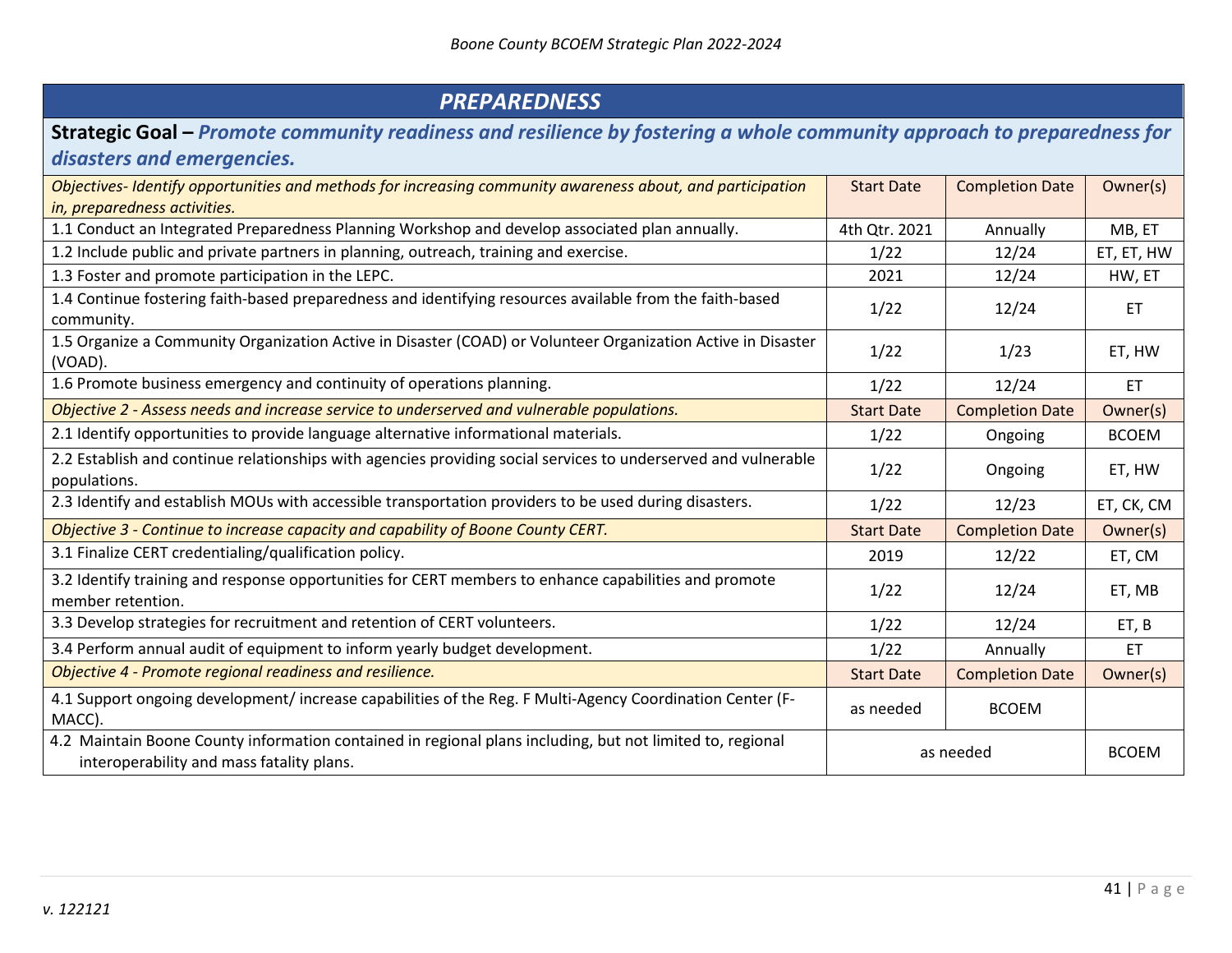| <b>PREVENTION</b>                                                                                                                         |                   |                        |                      |  |
|-------------------------------------------------------------------------------------------------------------------------------------------|-------------------|------------------------|----------------------|--|
| Strategic Goal - Promote community readiness and resilience by fostering a whole community approach to prevention of,                     |                   |                        |                      |  |
| and response to, threatened or actual acts of terrorism.                                                                                  |                   |                        |                      |  |
| Objective 1 – Identify opportunities and methods for increasing community awareness and participation.                                    | <b>Start Date</b> | <b>Completion Date</b> | Owner(s)             |  |
| 1.1 Utilize media and social media to promote the "See Something, Say Something" initiative.                                              | 1/22              | 12/24                  | HW                   |  |
| 1.2 Continue fostering faith-based safety and security planning.                                                                          | 1/22              | 12/24                  | ET                   |  |
| 1.3 Promote business safety, security and continuity of operations planning.                                                              | 1/22              | 12/24                  | ET, HW,<br><b>MB</b> |  |
| 1.4 Promote cyber security.                                                                                                               | 1/22              | 12/24                  | <b>BCOEM</b>         |  |
| Objective 2 - Encourage and coordinate situation information and intelligence sharing among partner<br>stakeholders.                      | <b>Start Date</b> | <b>Completion Date</b> | Owner(s)             |  |
| 1.1 Promote opportunities for Terrorism Liaison Officer training with stakeholder partners.                                               | 1/22              | 12/24                  | <b>BCOEM</b>         |  |
| 1.2 Create and maintain an intelligence sharing network and process among stakeholder partners, to include<br>cyber security intelligence | 1/22              | 12/24                  | <b>BCOEM</b>         |  |
| Objective 3 - Identify and participate in regional prevention strategies and initiatives.                                                 | <b>Start Date</b> | <b>Completion Date</b> | Owner(s)             |  |
| 3.1 Identify regional resources to strengthen prevention measures.                                                                        | 1/22              | 12/24                  | <b>BCOEM</b>         |  |
| Objective 4 - Increase prevention activities regarding CIKR                                                                               | <b>Start Date</b> | <b>Completion Date</b> | Owner(s)             |  |
| 4.1 Identify CIKR in Boone County.                                                                                                        | 1/22              | 12/24                  | <b>BCOEM</b>         |  |
| 4.2 Identify opportunities to plan in conjunction with, and encourage security planning, with CIKR authorities.                           | 1/22              | 12/24                  | <b>BCOEM</b>         |  |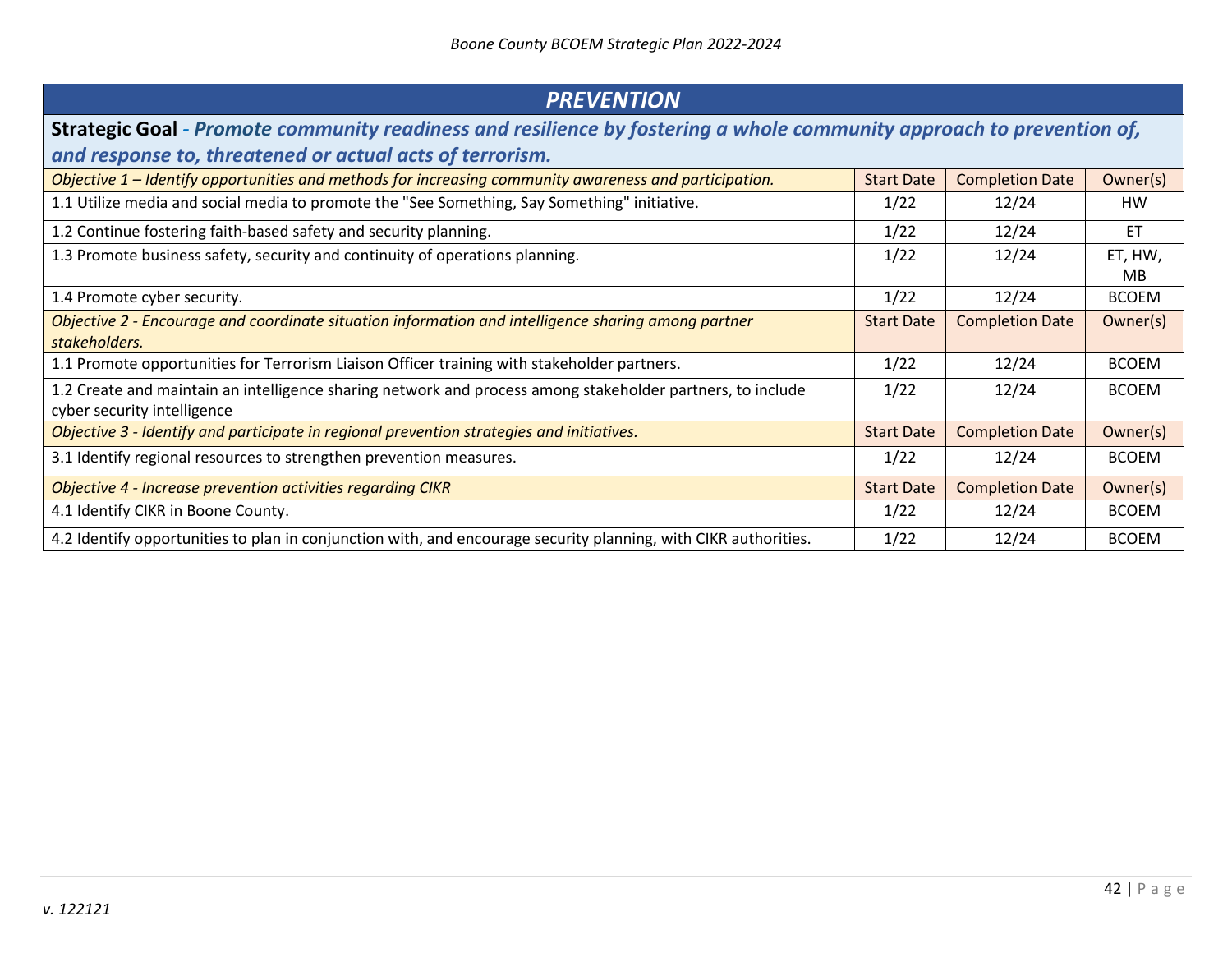### *COMMUNITY OUTREACH*

**Strategic Goal** *- Utilize outreach and education to increase public awareness of natural, technological and human-caused hazards and mitigation strategies, and to engage the whole community to more effectively respond to and recover from disasters.* 

| Objective 1 - Create and implement preparedness outreach campaigns for Severe Weather Week,<br>Earthquake Awareness Month, The Great ShakeOut, Fire Prevention Week, etc. | <b>Start Date</b>      | <b>Completion Date</b> | Owner(s)     |
|---------------------------------------------------------------------------------------------------------------------------------------------------------------------------|------------------------|------------------------|--------------|
| 1.1 Budget annually for, and maintain, a ready supply of outreach promotional items.                                                                                      | Annually - May         | Annually - June        | <b>HW</b>    |
| 1.2 Promote the purchase and use of NOAA radios.                                                                                                                          | 1/22                   | 12/24                  | HW           |
| 1.3 Promote Ready-in-3 and other preparedness materials.                                                                                                                  | 1/22                   | 12/24                  | <b>HW</b>    |
| 1.4 Attend at least 6 community outreach events per year (post COVID).                                                                                                    | Annually - April       | Annually - October     | <b>BCOEM</b> |
| 1.5 Hold a Preparedness Fair every September to kick off Preparedness Month. Select a recipient and<br>present a Tom Hurley Public Service Award.                         | 9/21                   | Annually               | <b>BCOEM</b> |
| Objective 2 - Continue to provide public education and outreach for Smart911 and Rave Alert                                                                               | <b>Start Date</b>      | <b>Completion Date</b> | Owner(s)     |
| 2.1 Increase Smart911 subscriptions to 7 percent of the County's total population over the next 3 years.                                                                  | 1/22                   | 12/24                  | <b>HW</b>    |
| 2.2 Increase Rave Alert subscription to 3 percent of the County's total population over the next 3 years.                                                                 | 1/22                   | 12/24                  | HW           |
| 2.3 Identify and engage targeted audiences for Smart911 and Rave Facility outreach.                                                                                       | 1/22                   | 12/24                  | HW           |
| Objective 3 - Foster a comprehensive preparedness partnership with schools and existing school<br>outreach programs.                                                      | <b>Start Date</b>      | <b>Completion Date</b> | Owner(s)     |
| 3.1 Provide Student Tools for Emergency Planning (STEP) training to 4th and 5th graders in the County<br>annually.                                                        | 2nd Qtr. 2023          | Annually               | HW, MB       |
| Objective 4 - Sustain an ongoing strategy to maintain a comprehensive social media presence with<br>maximum engagement for information sharing.                           | <b>Start Date</b>      | <b>Completion Date</b> | Owner(s)     |
| 4.1 Request social media boost cost in annual budget request.                                                                                                             | Annually - May<br>2023 | Annually -June 2024    | <b>HW</b>    |
| 4.2 Identify additional social media applications to increase engagement options.                                                                                         | 1/22                   | 12/24                  | <b>HW</b>    |
| 4.3 Increase engagement with BCOEM's social media accounts by 20% over the next 3 years.                                                                                  | 1/22                   | 12/24                  | HW           |
| 4.4 Utilize giveaways to increase engagement.                                                                                                                             | Monthly - 1/22         | Monthly - 12/24        | <b>HW</b>    |
| 4.5 Increase video instructional and informational postings, and utilization of Facebook Live.                                                                            | 1/23                   | 12/24                  | HW           |
| 4.6 Post to social media platforms 5 times per week.                                                                                                                      | 1/22                   | 12/24                  | HW           |
| 4.7 Utilize media and social media to promote Smart 911, Rave Facility, Ready-in-3 and RAVE opt-in.                                                                       | 1/22                   | 12/24                  | HW           |
| Objective 5 - Optimize relationship with media outlets to reach broadest audience.                                                                                        | <b>Start Date</b>      | <b>Completion Date</b> | Owner(s)     |
| 5.1 Engage with media in a joint project at least once a quarter.                                                                                                         | 1/22                   | 12/24                  | <b>BCOEM</b> |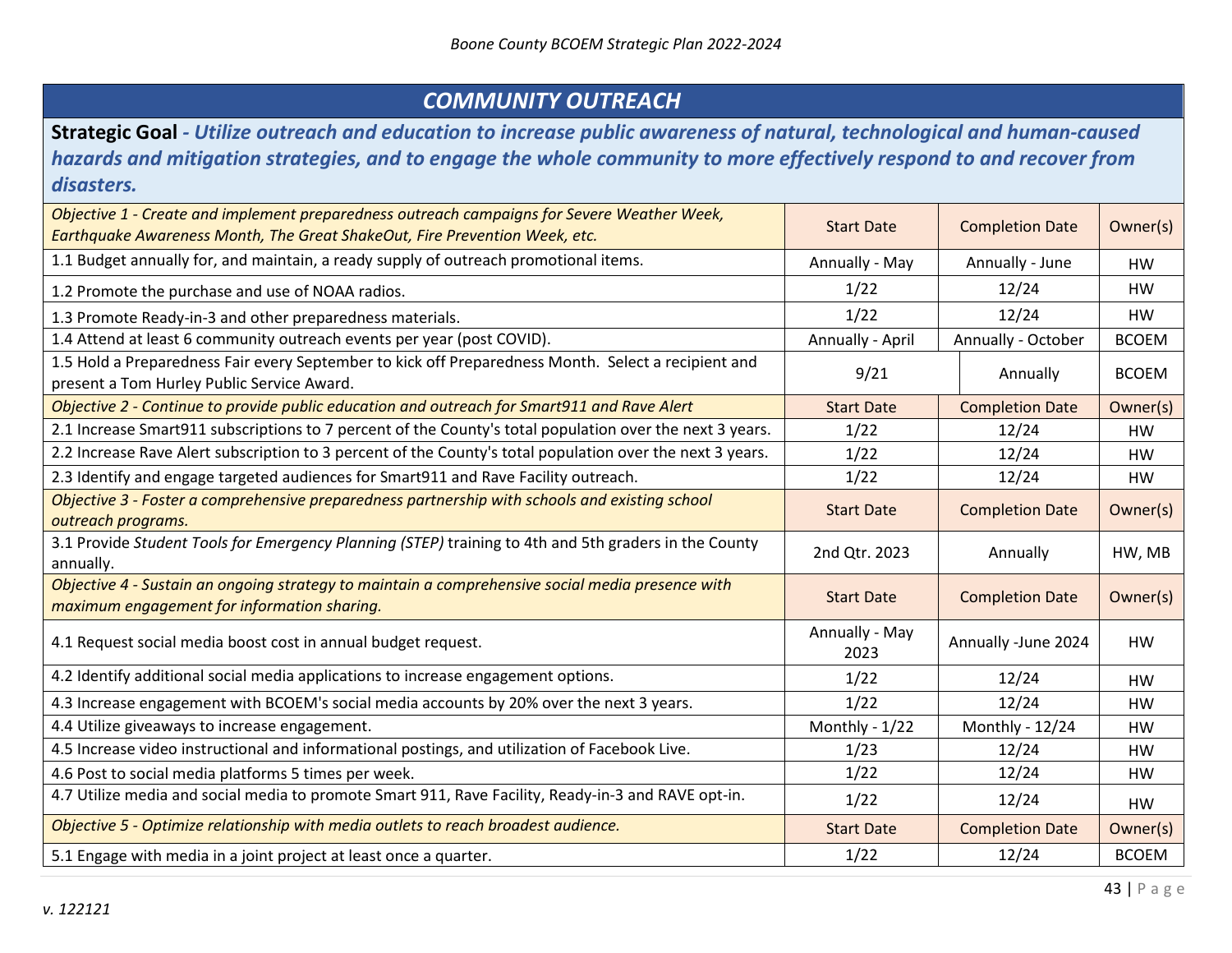### *TRAINING AND EXERCISE*

**Strategic Goal -** *Ensure Boone County's preparedness and resilience through a comprehensive whole community training and exercise program based on current standards and best practices, and inclusive of all partner stakeholders.* 

| Objective 1 - Assess whole community training and exercise needs for disaster preparedness.                                                                                | <b>Start Date</b> | <b>Completion Date</b> | Owner(s)     |
|----------------------------------------------------------------------------------------------------------------------------------------------------------------------------|-------------------|------------------------|--------------|
| 1.1 Assess community/stakeholder training & exercise priorities through facilitation of annual Integrated<br>Preparedness Planning Workshops (IPPW).                       | 7/22              | Annual                 | MB, ET       |
| 1.2 Participate in Regional workshops and planning sessions to advocate for training and exercise needs annually.                                                          | 3rd Qtr. 2022     | Annual                 | MB, ET       |
| 1.3 Review incident and exercise after-action reports/improvement plans and develop quarterly reports to track<br>program progress.                                        | 1/22              | Quarterly              | MB, ET       |
| Objective 2 - Provide training to partners, stakeholders and the community.                                                                                                | <b>Start Date</b> | <b>Completion Date</b> | Owner(s)     |
| 2.1 Provide Community Emergency Response Team (CERT) Basic Training annually to educate citizens on disaster<br>preparedness and response.                                 | 3/22              | Annual                 | MB, ET       |
| 2.2 Provide severe weather awareness and safety training to county and municipal departments, local<br>businesses, community organizations and citizens annually.          | 2/22              | Annual                 | MB, ET       |
| 2.3 Provide FEMA Organization Preparing for Emergency Needs (OPEN) training to one community-based<br>organization per quarter annually.                                   | 2nd Qtr.<br>2022  | Quarterly              | MB, HW       |
| 2.4 Provide Student Tools for Emergency Planning (STEP) training to all 4th and 5th graders in the County<br>annually.                                                     | 2nd Qtr.<br>2023  | Annual                 | MB, HW       |
| Objective 3 - Ensure BCOEM staff complies with required training to support position responsibilities and remain<br>current on emergency management performance standards. | <b>Start Date</b> | <b>Completion Date</b> | Owner(s)     |
| 3.1 Ensure personnel meet Emergency Management Performance Grant (EMPG) exercise and training<br>requirements.                                                             | 1/22              | Annual                 | MB. DL       |
| 3.2 Ensure personnel meet requirements for attaining FEMA Professional Development and Advanced<br>Professional Development Series (PDS, APS) recognition.                 | 1/23              | 12/24                  | MB           |
| 3.3 Collectively identify and participate in opportunities for employee professional development.                                                                          | 1/22              | 12/24                  | <b>BCOEM</b> |
| Objective 4 - Coordinate exercises to support learning and readiness.                                                                                                      | <b>Start Date</b> | <b>Completion Date</b> | Owner(s)     |
| 4.1 Conduct an EOC functional exercise for stakeholders annually to maintain emergency readiness.                                                                          | 10/23             | Annual                 | MB,CM, CK    |
| 4.2 Conduct an annual exercise to support hazardous materials response capabilities in collaboration with LEPC.                                                            | 2nd Qtr.<br>2022  | Annual                 | MB, HW       |
| 4.3 Conduct a recovery exercise for stakeholders annually to maintain emergency readiness.                                                                                 | 1/23              | Annual                 | MB, HW       |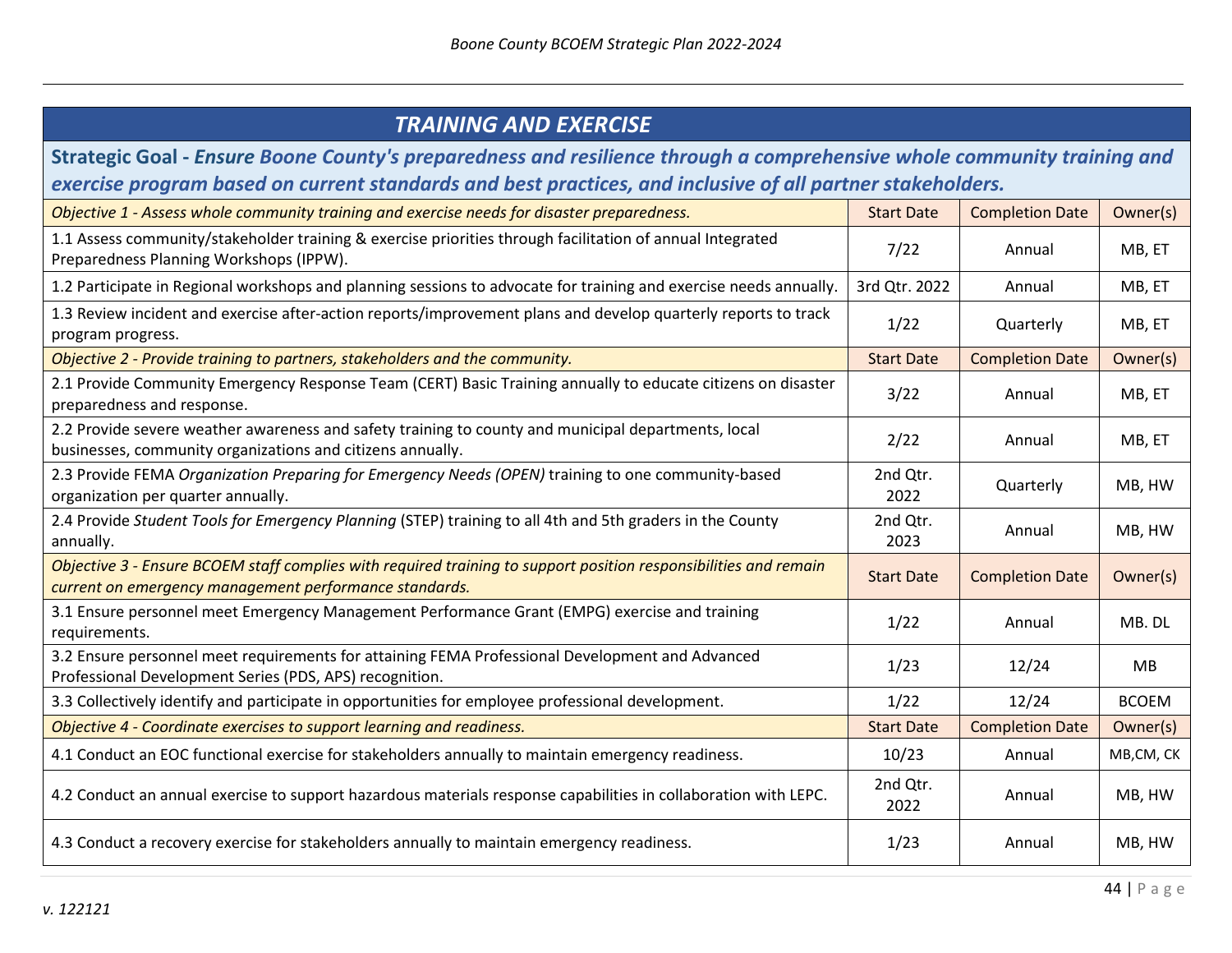# *RECOVERY*

### **Recovery Strategic Goal #1 -** *Increase Boone County's capacity for recovery and relief efforts following a disaster or emergency.*

| Objective 1 - Ensure capacity to manage influx of requested and spontaneous volunteers into Boone County in<br>response to a disaster.                       | <b>Start Date</b> | <b>Completion Date</b> | Owner(s)                  |
|--------------------------------------------------------------------------------------------------------------------------------------------------------------|-------------------|------------------------|---------------------------|
| 1.1 Identify partners, facilities and strategies to develop a comprehensive volunteer management system.                                                     | 1/22              | 12/23                  | <b>BCOEM</b>              |
| Objective 2 - Ensure capacity to manage requested and spontaneous monetary and commodity donations during,<br>and in response to, disasters in Boone County. | <b>Start Date</b> | <b>Completion Date</b> | Owner(s)                  |
| 2.1 Identify partners, facilities and strategies to develop a comprehensive donations management system.                                                     | 1/22              | 12/23                  | <b>BCOEM</b>              |
| Objective 3 - Increase disaster sheltering capacity in Boone County.                                                                                         | <b>Start Date</b> | <b>Completion Date</b> | Owner(s)                  |
| 3.1 Ensure enough shelter agreements in place to shelter 20% of the population of Boone County.                                                              | 1/22              | 12/23                  | ET, HW                    |
| 3.2 Identify disaster pet sheltering partners and strategies.                                                                                                | 1/22              | 12/23                  | ET, HW                    |
| Objective 4 - Prepare and finalize a pre-disaster Boone County Recovery Plan.                                                                                | <b>Start Date</b> | <b>Completion Date</b> | Owner(s)                  |
| 4.1 Form a collaborative planning team.                                                                                                                      | 10/21             | 12/21                  | ET, HW                    |
| 4.2 Develop and implement a stakeholder and partner engagement strategy.                                                                                     | 10/21             | ongoing                | ET, HW                    |
| 4.3 Determine the community's risks, impacts, and consequences.                                                                                              | 12/21             | 6/22                   | ET, HW                    |
| 4.4 Assess community's capacity and identify capability targets.                                                                                             | 12/21             | 6/22                   | ET, HW                    |
| 4.5 Determine leadership positions and define operations necessary for post-disaster recovery planning and<br>management efforts.                            | 2/22              | 9/22                   | ET, HW                    |
| 4.6 Establish processes for post-disaster decision making and policy setting, to include processes for<br>development and use of a long-term recovery group. | 2/22              | 9/22                   | ET, HW                    |
| 4.7 Write the local pre-disaster recovery plan.                                                                                                              | 6/22              | 10/22                  | ET, HW                    |
| 4.8 Prepare, review, and approve the plan.                                                                                                                   | 8/22              | 12/22                  | ET, HW                    |
| Objective 5 - Develop BCOEM damage assessment capability.                                                                                                    | <b>Start Date</b> | <b>Completion Date</b> | Owner(s)                  |
| 5.1 Complete training for BCOEM employees on damage assessment.                                                                                              | 1/22              | 12/23                  | <b>BCOEM</b>              |
| 5.2 Train on technology for damage information collection. Maintain ongoing refresher training.                                                              | 1/22              | 12/24                  | <b>BCOEM</b><br>w/IT, GIS |
| 5.3 Create and utilize a written damage assessment plan including worksheets and forms.                                                                      | 1/22              | 12/23                  | ET, HW                    |